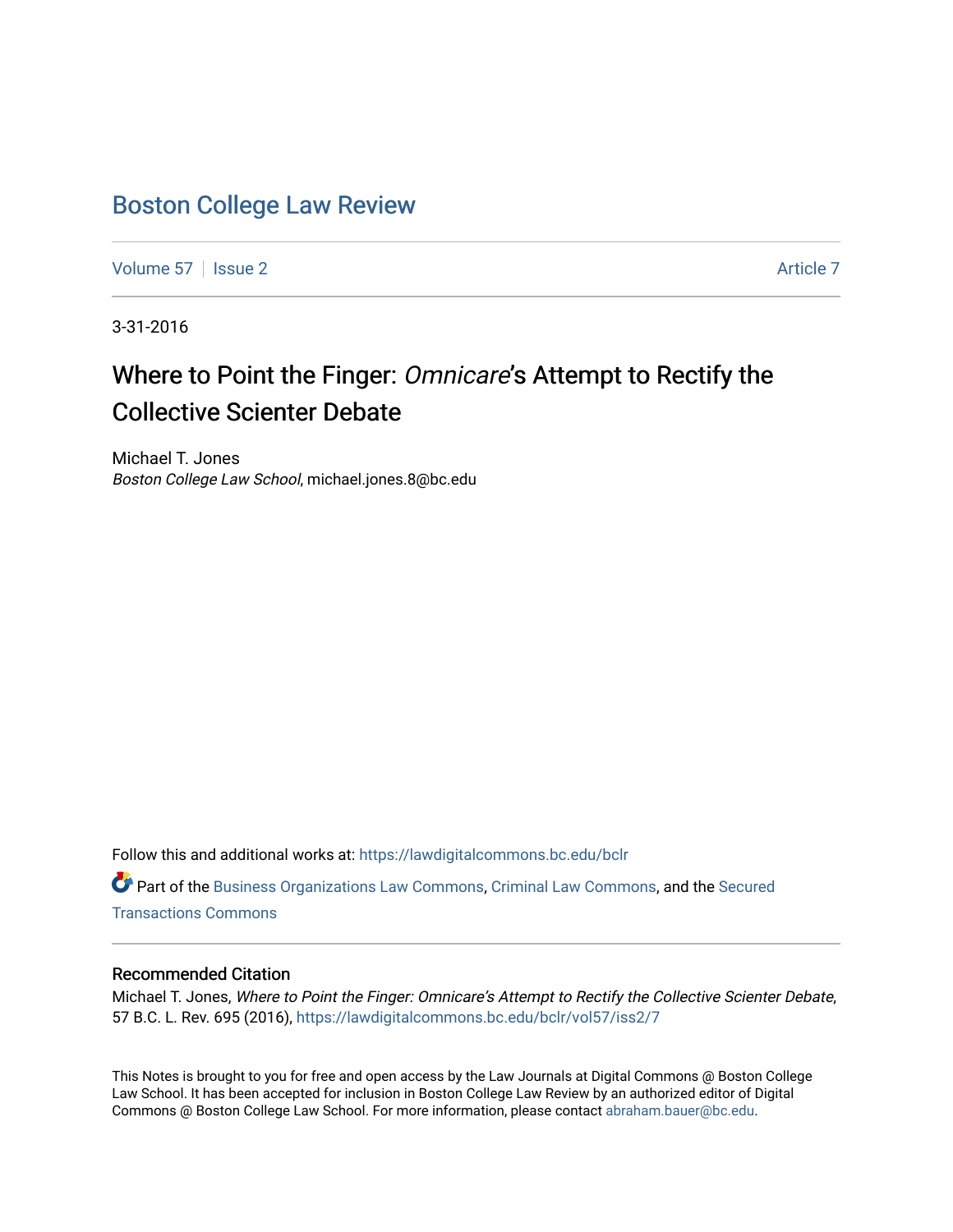# **WHERE TO POINT THE FINGER:**  *OMNICARE***'S ATTEMPT TO RECTIFY THE COLLECTIVE SCIENTER DEBATE**

**Abstract:** The crucial element in pleading a securities fraud case under the 1934 Exchange Act is proving that the defendant had the requisite intent, or scienter. Circuit courts are divided over the issue of pleading scienter against a corporation for section 10(b) and Rule 10b-5 securities fraud cases. Since a corporation can only act through its agents, courts have struggled to determine which agents' mental states can be imputed against a corporation. In 2014, in *In re Omnicare, Inc. Securities Litigation*, the U.S. Court of Appeals for the Sixth Circuit created a new rule to address pleading scienter against a corporation in securities fraud cases. This rule incorporates positions from both sides of the scienter debate, and is likely an appealing approach for those circuits that have not fully ruled against either side of the split. This Note discusses the corporate scienter debate, and argues that the Sixth Circuit's *Omnicare* ruling must be further refined in order to establish a conclusive and widely applicable pleading standard.

#### <span id="page-1-2"></span>**INTRODUCTION**

Over the past three years, an overwhelming majority of securities fraud class action claims have alleged section  $10(b)$  $10(b)$  and Rule 10b-5 violations.<sup>1</sup> Financial scandals result in lawsuits brought by true victims and opportunis-tic plaintiffs alike.<sup>[2](#page-1-1)</sup> To distinguish meritorious and frivolous suits, Congress established the Private Securities Litigation Reform Act ("PSLRA") in

<span id="page-1-0"></span> <sup>1</sup> *See* CORNERSTONE RESEARCH, SECURITIES CLASS ACTION FILINGS: <sup>2014</sup> YEAR IN REVIEW 8 (2015) (illustrating that Rule 10b-5 claims account for nearly 85% of all securities claims in the last three years). Section 10(b) and Rule 10b-5 make it illegal to employ any type of manipulative device or fraudulent scheme in connection with the purchase or sale of any registered security. *See*  15 U.S.C. § 78j(b) (2012); 17 C.F.R. § 240.10b-5 (2015). In 2013 alone, securities class action settlements totaled \$4.77 billion. *See* CORNERSTONE RESEARCH, SECURITIES CLASS ACTION SETTLEMENTS: <sup>2013</sup> REVIEW AND ANALYSIS 3 (2014). <sup>2</sup> *See* H.R. REP. NO. 104-369, at 31 (1995) (Conf. Rep.), *as reprinted in* 1995 U.S.C.C.A.N.

<span id="page-1-1"></span><sup>730, 730 (</sup>describing evidence of plaintiffs suing frivolously in order to collect settlements from deep-pocketed defendants); *see also* Allan Horwich & Sean Siekkinen, *Pleading Reform or Unconstitutional Encroachment? An Analysis of the Seventh Amendment Implications of the Private Securities Litigation Reform Act*, 35 SEC. REG. L.J. 4, 4 (2006) (discussing the overly vague pleading standard for securities fraud cases and the effect it has on both valid and meritless plaintiffs); David S. Ruder et al., *The Securities and Exchange Commission's Pre- and Post-Enron Responses to Corporate Financial Fraud: An Analysis and Evaluation*, 80 NOTRE DAME L. REV. 1103, 1106–07 (2005) (describing some of the most notorious major financial scandals at the turn of the century).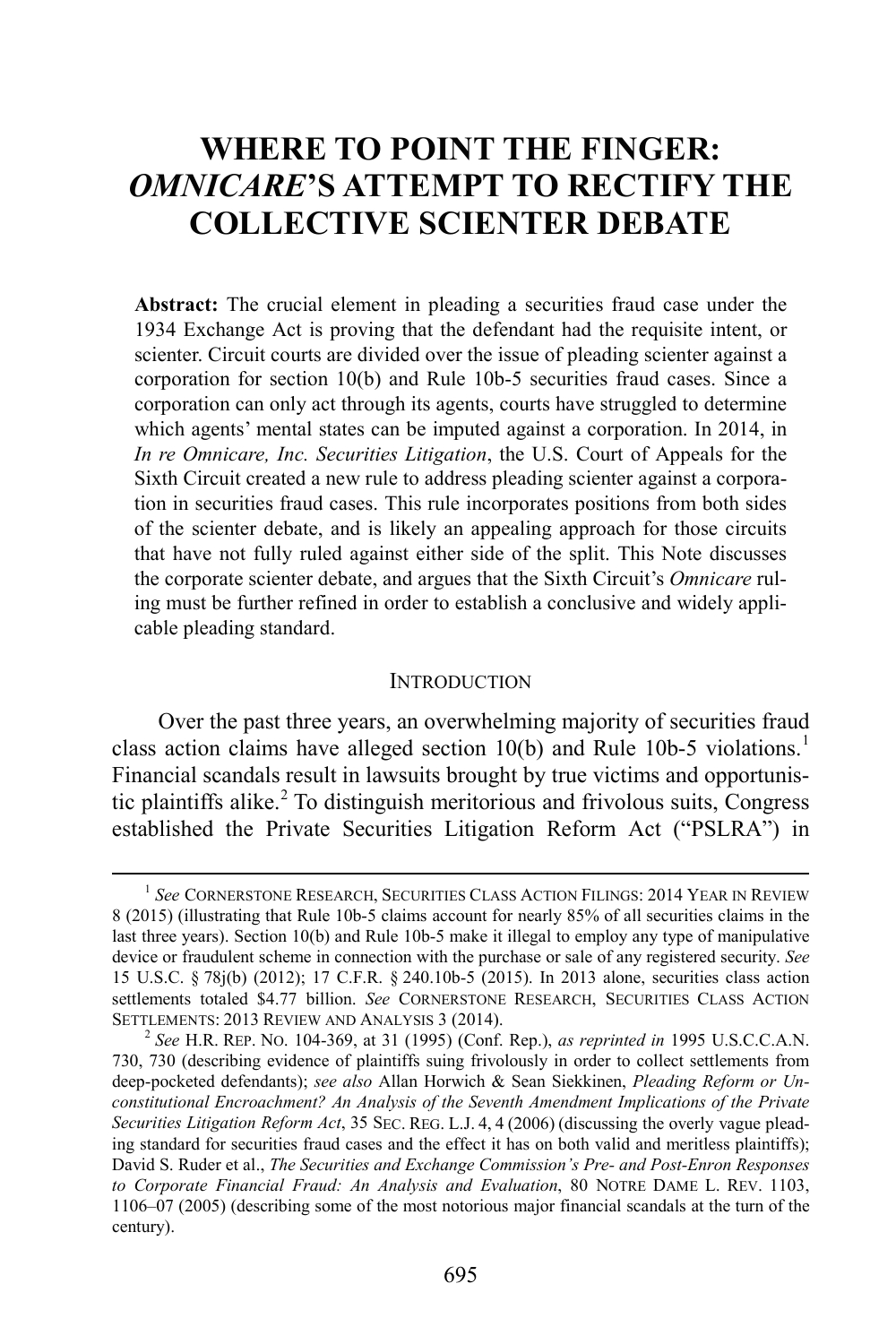<span id="page-2-0"></span>1995, which heightened the pleading requirements in securities fraud cas-es.<sup>[3](#page-2-1)</sup> Unfortunately, Congress failed to define explicitly the requirements for pleading a defendant's mental state, otherwise known as scienter.<sup>[4](#page-2-2)</sup>

<span id="page-2-8"></span>Although the concept of scienter is well established, the circumstances in which it is imputed to a corporation is unsettled.<sup>[5](#page-2-3)</sup> The federal circuits are split on the applicability of a theory known as collective scienter to the pleading standards of securities fraud cases.<sup>[6](#page-2-4)</sup> Collective scienter attaches corporate liability by aggregating the mental states of numerous agents within a corporation, regardless of whether those employees had any role in the alleged fraud.<sup>[7](#page-2-5)</sup> Numerous circuits have rejected collective scienter, looking no further than the state of mind of the corporate officials who make or issue alleged fraudulent statements to analyze scienter.<sup>[8](#page-2-6)</sup>

<span id="page-2-2"></span>vague, which has led to several circuit splits . . . most significantly the extent to which the PSLRA requires securities fraud plaintiffs to aver detailed facts supporting the rule 10b-5 cause of action element of scienter."); Gibney, *supra* note [3,](#page-2-0) at 977 (discussing the split amongst circuits regarding scienter pleading requirements for securities fraud); *see also* Ernst & Ernst v. Hochfelder, 425 U.S. 185, 193–94 n.12 (1976) (defining scienter as "a mental state embracing intent to deceive, manipulate, or defraud"). *Compare In re* Omnicare, Inc. Sec. Litig. (*Omnicare II*), 769 F.3d 455, 476–77 (6th Cir. 2014) (implementing a ruling, in part, to encourage public accountability of large corporate defendants), *with* Phillips v. Scientific-Atlanta, Inc., 374 F.3d 1015, 1018 (11th Cir. 2004) (relying on the plain meaning of the statutory language and congressional intent to infer pleading requirements).<br><sup>5</sup> *See Omnicare II*, 769 F.3d at 473.<br><sup>6</sup> *See* Bradley J. Bondi, *Dangerous Liaisons: Collective Scienter in SEC Enforcement Actions*,

<span id="page-2-4"></span><span id="page-2-3"></span>6 N.Y.U. J.L. & BUS. 1, 3 (2009) (describing the emergence of collective scienter and its acceptance and rejection in various federal circuits). *Compare* Teamsters Local 445 Freight Div. Pension Fund v. Dynex Capital, Inc., 531 F.3d 190, 195 (2d Cir. 2008) (concluding it is possible for a plaintiff to plead a strong inference of scienter without focusing on a single expressly named officer), *and In re* Maxwell Techs., Inc., Sec. Litig., 18 F. Supp. 3d 1023, 1032 (S.D. Cal. 2014) (holding that this case was not an appropriate circumstance for plaintiffs to plead collective scienter), *with* Southland Sec. Corp. v. INSpire Ins. Solutions, Inc., 365 F.3d 353, 366 (5th Cir. 2004) (concluding that collective scienter or group pleading was inapplicable). <sup>7</sup> Patricia S. Abril & Ann Morales Olazábal, *The Locus of Corporate Scienter*, 2006 COLUM.

<span id="page-2-5"></span>BUS. L. REV. 81, 86; Kevin M. O'Riordan, Note, *Clear Support or Cause for Suspicion? A Critique of Collective Scienter in Securities Litigation*, 91 MINN. L. REV. 1596, 1605 (2007) (explaining that through collective scienter, the fraudulent act and scienter of the corporation can exist in two completely independent employees); *see also* Heather F. Crow, Comment, *Riding the Fence on Collective Scienter: Allowing Plaintiffs to Clear the PSLRA Pleading Hurdle*, 71 LA. L. REV. 313, 314 (2010) (illustrating corporate liability through collective scienter by presenting a hypothetical in which a corporate officer makes a public statement about positive clinical trials regarding a new drug, while at the same time a company scientist discovers negative side effects to the drug but remains silent). 8 *See Southland*, 365 F.3d at 366 (rejecting plaintiffs' attempt to establish collective scienter);

<span id="page-2-6"></span>Warren R. Stern & Geoffrey A. Starks, *Defining Corporate Scienter*, SEC. LITIG. REP., Sept. 2006,

<span id="page-2-9"></span><span id="page-2-7"></span><span id="page-2-1"></span> <sup>3</sup> *See* 15 U.S.C. § 78u-4(b)(2)(A) (2012); Bruce Cannon Gibney, Comment, *The End of the Unbearable Lightness of Pleading: Scienter After* Silicon Graphics, 48 UCLA L. REV. 973, 973 (2001) ("One of [Congress's] primary weapons to combat strike suits was to heighten the mens rea pleading requirement for securities fraud."). <sup>4</sup> *See* Horwich & Siekkinen, *supra* note [2,](#page-1-2) at 4 ("The PSLRA's language is problematically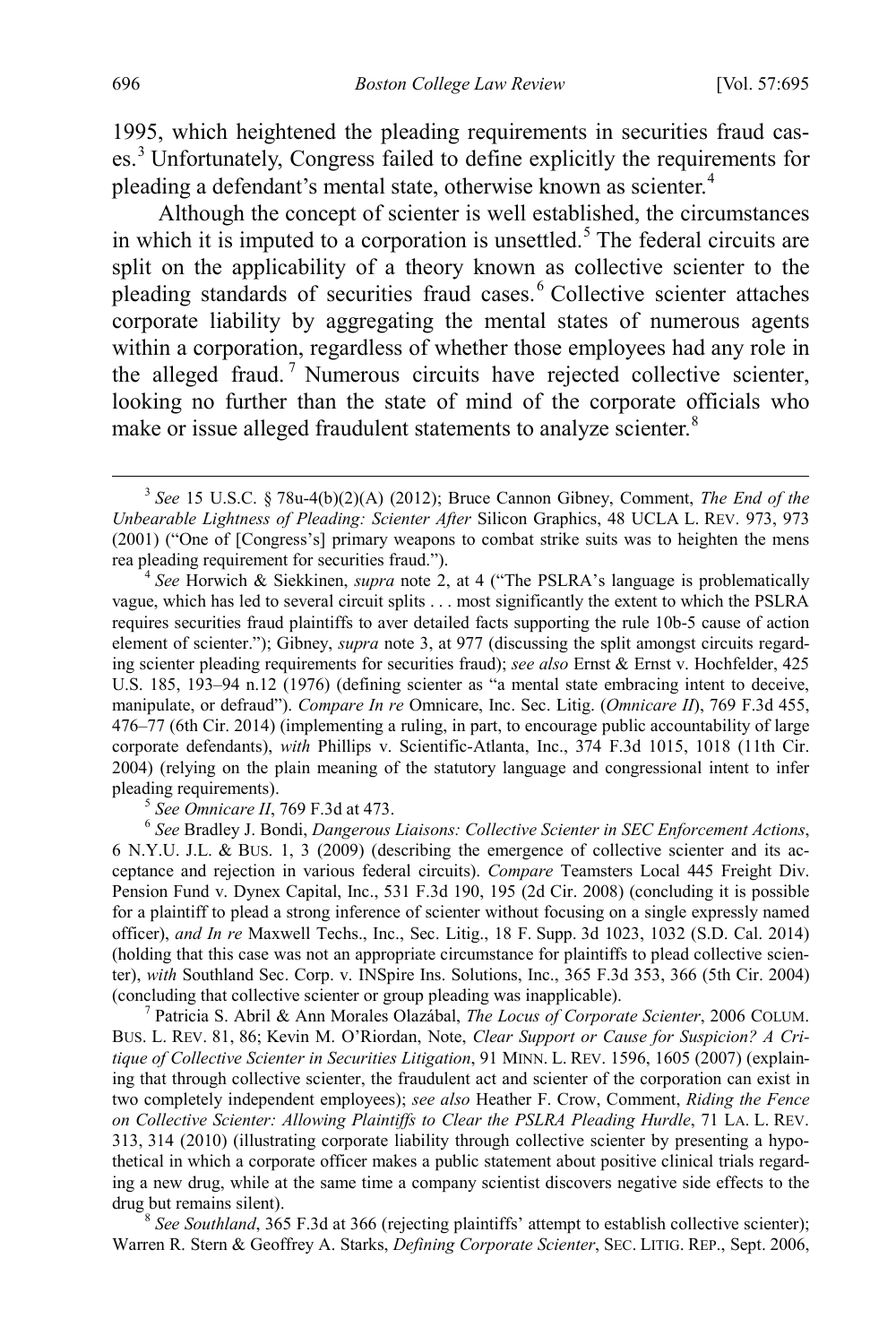Recently, in 2014 in *In re Omnicare, Inc. Securities Litigation* ("*Omnicare II*"), the U.S. Court of Appeals for the Sixth Circuit set forth a new approach to corporate scienter.  $\sqrt[3]{\text{Combining}}$  the theories of several other circuits, the Sixth Circuit laid out a hybrid collective scienter rule in order to rectify the ideological flaws in each circuit's stance.<sup>[10](#page-3-1)</sup> The Sixth Circuit's new theory of corporate scienter liability has established a "middle-ground" in the collective scienter debate, and made the issue ripe for U.S. Supreme Court review $11$ 

<span id="page-3-8"></span>This Note argues that the *Omnicare II* ruling, with a small change, should serve as the prevailing standard for corporate scienter.<sup>[12](#page-3-3)</sup> Part I provides an overview of corporate scienter and the competing scholarly stances on the issue. [13](#page-3-4) Part II discusses both the traditional and somewhat unclear positions on collective scienter adopted throughout the federal circuits.<sup>[14](#page-3-5)</sup> Part III examines the Sixth Circuit's position on corporate scienter leading up to *Omnicare II*, and how the court's new approach relates to other circuits.[15](#page-3-6) Finally, Part IV argues that the *Omnicare* standard is ideal for undecided circuits, but the term "high managerial agent" in its standard must be further defined in order to avoid ambiguities in securities fraud pleading.<sup>[16](#page-3-7)</sup>

#### I. PLEADING SCIENTER AND ITS COMPETING THEORIES

An enduring tension between accountability and legitimacy in federal securities claims underlies the various scienter approaches among the feder-

at 21 (describing *Southland*'s conformity with narrower common law principles); *see also* Matthew Aglialoro, Note, *The New Group Pleading Doctrine*, 99 CORNELL L. REV. 457, 464 (2014) (discussing the Fifth Circuit's rejection of the group pleading doctrine). 9 *See Omnicare II*, 769 F.3d at 476 (establishing an approach that clarifies the Sixth Circuit's

<span id="page-3-0"></span>previous position and addresses issues from other circuits). 10 *See* ROBERT J. HAFT ET AL., LIABILITY OF ATTORNEYS & ACCOUNTANTS FOR SECURITIES

<span id="page-3-1"></span>TRANSACTIONS, § 3:15.50, Westlaw (database updated May 2015) (discussing *Omnicare II*'s attempt to reconcile various approaches adopted throughout the circuits); *see also* Robert Anello, *Corporate State of Mind in Securities Cases*: *The Sixth Circuit Blazes a New Trail*, FORBES (Oct. 15, 2014, 3:10 PM), https://web.archive.org/web/20150915061356/http://www.forbes.com/sites/insider/2014/10/15/

<span id="page-3-2"></span><sup>&</sup>lt;sup>11</sup> See Omnicare II, 769 F.3d at 476 ("Given that neither [collective scienter] approach is ideal, a middle ground is necessary."); David V. McCaughey & Gregory L. Demers, *Revisiting Corporate Scienter: In Search of a Middle Ground*, 47 SEC. REG. & L. REP. (BNA) No. 17, at 858 (Apr. 27, 2015) (speculating that it is only a matter of time before the Supreme Court weighs in on

<span id="page-3-5"></span><span id="page-3-4"></span>

<span id="page-3-6"></span>

<span id="page-3-3"></span><sup>&</sup>lt;sup>12</sup> See infra note[s 181](#page-28-0)[–228](#page-35-0) and accompanying text.<br><sup>13</sup> See infra note[s 17–](#page-4-0)[83](#page-14-0) and accompanying text.<br><sup>14</sup> See infra note[s 87–](#page-15-0)[123](#page-20-0) and accompanying text.<br><sup>15</sup> See infra notes 128–175 and accompanying text.<br><sup>16</sup> See infra n

<span id="page-3-7"></span>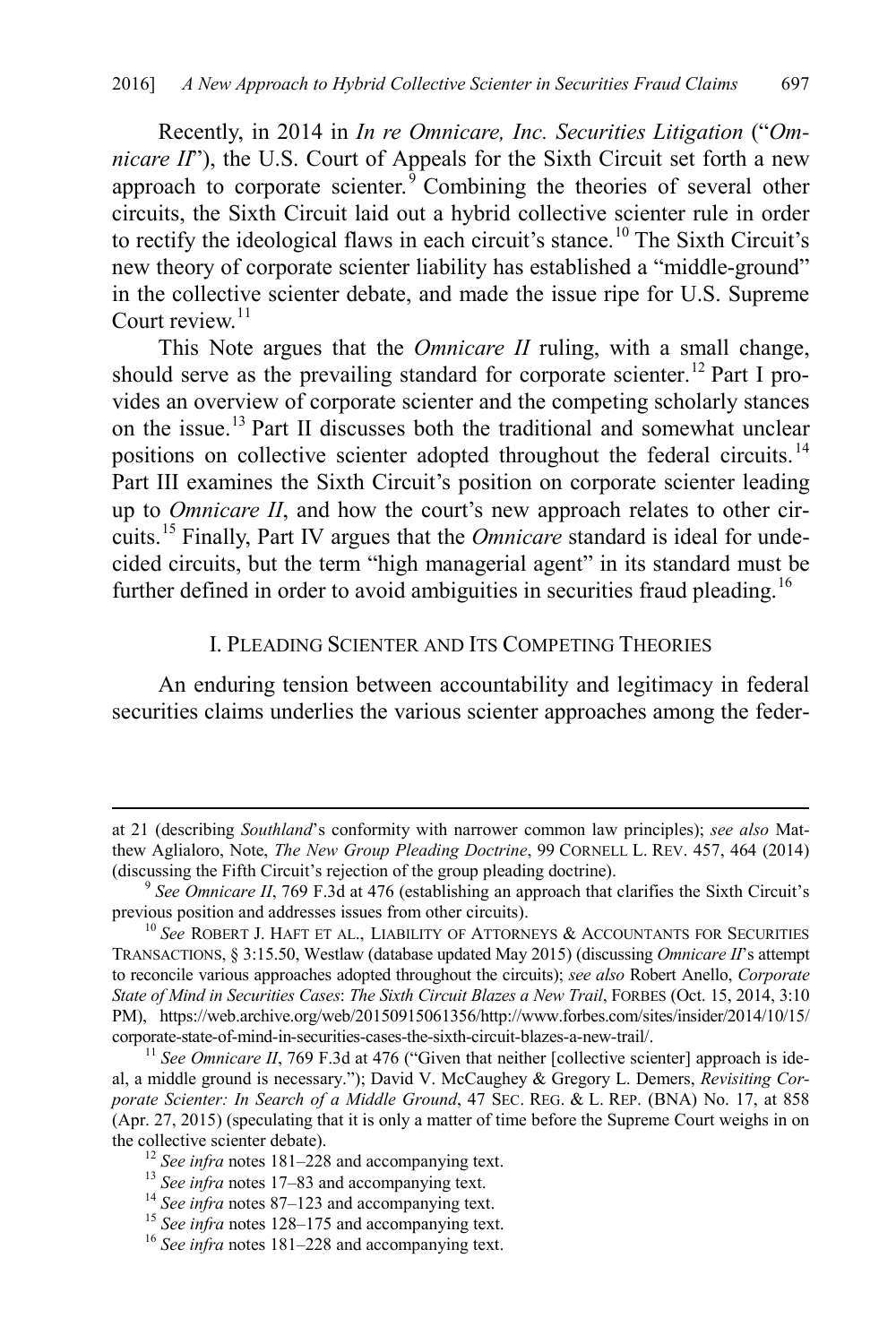<span id="page-4-0"></span>al circuits.[17](#page-4-2) This Part provides a historical overview of securities fraud and section 10(b) jurisprudence, and the competing approaches of collective scienter resulting therefrom.<sup>[18](#page-4-3)</sup> Section A discusses both the Securities Exchange Act of 1934 (the "Exchange Act") and the Private Securities Litigation Reform Act, explaining the role of each statute in the perceived need for pleading collective scienter. [19](#page-4-4) Section B analyzes the competing stances on collective scienter, and the corresponding deficiencies that courts and scholars have identified.<sup>20</sup>

# <span id="page-4-1"></span>*A. The Exchange Act and Pleading Under the PSLRA*

Congress enacted the Exchange Act to ensure full disclosure by publicly traded corporations and to provide investors with complete and accurate information about potential investments.<sup>[21](#page-4-6)</sup> Section 10(b) of the Exchange Act broadly declares it unlawful to engage in any deceptive or manipulative conduct in connection with the purchase or sale of securities.<sup>[22](#page-4-7)</sup> Pursuant to authority granted by the Exchange Act, the Securities and Exchange Commission ("SEC") created Rule 10b-5, which makes employment of manipu-lative devices or fraudulent practices illegal.<sup>[23](#page-4-8)</sup> Specifically, the rule polices false statements or omissions of material fact that serve to mislead the pub-lic in the purchase and sale of securities.<sup>[24](#page-4-9)</sup>

<span id="page-4-8"></span>tive securities practices); Jeffries, *supra* not[e 21,](#page-4-1) at 498 (highlighting Rule 10b-5).<br><sup>24</sup> *See* 17 C.F.R § 240.10b-5 ("It shall be unlawful for any person, directly or indirectly . . . (b)

<span id="page-4-2"></span><sup>&</sup>lt;sup>17</sup> See Gibney, *supra* not[e 3,](#page-2-0) at 975–77 (describing how the lack of clarity in the PSLRA has led to disagreement among the federal circuits); Ryan Lee Hart, Comment, *Deterrence and Fairness: Why the Current Financial Crisis Demands a Product-Oriented Relaxation of the PSLRA*, 5 SETON HALL CIRCUIT REV. 411, 413 (2011) (contrasting the deterrent nature of securities class actions with the challenges of pleading under the PSLRA).

<span id="page-4-6"></span><span id="page-4-5"></span><span id="page-4-4"></span><span id="page-4-3"></span><sup>&</sup>lt;sup>18</sup> See infra note[s 21–](#page-4-1)[83](#page-14-0) and accompanying text.<br><sup>19</sup> See infra notes 21–[44](#page-8-0) and accompanying text.<br><sup>20</sup> See infra note[s 45–](#page-8-1)83 and accompanying text.<br><sup>21</sup> See 15 U.S.C. § 78(b) (2012); SEC v. Capital Gains Research Bureau 186 (1963) (noting that the underlying function of the Exchange Act was "to substitute a philosophy of full disclosure for the philosophy of caveat emptor"). Along with other fundamental securities legislation, the Exchange Act was enacted in response to the 1929 stock market crash and the ensuing Great Depression. *See* Browning Jeffries, *The Implications of* Janus *on Issuer Liability in Jurisdictions Rejecting Collective Scienter*, 43 SETON HALL L. REV. 491, 497–98 (2013) (giving historical context for the Exchange Act and other major 1930s securities legislation).<br><sup>22</sup> 15 U.S.C. § 78j(b) ("It shall be unlawful for any person . . . [t]o use or employ, in connec-

<span id="page-4-7"></span>tion with the purchase or sale of any security . . . any manipulative or deceptive device or contrivance in contravention of such rules and regulations as the [SEC] may prescribe . . . ."). Although section 10(b) covers many different types of securities violations, this Note focuses on fraudulent misrepresentation.<br><sup>23</sup> *See* 17 C.F.R § 240.10b-5 (establishing an administrative prohibition relating to manipula-

<span id="page-4-9"></span><sup>[</sup>t]o make any untrue statement of material fact or to omit to state a material fact necessary in order to make the statements made, in the light of the circumstances under which they were made, not misleading . . . .").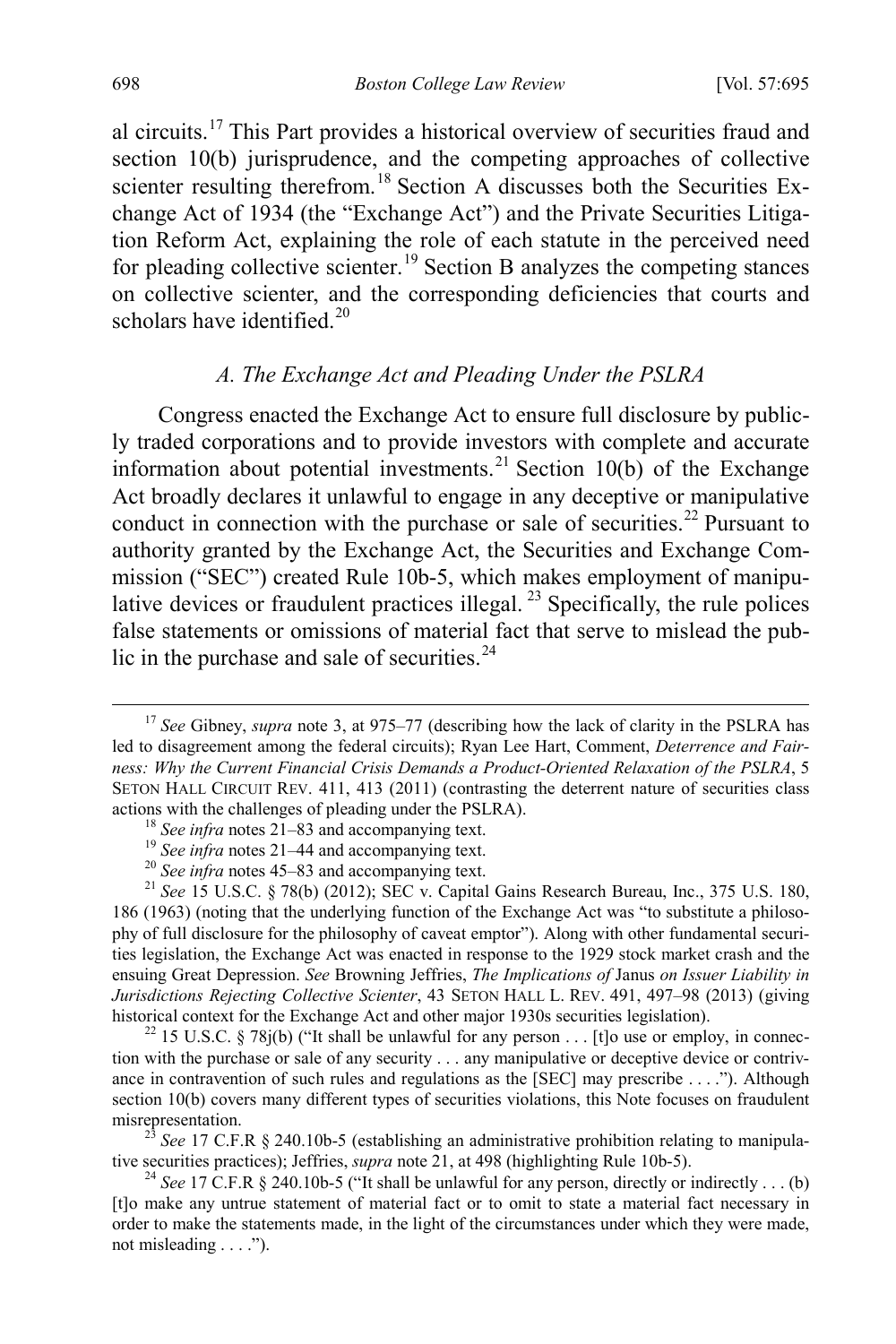Both section 10(b) and Rule 10b-5 implicitly grant private litigants the power to pursue claims under those provisions.<sup>[25](#page-5-0)</sup> To plead a valid Rule 10b- $\overline{5}$  claim, a private litigant must prove a number of elements.<sup>[26](#page-5-1)</sup> First, a plaintiff must establish that the defendant made a material misrepresentation or omission.<sup>[27](#page-5-2)</sup> Second, a plaintiff must establish scienter and a connection between the misrepresentation or omission and the purchase or sale of a secu-rity.<sup>[28](#page-5-3)</sup> Next, a plaintiff must prove reliance upon the misrepresentation or omission and economic loss.<sup>[29](#page-5-4)</sup> Finally, a successful plaintiff must establish loss causation.<sup>[30](#page-5-5)</sup>

<span id="page-5-11"></span><span id="page-5-10"></span><span id="page-5-9"></span>Scienter is "a mental state embracing intent to deceive, manipulate, or defraud."<sup>[31](#page-5-6)</sup> When the SEC or private plaintiffs allege a corporation commit-ted securities fraud, proving scienter is often the toughest challenge.<sup>[32](#page-5-7)</sup> A corporation cannot operate on its own, but acts solely through its agents.<sup>[33](#page-5-8)</sup>

<span id="page-5-5"></span>behind the reliance presumption).<br><sup>30</sup> 15 U.S.C. § 78u-4(b)(4) (detailing the plaintiff's burden to prove loss causation); *Dura Pharm.*, 544 U.S. at 341–42.

<span id="page-5-6"></span>*Pharm.*, 544 U.S. at 341–42. <sup>31</sup> *Ernst & Ernst*, 425 U.S. at 193–94 n.12; *see Omnicare II*, 769 F.3d at 472; *In re* Digi Int'l, Inc. Sec. Litig., 14 F. App'x 714, 717 (8th Cir. 2001); *see also* Ann M. Lipton, *Slouching Towards*  Monell*: The Disappearance of Vicarious Liability Under Section 10(b)*, 92 WASH. U. L. REV. 1261, 1263 (2015) (defining scienter).

<span id="page-5-7"></span> $\frac{32}{2}$  See Crow, *supra* note [7,](#page-2-7) at 325 (highlighting scienter as one of the most challenging hurdles for plaintiffs in securities fraud cases); Gibney, *supra* note [3,](#page-2-0) at 976 ("Because scienter is often the hardest element to plead in securities cases, section  $21D(b)(2)$  takes on enormous significance for defendants seeking to dismiss claims."); *see also* Paul B. Maslo, *The Case for Semi-Strong-Form Corporate Scienter in Securities Fraud Actions*, 108 MICH. L. REV. FIRST IMPRESSIONS 95, 95 (2010), http://repository.law.umich.edu/cgi/viewcontent.cgi?article=1051&context=mlr\_fi [https:// perma.cc/L9DM-3B2P] (explaining that a corporation does not have a unified mind). <sup>33</sup> Bondi, *supra* note [6,](#page-2-8) at 2–3 (discussing the challenges of establishing scienter against a

<span id="page-5-8"></span>corporation); *see also* Yedidia Z. Stern, *Corporate Criminal Liability—Who Is the Corporation?*, 13 J. CORP. L. 125, 125 (1987) (explaining that a corporation can only act through its agents);

<span id="page-5-0"></span> <sup>25</sup> Superintendent of Ins. v. Bankers Life & Cas. Co., 404 U.S. 6, 12–13 & n.9 (1971); *see also* Cent. Bank of Denver v. First Interstate Bank of Denver, 511 U.S. 164, 173 (1994) ("Of course, a private plaintiff now may bring suit against violators of § 10(b).").

<span id="page-5-1"></span><sup>&</sup>lt;sup>26</sup> See Stoneridge Inv. Partners, LLC v. Scientific-Atlanta, Inc., 552 U.S. 148, 157 (2008) (describing the elements of a 10(b) action); Dura Pharm., Inc. v. Boudo, 544 U.S. 336, 341–42 (2005) (laying out the elements for private litigants in securities actions against publicly traded companies).27 *Stoneridge*, 552 U.S. at 157. A fact is material if there is a substantial likelihood that its dis-

<span id="page-5-2"></span>closure would have been considered significant by a reasonable investor. Basic Inc. v. Levinson, 485 U.S. 224, 231 (1988) (citing TSC Indus., Inc. v. Northway, Inc., 426 U.S. 438, 449 (1976)).

<span id="page-5-3"></span><sup>&</sup>lt;sup>28</sup> Stoneridge, 552 U.S. at 157; *see also Ernst & Ernst*, 425 U.S. at 193–94 & n.12 (holding that a private cause of action under section 10(b) will not survive without pleading scienter). *See generally* Thomas J. Molony, *Beyond the Target Market: Product Advertising and Rule 10b-5's "in Connection with" Requirement*, 61 CLEV. ST. L. REV. 101, 108–12 (2013) (providing an overview of the jurisprudence regarding the "in connection with" requirement). 29 *Stoneridge*, 552 U.S. at 157. Reliance can be established through the "fraud on the market

<span id="page-5-4"></span>theory," which presumes that well-developed markets reflect all publicly-available information including material misrepresentations. *See Basic Inc.*, 485 U.S. at 231 (explaining the rationale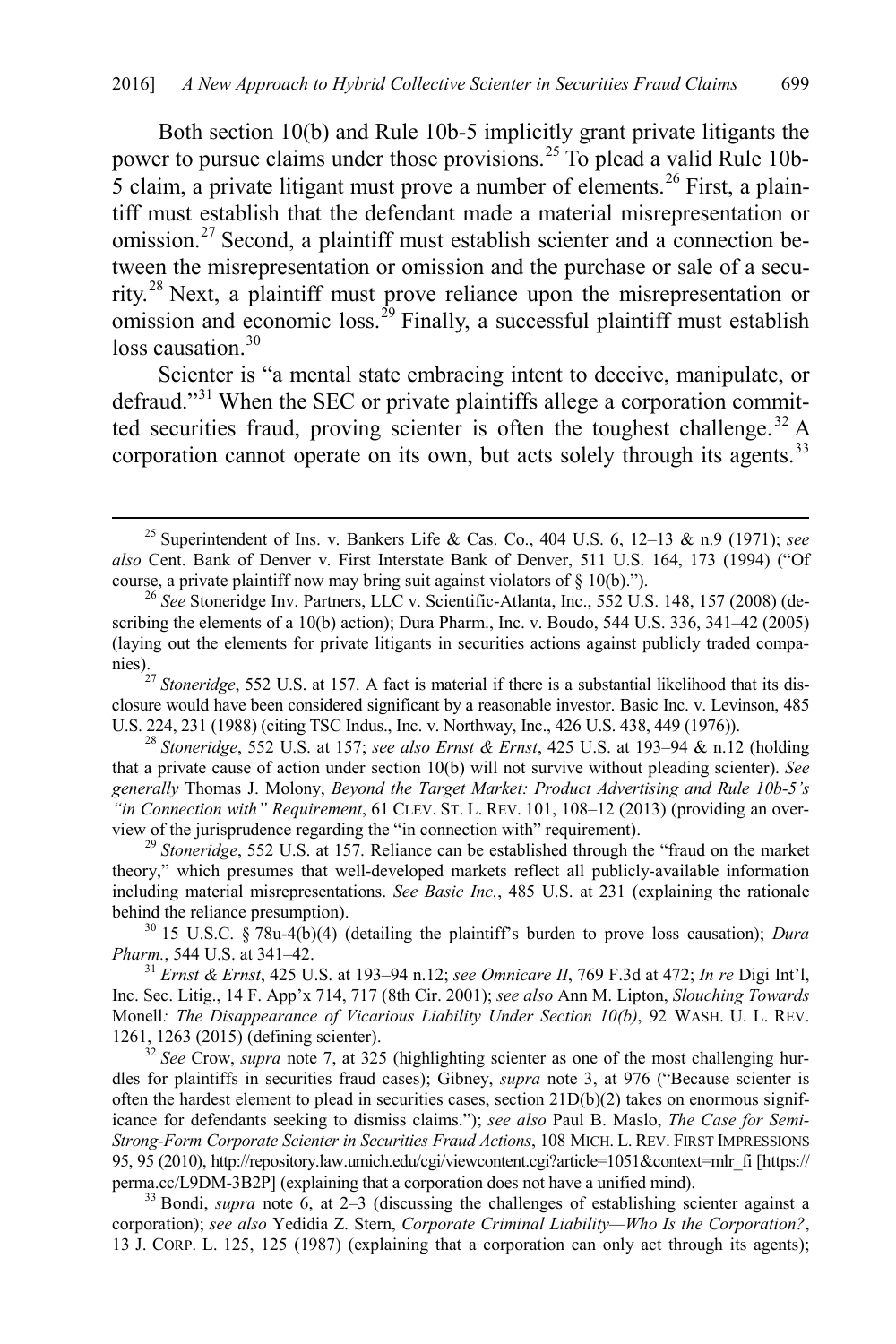<span id="page-6-4"></span>Determining which agent's scienter is imputed to the corporation, however, is problematic. $34$ 

After many years of what Congress viewed as abuse of securities laws by private litigants, Congress enacted the PSLRA in order to impose heightened pleading standards.<sup>[35](#page-6-1)</sup> With regard to scienter, the PSLRA requires that a plaintiff plead with particularity facts giving rise to a strong inference that a defendant acted with the required state of mind.<sup>[36](#page-6-2)</sup> A crucial distinction of the pre-PSLRA pleading standard is that a plaintiff only needed to plead with particularity regarding the fraudulent act, but could plead generally to the state of mind of the individual committing the fraud.<sup>[37](#page-6-3)</sup>

What constituted a "strong inference" was the subject of debate for the next decade until the U.S. Supreme Court settled the issue in 2007, in *Tell-*

[I]n any private action arising under this chapter in which the plaintiff may recover money damages only on proof that the defendant acted with a particular state of mind, the complaint shall, with respect to each act or omission alleged to violate this chapter, state with particularity facts giving rise to a strong inference that the defendant acted with the required state of mind.

*Id.* Prior to the PSLRA, plaintiffs had to meet the normal fraud pleading standards of Rule 9(b) of the Federal Rules of Civil Procedure to survive a motion to dismiss. *See* FED. R. CIV. P. 9(b); Jeffries, *supra* not[e 21,](#page-4-1) at 521. <sup>37</sup> *See* FED. R. CIV. P. 9(b) ("In alleging fraud or mistake, a party must state with particularity

<span id="page-6-3"></span>the circumstances constituting fraud or mistake. Malice, intent, knowledge, and other conditions of a person's mind may be alleged generally."); *see also Omnicare II*, 769 F.3d at 472–73 ("In run-of-the-mill fraud causes, [plaintiff] could allege this mental state 'generally,' but in securities fraud actions, Congress has imposed a higher standard, requiring plaintiffs to 'state with particularity facts giving rise to a strong inference that the defendant acted with the required state of mind.'" (quoting 15 U.S.C.  $\S$  78u-4(b)(2)(A); FED. R. CIV. P. 9(b))). Post-PSLRA, a plaintiff must plead particularized facts giving rise to a strong inference of scienter, or the court will grant the defendant's motion to dismiss. *See* Jeffries, *supra* note [21,](#page-4-1) at 523. The PSLRA addresses abuses caused by meritless cases brought for the purposes of forcing large settlements, which result in exorbitant costs to investors and corporations. H.R. REP. NO. 104-369, at 32; *see Stoneridge*, 522 U.S. 148 at 163–64 (describing instances of meritless lawsuits being filed in the hope of extorting large settlements). The legislative history noted that of approximately 300 securities lawsuits filed each year, almost 93% settled for an average cost of \$8.6 million. S. REP. NO. 104-98, at 9 (1995), *as reprinted in* 1995 U.S.C.C.A.N. 679, 688. These settlements were often not based on the merits of the case, but rather on corporations' deep pockets. *Id.* The PSLRA addresses this issue by imposing a number of changes in rules regarding discovery, lead plaintiffs, proportionate liability, and most importantly, a heightened pleading requirement for securities litigation. *See* H.R. REP. NO. 104-369, at 32; Crow, *supra* not[e 7,](#page-2-7) at 319.

Aglialoro, *supra* note 8, at 557–58 (noting the problems for plaintiffs trying to identify the proper agent in a pleading against a corporation). 34 *See Omnicare II*, 769 F.3d at 473; Donald C. Langevoort, *Lies Without Liars?* Janus Capi-

<span id="page-6-0"></span>tal *and Conservative Securities Jurisprudence*, 90 WASH. U. L. REV. 933, 959 (2013) (noting how corporate scienter has never been effectively established despite many years of jurisprudence); *see also* McCaughey & Demers, *supra* not[e 11,](#page-3-8) at 858 (detailing the issues with deciphering corporate mens rea).  $35$  H.R. REP. NO. 104-369, at 41.  $36$  15 U.S.C. § 78u-4(b)(2)(A). The law states,

<span id="page-6-2"></span><span id="page-6-1"></span>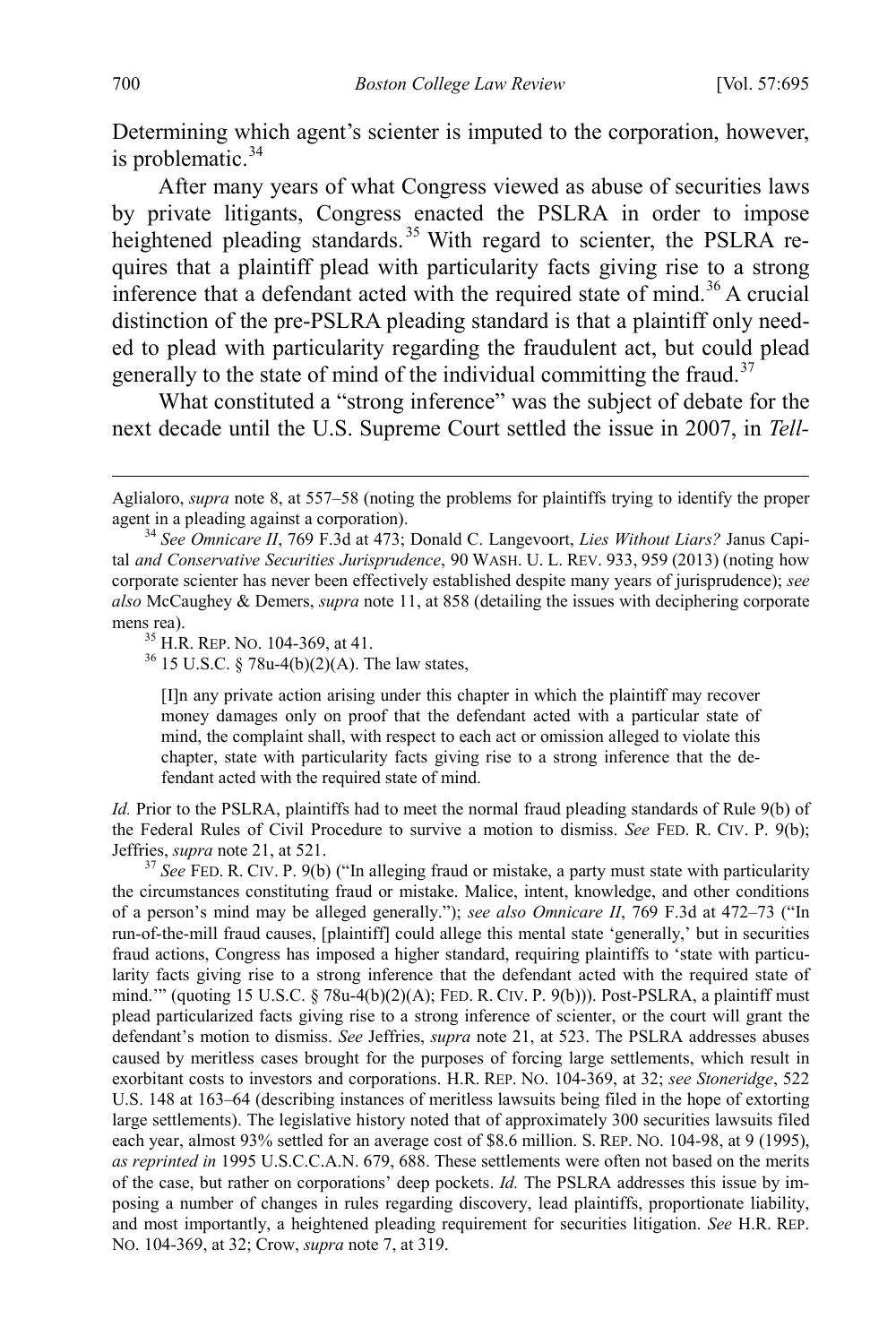<span id="page-7-6"></span>*abs, Inc. v. Makor Issues & Rights, Ltd.* ("*Tellabs I*"). [38](#page-7-0) The Court held that a plaintiff must plead facts rendering an inference of scienter at least as like-ly as any plausible opposing inference.<sup>[39](#page-7-1)</sup> Only at trial must a plaintiff prove that the defendant more likely than not acted with scienter.<sup>[40](#page-7-2)</sup> Although *Tellabs I* clarified the proper pleading standard for scienter under the PSLRA, it left the issue of imputation to a defendant corporation unresolved.<sup>[41](#page-7-3)</sup>

The heightened pleading requirements for securities fraud actions underscores the continuing tension between preventing meritless "strike suits" under the PSLRA and maintaining corporate accountability under the Ex-change Act.<sup>[42](#page-7-4)</sup> For plaintiffs, the difficulty lies in proving both the identity and requisite mental state of guilty actors that exist within vast corporate organizations. [43](#page-7-5) Even with strong circumstantial evidence of corporate

<span id="page-7-1"></span>SECURITIES REGULATION § 12.8[4][B] (4th ed. 2002), (asserting that the *Tellabs* standard strikes

<span id="page-7-2"></span><sup>40</sup> Tellabs I, 551 U.S. at 328–29; *see also* Michael S. Pardo, *Pleadings, Proof, and Judgment: A Unified Theory of Civil Litigation*, 51 B.C. L. REV. 1451, 1493 (2010) (discussing the *Tellabs I*  standard). The burden of proof in section 10(b) securities fraud cases is a preponderance of the evidence standard. Herman & MacLean v. Huddleston, 459 U.S. 375, 375 (1983). Preponderance of the evidence requires evidence sufficient to incline a fair and impartial mind to one side of the issue rather than the other. *See Preponderance of the Evidence*, BLACK'S LAW DICTIONARY 1301 (9th ed. 2009). <sup>41</sup> *Tellabs I*, 551 U.S. at 326 n.6 ("The Seventh Circuit held that allegations of scienter made

<span id="page-7-3"></span>against one defendant cannot be imputed to all other individual defendants . . . . Though there is a disagreement among the circuits as to whether the group pleading doctrine survived the PSLRA . . . we do not disturb it."). 42 *See* H.R. REP. NO. 104-369, at 31 (arguing that the private securities litigation system's

<span id="page-7-4"></span>importance to the integrity of American markets speaks to the need to limit frivolous suits); Maslo, *supra* note [32,](#page-5-9) at 97 (discussing how narrow scienter standards prevent strike suits but allow corporations to evade liability); Crow, *supra* note [7,](#page-2-7) at 317 (noting the clear tension between the

<span id="page-7-5"></span> $43$  Abril & Olazábal, *supra* note [7,](#page-2-7) at 107 (detailing the evidentiary obstacles of pleading facts regarding a single individual within a large corporation); *see also* Donald C. Langevoort, *Agency Law Inside the Corporation: Problems of Candor and Knowledge*, 71 U. CIN. L. REV. 1187, 1213– 14 (2003) (discussing the difficulty in attributing an agent's knowledge to a corporation principal); Aglialoro, *supra* note [8,](#page-2-9) at 458 (recognizing the problem with needing to identify a responsible agent when pleading all security fraud elements with particularity).

<span id="page-7-0"></span> <sup>38</sup> *See* Tellabs, Inc. v. Makor Issues & Rights, Ltd. (*Tellabs I*), 551 U.S. 308, 322 (2007) (defining "strong inference" in light of the PSLRA's goals); *see also* Jeffries, *supra* not[e 21,](#page-4-1) at 522– 23. In "*Tellabs I*", the U.S. Supreme Court established a three-part test for assessing the sufficiency of a plaintiff's scienter allegations. *See* 551 U.S. at 322–24. First, as with a typical motion to dismiss, the court must accept the complaint's factual allegations as true. *Id.* at 322. Second, courts must analyze all allegations in the complaint to determine if, taken together, a strong inference of scienter is asserted. *Id.* at 322–23. Finally, in concluding whether the facts plead the requisite strong inference of scienter, the court must account for all possible opposing inferences. *Id.* at 323. The court will allow the complaint to go forward "only if a reasonable person would deem the inference of scienter cogent and at least as compelling as any opposing inference." *Id.* at 324. <sup>39</sup> *Tellabs I*, 551 U.S. at 328; *see also* 2 THOMAS LEE HAZEN, TREATISE ON THE LAW OF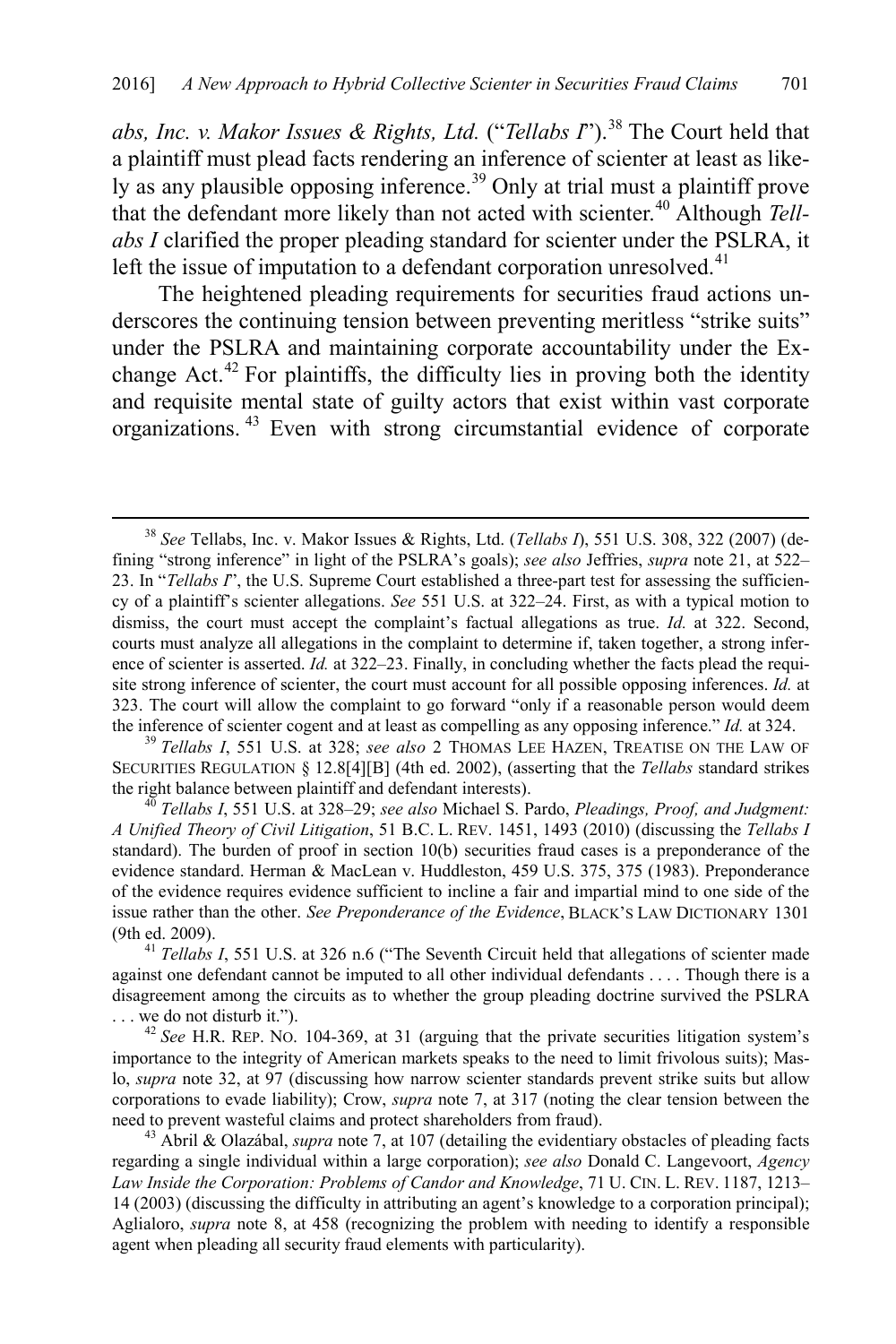fraud, it is incredibly difficult to locate a single guilty agent or group within a corporation.<sup>44</sup>

# <span id="page-8-1"></span><span id="page-8-0"></span>*B. Competing Positions on Corporate Scienter*

Responding to the challenge of identifying an imputable mental state to a corporation, courts and scholars have developed competing theories on corporate scienter. [45](#page-8-3) Virtually all courts agree that scienter can be imputed to a corporate defendant if a plaintiff pleads facts that an authorized agent made a fraudulent statement with the requisite intent or knowledge. [46](#page-8-4) Where circuits diverge is on the issue of whether a corporation can be held liable when the person connected to the misstatement did not know the truth but others did, or where no single employee knows the truth but the collective knowledge of several would expose the truth.<sup> $47$ </sup> Scholars have divided courts into three factions with respect to collective scienter: those that completely reject it, those that apply strong collective scienter, and others that apply weak or hybrid versions of the doctrine. $48$ 

<span id="page-8-4"></span>who uttered or issued the misrepresentation is relevant for purposes of imputing scienter); Glazer Capital Mgmt., LP v. Magistri, 549 F.3d 736, 745 (9th Cir. 2008) (requiring a party to plead in detail with respect to the individuals who actually made the false statements); *Teamsters*, 531 F.3d at 195 ("[T]he most straightforward way to raise such an inference for a corporate defendant will be to plead it for an individual defendant."). <sup>47</sup> *See* Bondi, *supra* not[e 6,](#page-2-8) at 3 (explaining the foundations of collective and corporate scien-

<span id="page-8-5"></span>ter); O'Riordan, *supra* note [7,](#page-2-7) at 1605 (describing corporate scienter). *Compare Southland*, 365 F.3d at 365 (quoting Southland Sec. Corp. v. INSpire Ins. Solutions, Inc., No. 4:00-CV-355-Y, 2002 WL 32453742, at \*6 (N.D. Tex. Mar. 31, 2002), *aff'd in part, rev'd in part*, *Southland*, 365 F.3d 353) (requiring plaintiffs "to enlighten each defendant as to his or her particular part in the alleged fraud"), *with* City of Monroe Emps. Ret. Sys. v. Bridgestone Corp., 399 F.3d 651, 688 (6th Cir. 2005) (holding that the knowledge of corporate officers or agents who are acting with authority can be attributed to the corporation). <sup>48</sup> Bondi, *supra* note [6,](#page-2-8) at 7 (explaining the varying approaches courts take regarding collec-

<span id="page-8-6"></span>tive scienter); *see also* Jeffries, *supra* note [21,](#page-4-1) at 524–25 (introducing the various lines of cases regarding collective scienter); Maslo, *supra* note [32,](#page-5-9) at 95–96 (describing theories of corporate scienter). Some circuits have not fully committed to one of these categories, which may be in part due to the inherent shortcomings of each approach. *See Glazer*, 549 F.3d at 744–45 (holding that plaintiffs must plead scienter for each individual, but in certain circumstances some form of collective scienter might be appropriate); Makor Issues & Rights, Ltd. v. Tellabs, Inc. (*Tellabs II*), 513 F.3d 702, 708, 710 (7th Cir. 2008) (observing that Rule 10b-5 requires courts to consider the scienter of individuals who make false statements, but noting that a strong inference of scienter

<span id="page-8-2"></span> <sup>44</sup> Abril & Olazábal, *supra* note [7,](#page-2-7) at 107; *see also* Lipton, *supra* note [31,](#page-5-10) at 1269–70 (highlighting how vicarious liability becomes difficult in the context of large corporations); Ethan D. Wohl, *When Does a Company Intend to Lie?*, 21 ANDREWS DEL. CORP. LITIG. REP. 3, 4 (2007) (illustrating the problems of corporate attribution even in the face of clear fraud). 45 *See Omnicare II*, 769 F.3d at 473 (highlighting the disagreement among circuit courts and

<span id="page-8-3"></span>scholars regarding imputing corporate scienter); Maslo, *supra* note [32,](#page-5-9) at 95 (explaining how the complexities of pleading against a corporation have led to different theories of corporate scienter); O'Riordan, *supra* note [7,](#page-2-7) at 1598–99 (explaining how a corporation's unique legal status complicates corporate liability and causes disagreement among courts). <sup>46</sup> *See, e.g.*, *Omnicare II*, 769 F.3d at 476 (concluding that the state of mind of the individual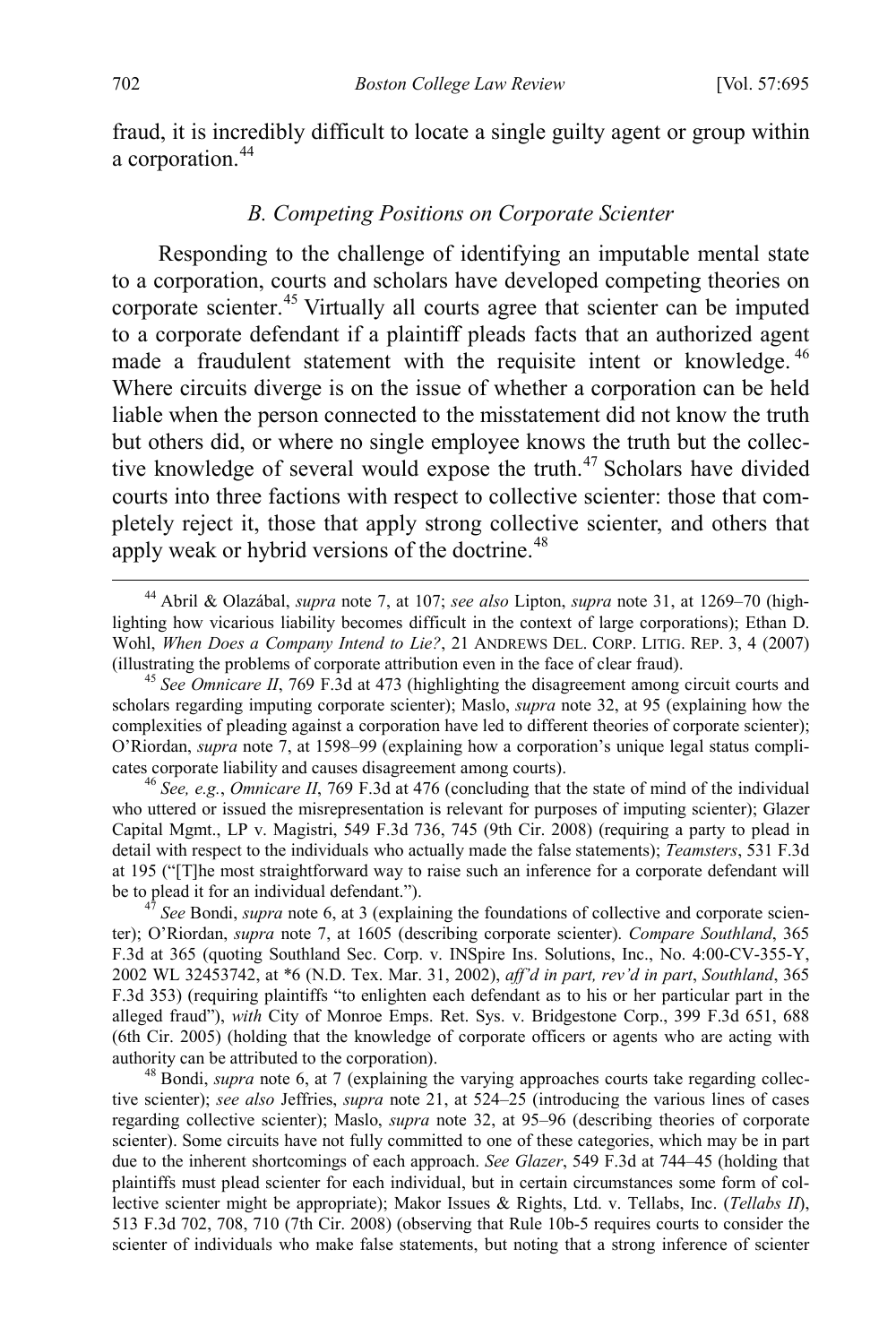#### 1. Traditional Scienter: Rejecting the Collective Approach

Circuits rejecting the theory of collective scienter follow a traditional approach that requires proof that the individual responsible for the misstatement had the requisite intent or knowledge in order to impute scienter to the corporation.<sup>[49](#page-9-0)</sup> This theory stems from the common law agency prin-ciple of respondeat superior.<sup>[50](#page-9-1)</sup> Respondeat superior creates employer liability for the actions of employees acting within the scope of their employ-ment.<sup>[51](#page-9-2)</sup> This liability, however, is limited to and cannot exceed that of the culpable employee or agent.<sup>52</sup>

Because a corporation acts only through its agents, supporters of this traditional theory require that scienter be pleaded to at least one authorized agent involved in the fraudulent conduct. $53$  The necessary scienter required to form fraudulent intent cannot be imputed to a corporation based on dis-connected facts known by various agents.<sup>[54](#page-9-5)</sup> The most common policy justifications for traditional scienter is that it best serves the PSLRA's goals of curbing harmful, meritless litigation and encouraging corporate disclosure  $55$ <sup>55</sup>

<span id="page-9-1"></span>spectrum of approaches to scienter, with pleading collective knowledge on one end and the use of respondeat superior on the other); Lipton, *supra* note [31,](#page-5-10) at 1264 (noting that mens rea has been traditionally imputed to corporations via respondeat superior). Agency is the fiduciary relationship that is created when the employer and employee (the agent) mutually agree that the employee will act on behalf of the employer, subject to the employer's control. RESTATEMENT (THIRD) OF AGENCY § 1.01 (AM. LAW INST. 2006).<br><sup>51</sup> RESTATEMENT (THIRD) OF AGENCY § 2.04 ("[A]n employer is subject to liability for torts

<span id="page-9-3"></span><span id="page-9-2"></span>committed by employees while acting within the scope of their employment."). <sup>52</sup> Crow, *supra* note [7,](#page-2-7) at 323; *see also* RESTATEMENT (THIRD) OF AGENCY § 5.03 cmt. d(2)

<span id="page-9-4"></span>("[A] principal may not be subject to liability for fraud if one agent makes a statement, believing it

<span id="page-9-5"></span> $t^{53}$  *See* Teachers' Ret. Sys. of La. v. Hunter, 477 F.3d 162, 184 (4th Cir. 2007) (reasoning that a plaintiff must allege facts supporting a strong inference of scienter regarding at least one agent because a corporation's liability comes from its agents); *Southland*, 365 F.3d at 365 (requiring that

<span id="page-9-6"></span><sup>54</sup> Gutter v. E.I. du Pont de Nemours,  $124$  F. Supp. 2d 1291, 1311 (S.D. Fla. 2000) (rejecting the notion that scienter can be imputed from different agents within the corporation); *see also*  O'Riordan, *supra* note [7,](#page-2-7) at 1619 (summarizing the *Gutter* holding). <sup>55</sup> *See* Jeffries, *supra* note [21,](#page-4-1) at 525–26 (discussing the position of circuits that have rejected

collective scienter); Randall W. Bodner et al., *Corporate Scienter After* Janus, 44 SEC. REG. & L. REP. (BNA) No. 36, at 1639 (Sept. 3, 2012) (arguing for the prudence and balance of a traditional

<span id="page-9-0"></span>may exist without naming the specific individuals who engaged in the fraud); *Teamsters*, 531 F.3d at 195 (arguably adopting a broader approach to pleading scienter but maintaining a traditional individual approach in proving liability). <sup>49</sup> Bondi, *supra* note [6,](#page-2-8) at 8; *see Phillips*, 374 F.3d at 1017–18 (holding that scienter must be

found with respect to each defendant and each violation of the statute); *Southland*, 365 F.3d at 366 (noting that Rule 10b-5 requires courts to consider the state of mind of the individual who makes a false statement, rather than consider the collective knowledge of all of the corporation's officers and employees). <sup>50</sup> Bondi, *supra* not[e 6,](#page-2-8) at 5; *see also* Abril & Olazábal, *supra* not[e 7,](#page-2-7) at 97 n.54 (describing a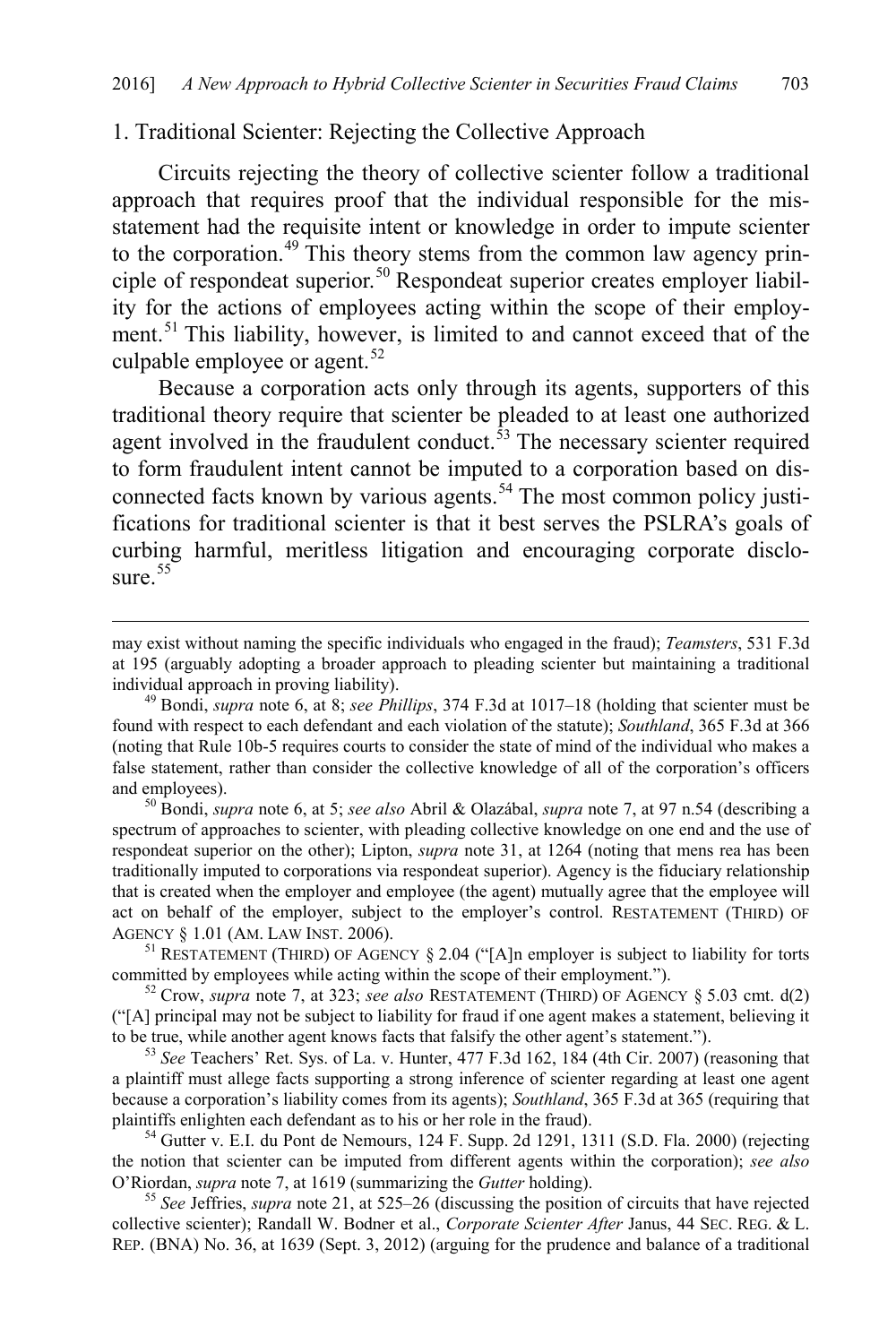<span id="page-10-6"></span>Scholars criticize the respondeat superior approach to scienter for a number of reasons.<sup>[56](#page-10-0)</sup> They argue that, even for valid claims, it is incredibly difficult to find both action and scienter for a single agent in the vast, complex structures of large publicly-traded corporations.<sup> $57$ </sup> Moreover, the limited scope of respondeat superior could allow a defendant corporation whose corporate policies foster a culture of illegal behavior to escape liabil-ity if there is no identifiable single actor.<sup>[58](#page-10-2)</sup> Taken to its logical extreme, corporations could theoretically avoid imputation by intentionally limiting the knowledge of different departments while ensuring that those making public statements are completely ignorant as to the validity of such statements.<sup>[59](#page-10-3)</sup> Such "see no evil, hear no evil" policies make it difficult for plaintiffs to trace the requisite intent to the single agent responsible for the misrepresentation $60$ 

<span id="page-10-1"></span>a large corporation); *supra* notes [32](#page-5-9)[–34](#page-6-4) and accompanying text (noting the legal and practical issues of pleading securities fraud against a corporation). <sup>58</sup> *See* Abril & Olazábal, *supra* note [7,](#page-2-7) at 113–14 (identifying a situation where corporate

<span id="page-10-2"></span>culture results in illegal behavior but there is no single identifiable actor with the necessary mental state); Lipton, *supra* not[e 31,](#page-5-10) at 1264 (noting a disaggregation between the employee who actually made the misrepresentation and the employee with the requisite scienter). <sup>59</sup> *See* Craig L. Griffin, Note, *Corporate Scienter Under the Securities Exchange Act of 1934*,

<span id="page-10-3"></span>1989 BYU L. REV. 1227, 1244 ("A requirement that corporate knowledge exists in a single individual would allow a corporation to engage freely in *conscious ignorance* by keeping lines of communication between departments closed." (emphasis added)); Maslo, *supra* note [32,](#page-5-9) at 97 (arguing that under the respondeat superior approach to scienter, companies could intentionally

<span id="page-10-4"></span><sup>60</sup> Lipton, *supra* note [31,](#page-5-10) at 1291 (arguing that corporate misconduct is often a result of tacit incentives to lower-level employees to shield higher management from liability); Wohl, *supra* note [44,](#page-8-0) at 3 (explaining that scienter is easily concealed in a company that limits oversight and compartmentalizes information with "a policy of see no evil, hear no evil"). Nevertheless, proponents of traditional scienter have theorized that both judges and juries carry certain biases and inferences regarding corporations, and are quick to assume willful blindness or corporate malfeasance when it may not necessarily be the case. Donald C. Langevoort, *Organized Illusions: A Behavioral Theory of Why Corporations Mislead Stock Market Investors (and Cause Other Social Harms)*, 146 U. PA. L. REV. 101, 158 n.199 (1997) (theorizing that hindsight bias of judges and juries could lead to excessive enforcement against corporate defendants).

<span id="page-10-5"></span>respondeat superior approach to scienter); O'Riordan, *supra* not[e 7,](#page-2-7) at 1613–14 (illustrating how a lack of specificity in applying collective scienter runs counter to the PSLRA's goals). <sup>56</sup> Abril & Olazábal, *supra* note [7,](#page-2-7) at 112 (explaining how respondeat superior is both under-

<span id="page-10-0"></span>inclusive and over-inclusive); *see also* Maslo, *supra* note [32,](#page-5-9) at 97 (arguing that respondeat superior allows corporations to easily evade liability). 57 *See* Abril & Olazábal, *supra* not[e 7,](#page-2-7) at 107 (highlighting the challenges of pleading against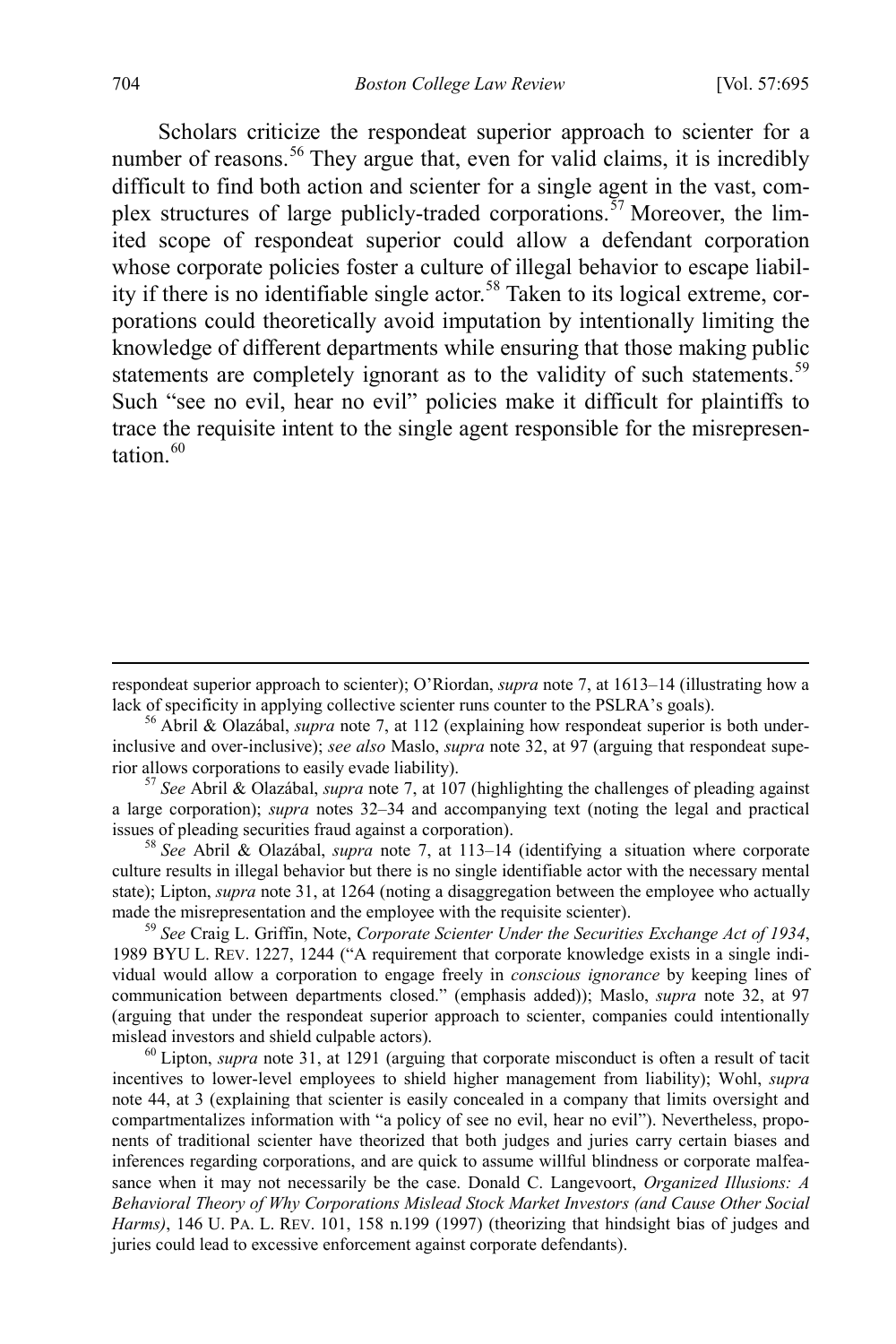#### 2. Strong Collective Scienter

Strong collective scienter allows plaintiffs to aggregate the overall col-lective knowledge of all employees in the corporation.<sup>[61](#page-11-0)</sup> Although no courts have expressly adopted complete collective scienter, a few have opened the door for its use.[62](#page-11-1) Some courts have held that certain circumstances make it reasonable to suggest that management possessed knowledge of a matter regardless of pleading individual scienter.<sup>[63](#page-11-2)</sup> In such situations, the corporation itself is viewed as possessing scienter separate from its employees, without analyzing the mental state of individual agents.<sup>[64](#page-11-3)</sup> Some courts have allowed an inference that high-ranking corporate officers have knowledge of the "critical core operations" of the company, which can be used in part to establish scienter.<sup>[65](#page-11-4)</sup> These practices illustrate a shift away from the tradi-tional agency-based scienter approach to a more flexible standard.<sup>[66](#page-11-5)</sup>

<span id="page-11-2"></span>conceivably satisfy the PSLRA standard in a more bare form, without accompanying particularized allegations, in rare circumstances where the nature of the relevant fact is of such prominence that it would be 'absurd' to suggest that management was without knowledge of the matter."); Berson v. Applied Signal Tech., Inc., 527 F.3d 982, 989 (9th Cir. 2008) (concluding that management had knowledge of certain facts due to the importance of the facts). 64 *See Teamsters*, 531 F.3d at 195 (concluding that it is possible to plead scienter against a

<span id="page-11-3"></span>corporation without pleading facts to a specific individual defendant); *Tellabs II*, 513 F.3d at 710 (stating that it is possible to draw a strong inference of corporate scienter without being able to name individuals directly involved in the fraud); *see also* O'Riordan, *supra* note [7,](#page-2-7) at 1603 (differentiating between a nominalist school, which views a corporation as a group of people with a common goal, from the realist school, which posits that a corporation has a culture separate from its individual employees). 65 *See* Reese v. Malone, 747 F.3d 557, 569 (9th Cir. 2014) ("It may also be reasonable to

<span id="page-11-4"></span>conclude that high-ranking corporate officers have knowledge of the critical core operations of their companies."); *S. Ferry*, 542 F.3d at 784 ("Allegations that rely on the core-operations inference are among the allegations that may be considered in the complete PSLRA analysis."). Similar allegations under the core-operations inference can satisfy the PSLRA if the allegations are particular and indicate that the "defendants had actual access to the disputed information." *S. Ferry*, 542 F.3d at 786. <sup>66</sup> *See Glazer*, 549 F.3d at 744–45 (backtracking on the Ninth Circuit's position by noting that

<span id="page-11-5"></span>the court had not altogether rejected collective scienter); *Teamsters*, 531 F.3d at 195 (explaining that "it is possible to raise the required inference with regard to a corporate defendant without doing so with regard to a specific individual defendant").

<span id="page-11-0"></span> <sup>61</sup> *See In re* NVIDIA Corp. Sec. Litig., 768 F.3d 1046, 1063 (9th Cir. 2014) (identifying the general principle of collective scienter); *see also* Abril & Olazábal, *supra* not[e 7,](#page-2-7) at 86 (introducing collective scienter); Bondi, *supra* not[e 6,](#page-2-8) at 7 (defining collective scienter). 62 *See Teamsters*, 531 F.3d at 195 (noting the possibility of pleading requisite corporate scien-

<span id="page-11-1"></span>ter without regard to a specific defendant); *Tellabs II*, 513 F.3d at 710 ("[I]t is possible to draw a strong inference without being able to name the individuals who concocted and disseminated the fraud.").<br><sup>63</sup> S. Ferry LP, No. 2 v. Killinger, 542 F.3d 776, 786 (9th Cir. 2008) ("[S]uch allegations may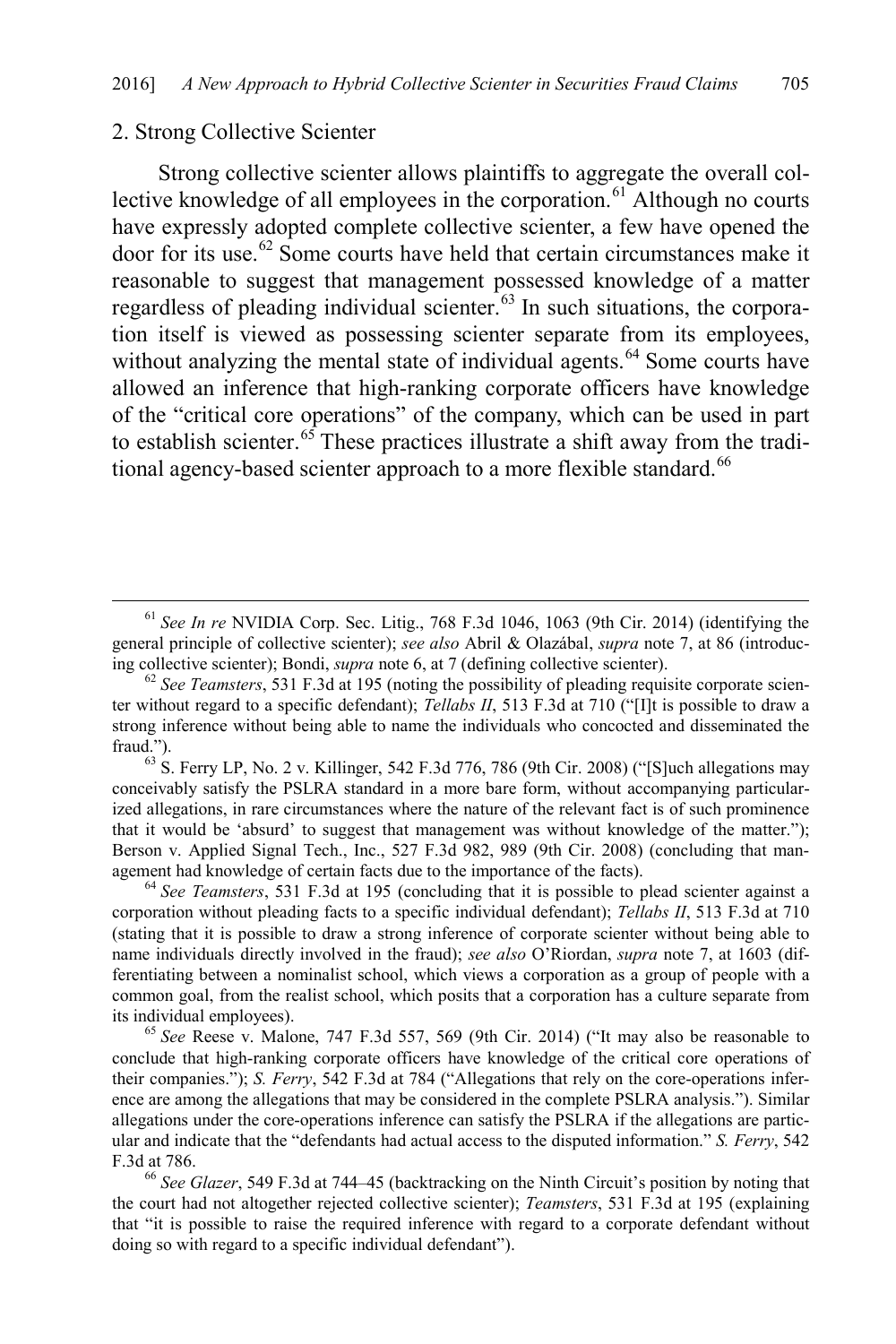<span id="page-12-6"></span><span id="page-12-0"></span>Opponents to the strong collective scienter theory maintain three central objections.[67](#page-12-1) First, collective scienter is argued to be a slippery slope that dangerously overextends corporate liability.<sup>[68](#page-12-2)</sup> Hypothetically, if the scienter of any agent can be collectively imputed to the corporation, then a company could be liable for any statements regarding its business as long as a low-level employee anywhere in the world knew something to the contrary.[69](#page-12-3)

Second, opponents assert that strong collective scienter goes against congressional intent in drafting the PSLRA because it imposes a negligence standard on corporate defendants.<sup>[70](#page-12-4)</sup> Requiring corporations to be responsible for the collective knowledge of every employee imposes a duty of in-quiry that would not satisfy Rule 10b-5 claims.<sup>[71](#page-12-5)</sup> At the very minimum,

<span id="page-12-3"></span>lective scienter would promote "bad news lawsuits"); *see also* Crow, *supra* note [7,](#page-2-7) at 314 (suggesting that, under a pure collective scienter standard, a statement made in New York could impose liability on a corporation even if one low-level associate in India was aware of its falsity). <sup>70</sup> *See* H.R. REP. NO. 104-369, at 41 (requiring that a plaintiff plead with particularity to give

<span id="page-12-4"></span>rise to a strong inference of fraudulent intent); O'Riordan, *supra* note [7,](#page-2-7) at 1613. Pleading to the general knowledge of all employees, despite lacking specific facts, does enable one to draw a reasonable inference that an agent was negligent in managing financial aspects of the corporation. O'Riordan, *supra* not[e 7,](#page-2-7) at 1613. A reasonable inference, however, fails to meet the strong inference standard attached to the PSLRA. *See id.*; *see also Ernst & Ernst*, 425 U.S. at 199 ("[T]he use of the words 'manipulative,' 'device,' and 'contrivance' [are] terms that make unmistakable a congressional intent to proscribe a type of conduct quite different from negligence."). Moreover, some courts have argued that the language of the PSLRA does not permit collective scienter due to its reference to only a single "defendant." *See Phillips*, 374 F.3d at 1018 (noting that "[a]lthough the plain language is less compelling with respect to alleging the scienter of each defendant, the statute does use the singular term 'the defendant,'" thus holding that "the most plausible reason in light of congressional intent is that a plaintiff . . . must allege facts sufficiently demonstrating each defendant's state of mind"); *see also* 15 U.S.C. § 78u-4(b)(2)(A) ("[T]he complaint shall, with respect to each act or omission alleged to violate this chapter, state with particularity facts giving rise to a strong inference that the defendant acted with the required state of mind."). Absent any clear congressional guidance, this argument will remain a point of contention among the circuits. *See* Ottmann v. Hanger Orthopedic Group, Inc., 353 F.3d 338, 345 (4th Cir. 2003) ("[A] flexible, case-specific analysis is appropriate in examining scienter pleadings. Both the absence of any statutory language addressing particular methods of pleading and the inconclusive legislative history . . . indicate that Congress ultimately chose not to specify particular types of facts that would or would not show a strong inference of scienter."). <sup>71</sup> *See Teamsters* Amici Curiae, *supra* note [68,](#page-12-0) at 3 (arguing that collective scienter does not

<span id="page-12-5"></span>fit within the language of the Exchange Act); Langevoort, *supra* not[e 60,](#page-10-5) at 128 (positing that an aggregation of knowledge rule would effectively create a negligence standard); Maslo, *supra* note

<span id="page-12-1"></span> <sup>67</sup> *See* Crow, *supra* note [7,](#page-2-7) at 327–28 (explaining scholars' reasoning for rejecting collective scienter); O'Riordan, *supra* note [7,](#page-2-7) at 1614 (arguing that collective scienter opens the door to frivolous suits and goes against Congress's intentions in enacting the PSLRA).<br><sup>68</sup> Brief for Sec. Indus. and Fin. Mkts. Ass'n et al. as Amici Curiae Supporting Defendants-

<span id="page-12-2"></span>Appellants at 3, *Teamsters*, 531 F.3d 190 (No. 06-2902-CV) [hereinafter *Teamsters* Amici Curiae]; *see also Ernst & Ernst*, 425 U.S. at 199 (holding that the PRSLA does not allow broader standards such as negligence); Bondi, *supra* note [6,](#page-2-8) at 20 (arguing that collective scienter imposes a negligence standard inconsistent with Supreme Court precedent). <sup>69</sup> *Omnicare II*, 769 F.3d at 475–76; *see* O'Riordan, *supra* note [7,](#page-2-7) at 1614 (arguing that col-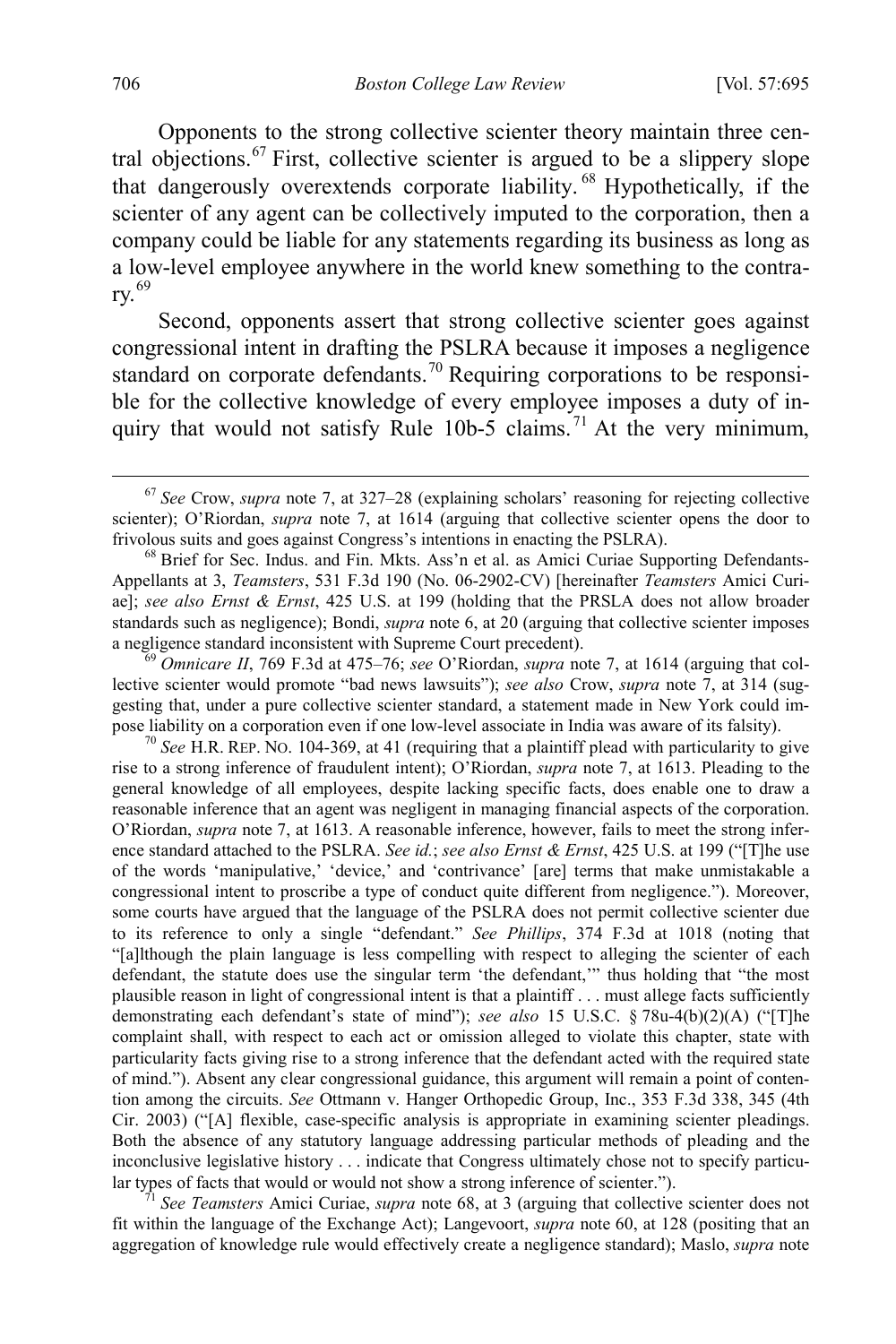plaintiffs must plead recklessness for scienter in section  $10(b)$  violations.<sup>[72](#page-13-0)</sup> The PSLRA is designed to prevent a "mud against the wall" approach and to provide distinct claims against the defendant.<sup>[73](#page-13-1)</sup>

Third, some assert that strong collective scienter generates more litigation, which could have a chilling effect on a company's willingness to dis-close information to the public.<sup>[74](#page-13-2)</sup> This runs contrary to the philosophy of full disclosure embedded in the Exchange Act and ultimately has adverse effects on stockholders<sup>[75](#page-13-3)</sup>

#### <span id="page-13-7"></span>3. Hybrid Collective Scienter

Hybrid collective scienter narrows the permissive scope of employee knowledge to management and the speaker of the alleged misstatement.<sup>[76](#page-13-4)</sup> This version of collective scienter holds that corporate scienter can exist if the plaintiff pleads that a member of management knew the statements were false.[77](#page-13-5) This applies even if the particular member of management was not responsible for the alleged misstatement.<sup>[78](#page-13-6)</sup> Therefore, a plaintiff can com-

<span id="page-13-2"></span>tion, whether real or perceived,' has had adverse effects, especially in 'chilling . . . disclosure of forward-looking information.'" (quoting Safe Harbor for Forward-Looking Statements, Exchange Act Release No. 33-7107, 57 S.E.C. Docket 1999 (Oct. 13, 1994))); Bondi, *supra* note [6,](#page-2-8) at 22–23 (discussing how frivolous litigation chills corporate disclosure); Crow, *supra* not[e 7,](#page-2-7) at 327 (stating that scholars who argue against collective scienter argue that the theory slows or chills corporate communication). 75 *See Capital Gains Research Bureau*, 375 U.S. at 186 (explaining the fundamental purpose

<span id="page-13-3"></span>of full disclosure in federal securities laws); *see also* H.R. REP. NO. 104-369, at 42–43 ("Shareholders are also damaged due to the chilling effect of the current system on the robustness and candor of disclosure . . . ."). <sup>76</sup> *See* Bondi, *supra* not[e 6,](#page-2-8) at 12–13 (describing hybrid collective scienter); O'Riordan, *supra*

<span id="page-13-4"></span>note [7,](#page-2-7) at 1597 (introducing the hybrid or "weak" theory of collective scienter and its implications

<span id="page-13-5"></span><sup>77</sup> See Bondi, *supra* not[e 6,](#page-2-8) at 13 (explaining different approaches to corporate scienter); Jeffries, *supra* note [21,](#page-4-1) at 524–25 (discussing the "watered down" version of collective scienter); *see also In re* Marsh & McLennan Cos., Inc. Sec. Litig., 501 F. Supp. 2d 452, 481 (S.D.N.Y. 2006) (imputing scienter of various management-level employees to the corporation); *infra* note [82](#page-14-1) and accompanying text (discussing the *Marsh & McLennan* holding). <sup>78</sup> *See* Bondi, *supra* note [6,](#page-2-8) at 13 (stating that if a member of management knew a statement

<span id="page-13-6"></span>was false, that knowledge can be combined with any statement made by any agent of the company); Jonathan W. Miller & Lyle Roberts, *Outside Counsel: 'Collective Scienter' in Securities Fraud Cases*, N.Y. L.J., Feb. 8, 2008, at 5 (referring to a "narrow version" of collective scienter

[32,](#page-5-9) at 98 (stating that collective scienter is akin to a negligence standard which is at odds with the

<span id="page-13-0"></span>PSLRA). <sup>72</sup> *See Cent. Bank of Denver*, 511 U.S. at 174 (affirming that negligence is insufficient to establish a valid section 10(b) violation); *Ernst & Ernst*, 425 U.S. at 193 n.12 (asserting that reck-<br>lessness is sufficient in some circumstances to plead scienter).

<span id="page-13-1"></span> $\frac{73}{3}$  *See* S. REP. NO. 104-98, at 8 (suggesting that a complaint alleging a violation of securities laws can be created with little prior due diligence); *see also Southland*, 365 F.3d at 365 (noting that the PSLRA requires a plaintiff to distinguish individual defendants and provide particularized facts regarding their part in the fraud). <sup>74</sup> *See* S. REP. NO. 104-98, at 5 ("According to the SEC: 'the threat of mass shareholder litiga-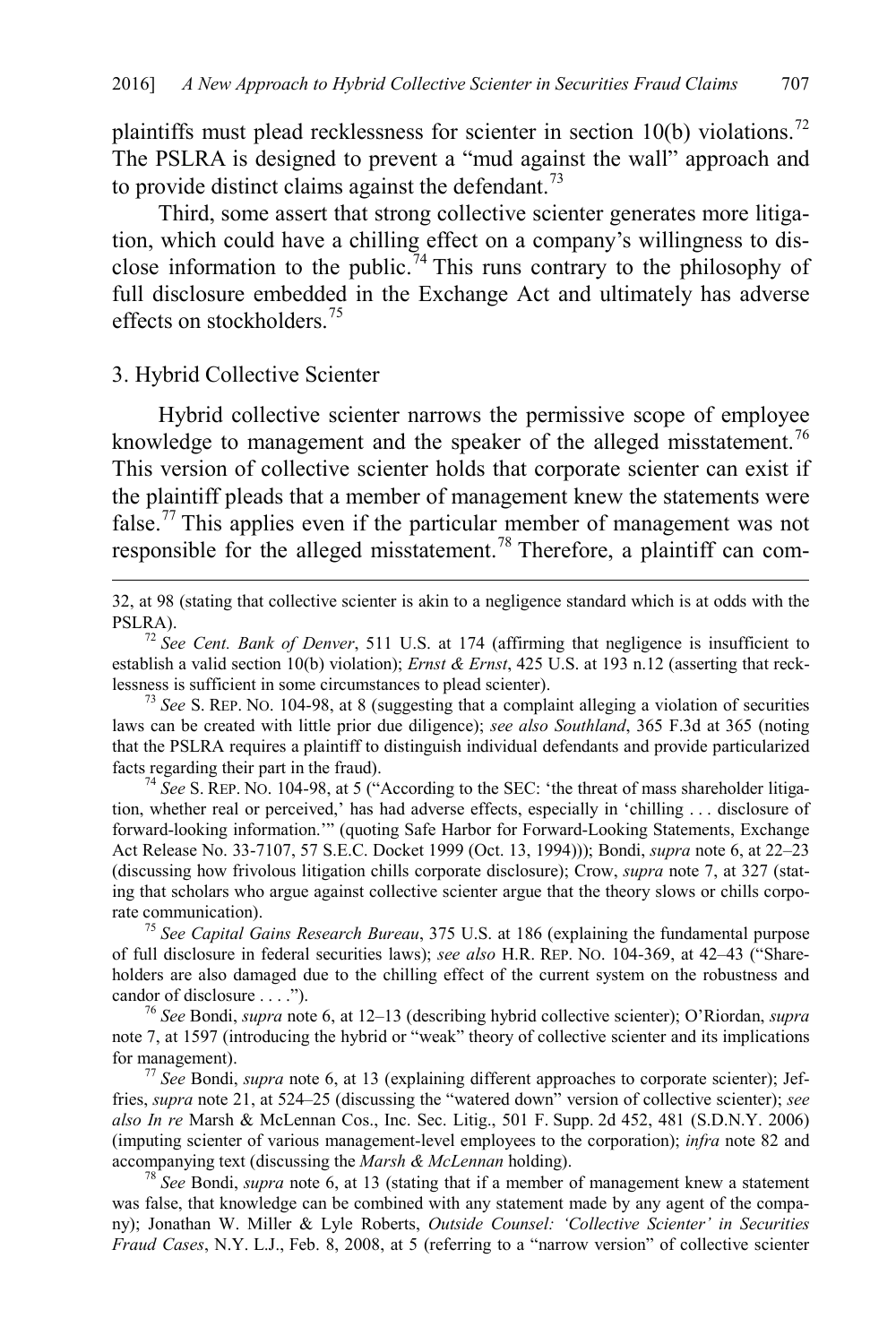bine the knowledge of a member of management with an alleged false statement made by an agent of the company in order to impute scienter to the corporation.[79](#page-14-2) This approach attempts to redress the narrow nature of respondeat superior, while avoiding some of the negative effects of pure collective scienter.<sup>[80](#page-14-3)</sup>

Though seemingly practical, the hybrid approach nevertheless has its shortcomings.<sup>[81](#page-14-4)</sup> Although it expands the scope beyond one corporate agent, it fails to establish how senior a non-speaking officer must be to have his or her scienter imputable to the corporation.<sup>[82](#page-14-5)</sup> Despite the willingness of some courts to adopt a flexible hybrid imputation approach, no clear standard has been widely adopted regarding which specific employees should be included $83$ 

#### <span id="page-14-1"></span><span id="page-14-0"></span>II. INCONSISTENCIES IN THE CIRCUITS ON COLLECTIVE SCIENTER

This Part analyzes the different approaches circuits have taken to collective scienter. [84](#page-14-7) Section A discusses circuits that have wholly rejected col-

<span id="page-14-2"></span><sup>79</sup> Bondi, *supra* not[e 6,](#page-2-8) at 14; *see also City of Monroe*, 399 F.3d at 688–90 (attributing awareness of an officer without facts that linked the officer directly to the misrepresentation).<br><sup>80</sup> *See Omnicare II*, 769 F.3d at 475–77 (describing how the middle ground approach address-

<span id="page-14-4"></span><sup>81</sup> *See* Bondi, *supra* not[e 6,](#page-2-8) at 13–14 (introducing the hybrid classification of collective scienter and issues that follow from it); O'Riordan, *supra* not[e 7,](#page-2-7) at 1619 (arguing that there are shortfalls of a "weak" or hybrid approach to collective scienter).<br><sup>82</sup> *See S. Ferry*, 542 F.3d at 784–85 (noting the possibility of pleading scienter based on man-

<span id="page-14-5"></span>agement's specific knowledge of core operations and an alleged fraud); *Marsh & McLennan*, 501 F. Supp. 2d at 481 (concluding that a hybrid approach is favorable to the narrow approach but also recognizing that no line exists for how senior an employee must be to be considered "management"). In 2006, in *In re Marsh & McLennan Cos., Inc. Securities Litigation*, the U.S. District Court for the Southern District of New York allowed the knowledge of a division head and senior vice president to be imputed to the corporation. *See* 501 F. Supp. 2d at 482; *see also In re* BISYS Sec. Litig., 397 F. Supp. 2d 430, 443 (S.D.N.Y. 2005) (imputing scienter of regional vice president and vice president of corporate finance). The court raised the issue of drawing the line for imputing management, however, the court did not settle the issue. *See Marsh & McLennan*, 501 F. Supp. 2d at 481 (noting that there is no set standard for how senior an employee must be in order to have his or her scienter imputed to the corporation); *see also* Adams v. Kinder-Morgan, Inc., 340 F.3d 1083, 1106 (10th Cir. 2003) (asserting that the scienter of a senior controlling officer can be attributed to a corporation). <sup>83</sup> *See Omnicare II*, 769 F.3d at 473 (noting the wide divergence among circuits and scholars

<span id="page-14-7"></span><span id="page-14-6"></span>regarding corporate scienter); Bondi, *supra* note [6,](#page-2-8) at 14; O'Riordan, *supra* note [7,](#page-2-7) at 1622 (raising the question of where to draw the line with hybrid collective scienter). <sup>84</sup> *See infra* notes [87–](#page-15-0)[123](#page-20-0) and accompanying text.

that allows scienter to be pled for a corporate defendant even if the officer is not a defendant and

<span id="page-14-3"></span>es the issues of each end of the collective scienter spectrum); *supra* notes [56–](#page-10-6)[60](#page-10-5) and accompanying text (analyzing arguments against the respondeat superior approach); *supra* notes [67–](#page-12-6)[75](#page-13-7) and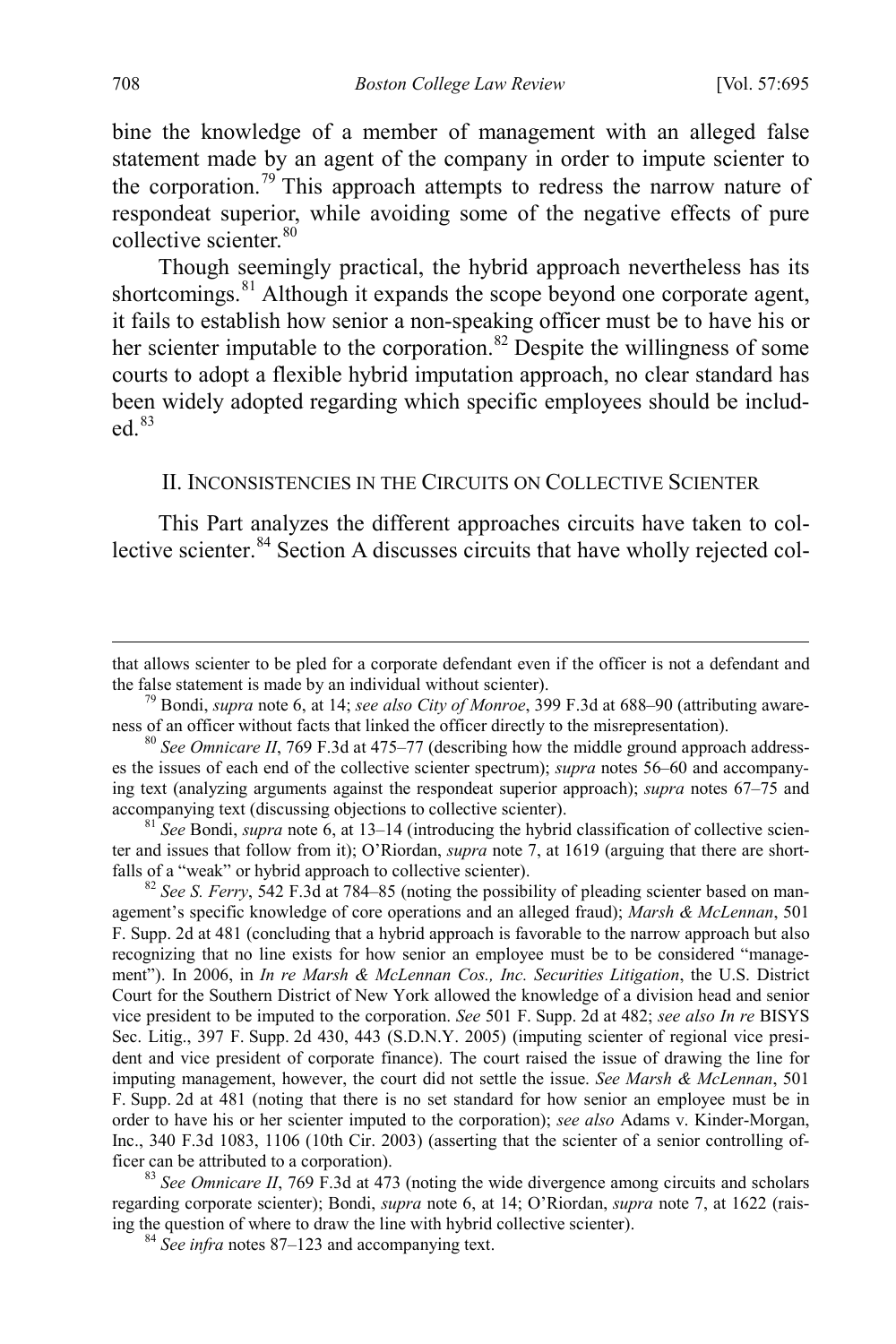lective scienter.<sup>[85](#page-15-1)</sup> Section B discusses the circuits that have not taken a de-finitive stance on the collective scienter issue.<sup>[86](#page-15-2)</sup>

# <span id="page-15-0"></span>*A. Setting a Bright Line: Circuits' Rejection of Collective Scienter*

In order to maintain a narrow, bright-line standard, the U.S. Courts of Appeals for the Fifth and Eleventh Circuits have adopted the common law principle of respondeat superior for pleading scienter. [87](#page-15-3) In 2004, in *Southland Securities Corp. v. INSpire Insurance Solutions, Inc.*, the U.S. Court of Appeals for the Fifth Circuit affirmed that section 10(b) pleadings must give notice to each defendant as to his or her particular role in the alleged fraud.[88](#page-15-4) The court concluded that when analyzing a statement made by a corporation to find scienter, it must examine only the state of mind of the corporate official who made the statement, or those who ordered or contributed to the statement.<sup>89</sup> The court concluded that collective scienter would establish a negligence standard, which would directly conflict with the heightened pleading requirements of the PSLRA.<sup>[90](#page-15-6)</sup>

In another 2004 decision, in *Phillips v. Scientific-Atlanta, Inc.*, the U.S. Court of Appeals for the Eleventh Circuit also favored a narrow approach to collective scienter.<sup>[91](#page-15-7)</sup> The Eleventh Circuit relied on congressional intent in

<span id="page-15-5"></span>the individual corporate official or officials who make or issue the statement . . . rather than generally to the collective knowledge of all the corporation's officers and employees"). *Southland* remains the seminal case in the Fifth Circuit regarding collective scienter. *See* Lee v. Active Power, Inc., 29 F. Supp. 3d 876, 881 (W.D. Tex. 2014) ("[T]he Court concludes *Southland* still is controlling law on the issue of imputation . . . ."); Stone v. Life Partners Holdings, Inc., 26 F. Supp. 3d 575, 611–12 (W.D. Tex 2014) (concluding that the plaintiff adequately pled scienter as required under *Southland*).<br><sup>90</sup> *See Southland*, 365 F.3d at 365 ("[E]ven if a corporate officer's position supports a reason-

<span id="page-15-6"></span>able inference that he likely would be negligent in not being involved in the preparation of a document or aware of its contents, the PSLRA state of mind requirement is severe recklessness or actual knowledge."). <sup>91</sup> *See Phillips*, 374 F.3d at 1018–19 (noting that it was not necessary to address the group

<span id="page-15-7"></span>pleading doctrine because the defendants satisfied the Fifth Circuit approach); *see also In re* Omnicare, Inc. Sec. Litig. (*Omnicare II*), 769 F.3d 455, 473–74 (6th Cir. 2014) (stating that the Eleventh Circuit implicitly followed the Fifth Circuit respondeat superior approach). In *Phillips*, the plaintiffs alleged that the defendant corporation fraudulently misrepresented its financial perfor-

<span id="page-15-3"></span><span id="page-15-2"></span><span id="page-15-1"></span><sup>&</sup>lt;sup>85</sup> *See infra* note[s 87–](#page-15-0)[93](#page-16-0) and accompanying text.<br><sup>86</sup> *See infra* note[s 94–](#page-16-1)[123](#page-20-0) and accompanying text.<br><sup>87</sup> *See* Southland Sec. Corp. v. INSpire Ins. Solutions, Inc., 365 F.3d 353, 366 (5th Cir. 2004) (fully rejecting the notion of collective scienter); *see also* Phillips v. Sci.-Atl., Inc., 374 F.3d 1015, 1018–19 (11th Cir. 2004) (concluding that the most effective approach to pleading scienter re-

<span id="page-15-4"></span><sup>&</sup>lt;sup>88</sup> Southland, 365 F.3d at 365 (concluding that the PSLRA requires plaintiffs to plead facts regarding each individual defendant's role in the alleged fraud). In *Southland*, the plaintiffs contended that the defendant insurance company and its officers engaged in a fraudulent scheme to deceive investors about the company's performance in order to inflate its stock prices. *Id.* at 360. <sup>89</sup> *Id.* at 366 (stating that in order to find scienter, courts should "look to the state of mind of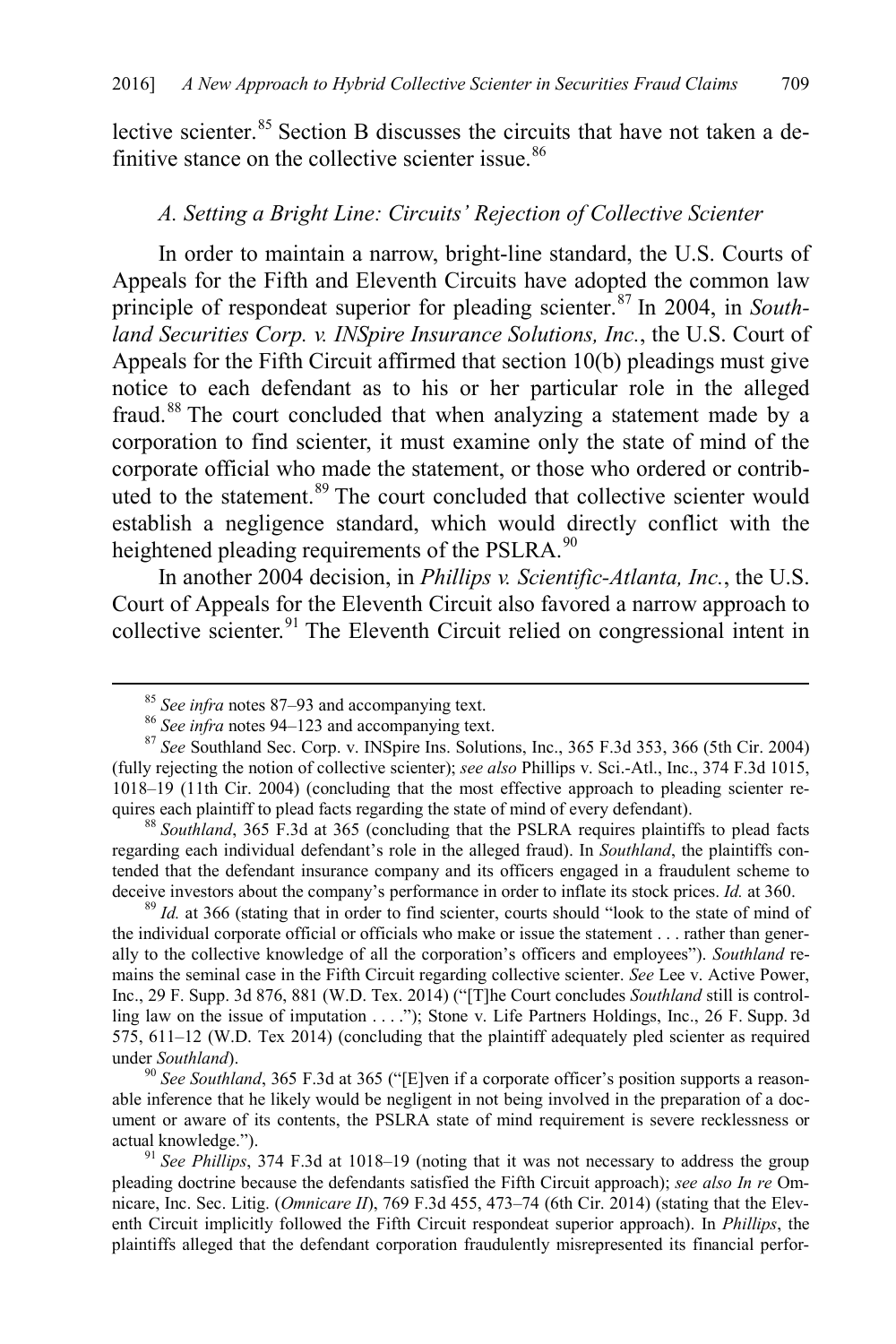adopting the Fifth Circuit's scienter approach. $92$  The court did not view this standard as too stringent because all of the relevant facts and inferences from plaintiffs' pleadings were not analyzed in isolation and could be ag-gregated to achieve PSLRA standards.<sup>[93](#page-16-4)</sup>

#### <span id="page-16-1"></span><span id="page-16-0"></span>*B. Not Entirely Sure: Circuits That Have Not Committed*

Several circuits have yet to fully weigh in on either side of the collec-tive scienter debate.<sup>[94](#page-16-5)</sup> This section analyzes the scienter case law in these undecided circuits. [95](#page-16-6) Subsection 1 analyzes the Seventh, Second, and Fourth Circuits' collective scienter jurisprudence.<sup>[96](#page-16-7)</sup> Next, subsection 2 reviews the Ninth Circuit's movement from pure rejection to the undecided middle camp of corporate scienter.<sup>[97](#page-16-8)</sup>

# 1. Seventh, Second, and Fourth Circuits Open to the Possibility

In 2008, after the U.S. Supreme Court remanded the case, the U.S. Court of Appeals for the Seventh Circuit applied the respondeat superior approach to scienter in *Makors Issues & Rights, Ltd. v. Tellabs, Inc.* ("*Tellabs II*"), but left open the possibility of a broader view of corporate scienter.[98](#page-16-9) The court quoted the Fifth Circuit and held that establishing corporate

Although the plain language is less compelling with respect to alleging the scienter of each defendant, the [PSLRA] does use the singular term 'the defendant,' and we believe that the most plausible reading in light of congressional intent is that a plaintiff . . . must allege facts sufficiently demonstrating each defendant's state of mind.

*Id.* Congressional intent behind the PSLRA was to heighten the pleading standard for private securities fraud cases in order to combat frivolous litigation. *See* H.R. REP. NO. 104-369, at 31 (1995) (Conf. Rep.), *as reprinted in* 1995 U.S.C.C.A.N. 730, 731 ("This legislation implements needed procedural protections to discourage frivolous litigation."); *supra* notes 38–44 and accompanying

<span id="page-16-4"></span>text (discussing legislative intent behind the PSLRA).<br><sup>93</sup> *Phillips*, 374 F.3d at 1018 n.6 (explaining the court's treatment of all facts and inferences in the plaintiffs' pleadings).

<span id="page-16-5"></span><sup>94</sup> See Glazer v. Capital Mgmt., LP v. Magistri, 549 F.3d 736, 744–45 (9th Cir. 2008) (reasoning that previous Ninth Circuit precedent has not completely ruled out collective scienter); Teamsters Local 445 Freight Div. Pension Fund v. Dynex Capital, Inc., 531 F.3d 190, 195–96 (2d Cir. 2008) (drawing guidance from the Seventh Circuit); Makor Issues & Rights, Ltd. v. Tellabs, Inc. (*Tellabs II*), 513 F.3d 702, 710 (7th Cir. 2008) (concluding that it is possible to raise an inference

- 
- 

<span id="page-16-9"></span><span id="page-16-8"></span><span id="page-16-7"></span><span id="page-16-6"></span><sup>95</sup> See infra notes [98–](#page-16-2)[123](#page-20-0) and accompanying text.<br><sup>96</sup> See infra note[s 98–](#page-16-2)[114](#page-19-0) and accompanying text.<br><sup>97</sup> See infra note[s 115](#page-19-1)[–123](#page-20-0) and accompanying text.<br><sup>98</sup> See Tellabs II, 513 F.3d at 704, 708, 710; see also supra note text (discussing the U.S. Supreme Court ruling that defined a strong inference of scienter). In *Makor Issues & Rights, Ltd. v. Tellabs, Inc.* ("*Tellabs II*"), plaintiffs alleged that the defendants

<span id="page-16-3"></span><span id="page-16-2"></span>mance and consumer demand for its products. *See* Complaint for Violation of the Securities Exchange Act of 1934 at 10–15, *Phillips*, 374 F.3d 1015 (No. 03-13008). <sup>92</sup> *Phillips*, 374 F.3d at 1018. The court stated,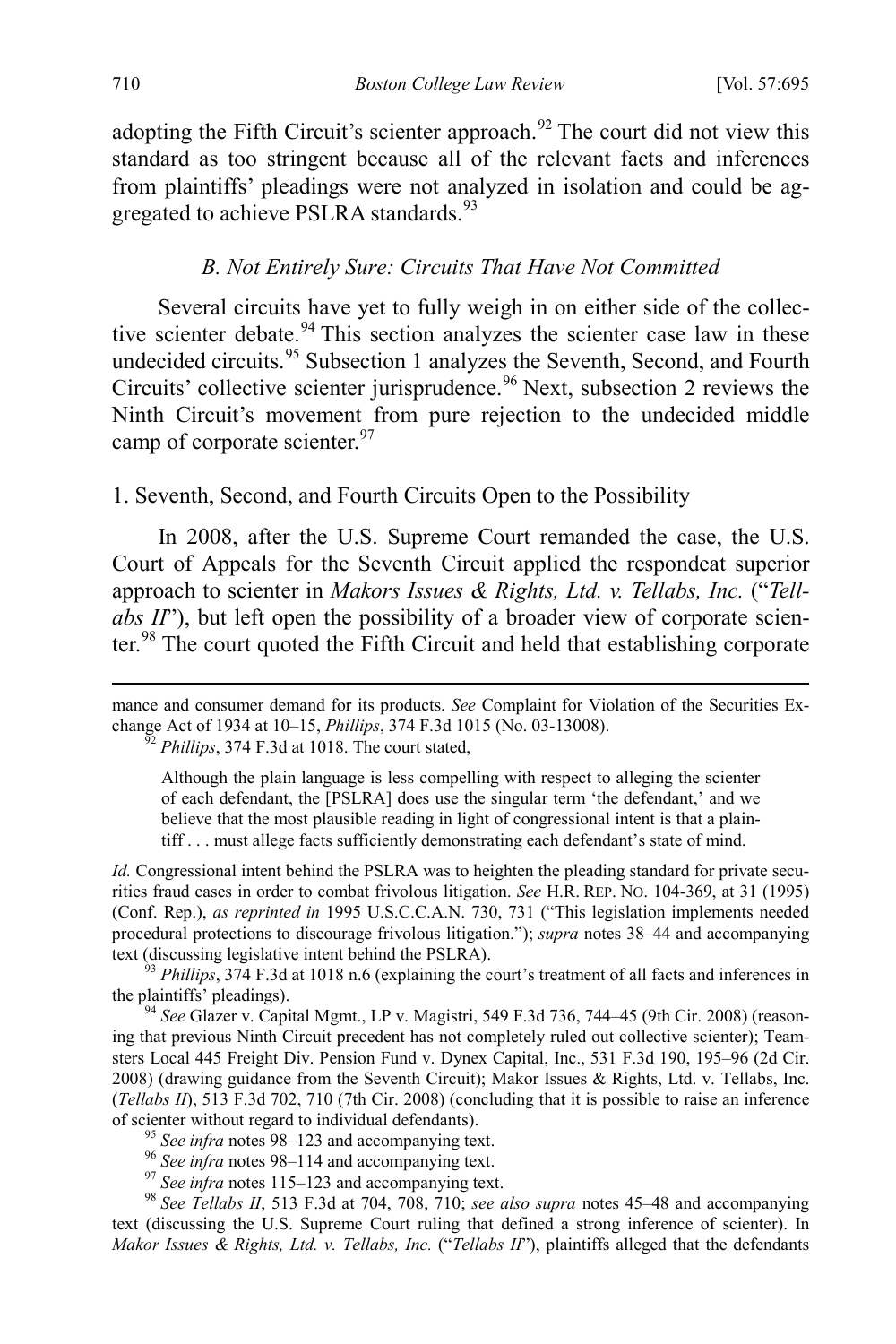liability requires looking into the minds of the corporate officials involved in the issued misstatement, not the collective knowledge of the corpora-tion.<sup>[99](#page-17-1)</sup> In dicta, however, the court suggested that certain dramatic situations could provide corporate scienter without the necessity of providing facts of individual states of mind.[100](#page-17-2) The court offered the following hypothetical to illustrate its point:

Suppose General Motors announced it had sold one million SUVs in 2006, and the actual number was zero. There would be a strong inference of corporate scienter, since so dramatic an announcement would have been approved by corporate officials sufficiently knowledgeable about the company to know that the announcement was false. $101$ 

<span id="page-17-0"></span>Thus, the opinion conceivably reserves pleading corporate scienter without facts regarding individuals for dramatic announcements approved by man-agement or executives.<sup>[102](#page-17-4)</sup> But, the court determined that no doctrinal expansion was necessary in the case before it because the plaintiffs had sufficient-ly pleaded that the CEO had the requisite scienter to defraud.<sup>[103](#page-17-5)</sup>

<span id="page-17-7"></span>In 2008, in *Teamsters Local 445 Freight Division Pension Fund v. Dynex Capital, Inc.*, the U.S. Court of Appeals for the Second Circuit ad-dressed, albeit incompletely, the issue of imputing corporate scienter.<sup>[104](#page-17-6)</sup> The court ruled that in order to impose liability against a corporation, a plaintiff must prove that an agent of the corporation committed a culpable act with

<span id="page-17-6"></span><sup>104</sup> See Teamsters, 531 F.3d at 195. In *Teamsters*, the plaintiffs alleged that the financial services defendant Dynex concealed its faulty underwriting practices and misrepresented the cause behind its financial losses. *See id.* at 193. The complaint alleged that Dynex had purchased loans made to "uncreditworthy borrowers" in an effort to enter the manufactured homes market, and those borrowers ultimately defaulted. *Id.*

violated section 10(b) and Rule 10b-5 through a series of public announcements that fabricated demand for the corporation's products. See 513 F.3d at 706.

<span id="page-17-2"></span><span id="page-17-1"></span><sup>&</sup>lt;sup>99</sup> See Tellabs II, 513 F.3d at 708 (citing *Southland*, 365 F.3d at 366).<br><sup>100</sup> Id. at 710 (hinting that it is still possible to draw a strong inference of corporate scienter without specifically naming the individuals

<span id="page-17-4"></span><span id="page-17-3"></span>without specifically names the individual the individual the individual the individual the *individual*<br><sup>102</sup> *See id.*; Warren R. Stern & Joshua A. Naftalis, *Corporate Scienter Revisited*, SEC. LITIG.<br>REP., Sept. 2008, a

<span id="page-17-5"></span><sup>&</sup>lt;sup>103</sup> See Tellabs II, 513 F.3d at 711. In a different case a few months after *Tellabs II*, the Seventh Circuit rejected plaintiffs' attempt to impute the scienter of what they contended was a senior-level employee. *See* Pugh v. Tribune Co., 521 F.3d 686, 697–98 (7th Cir. 2008). The court rejected the argument that the employee was a senior-level officer because the employee was not listed as an executive officer in the company's SEC filings. *Id.* at 698. Following *Tellabs II*, the court also stated, in dicta, that it was possible to draw a strong inference of corporate scienter without naming the particular individuals who perpetuated the fraud. *See Tribune*, 521 F.3d at 697 n.5. Based on these two holdings, it appears that the Seventh Circuit may be willing to impute the knowledge of an executive officer under the inference that the officer approved a particular corporate statement. See Stern & Naftalis, *supra* note 102 (analyzing the Seventh Circuit's rulings).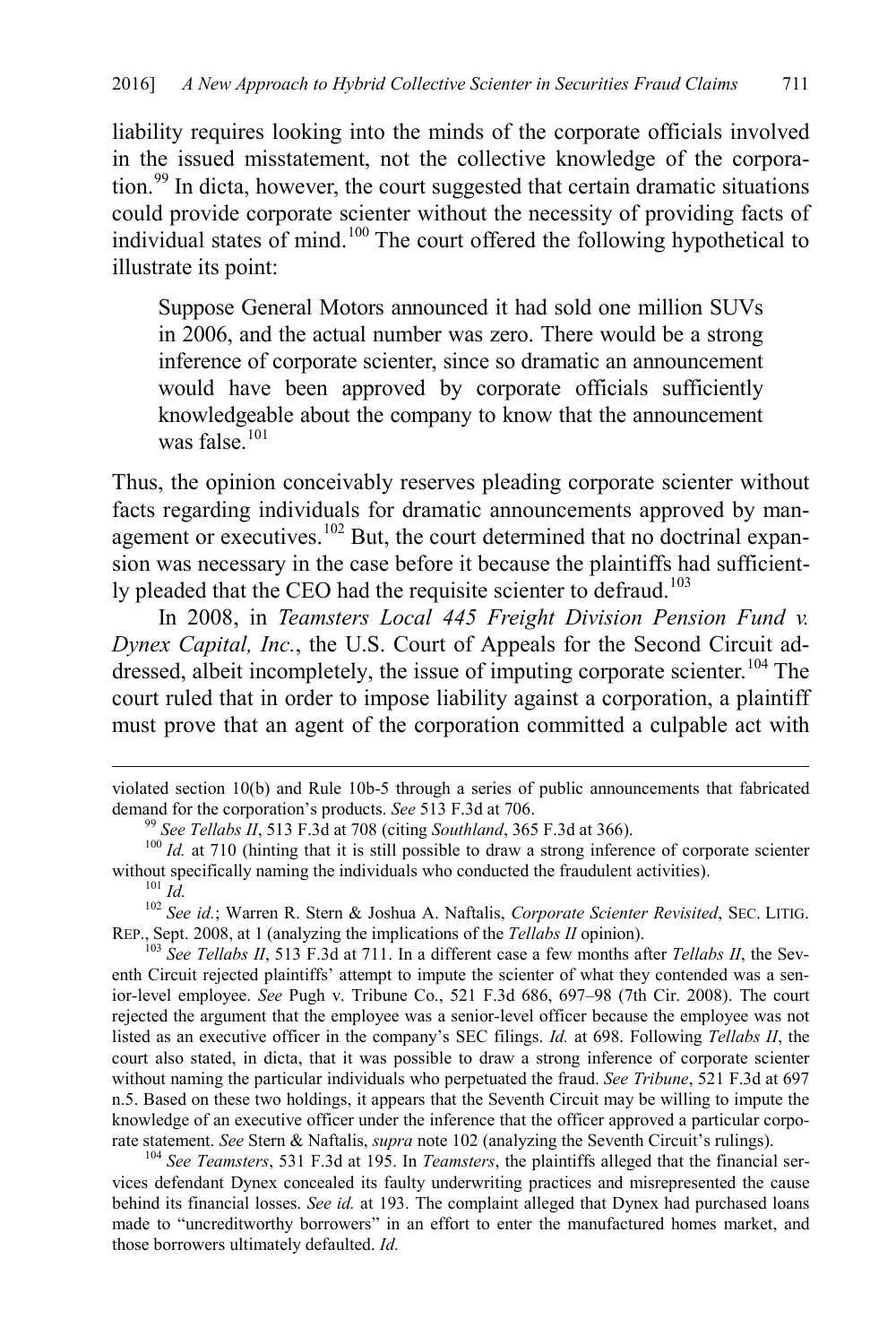the necessary scienter.<sup>[105](#page-18-0)</sup> In *pleading* scienter, however, the court held that a plaintiff need only create a strong inference that someone whose intent could be imputed to the corporation acted with the requisite scienter in order to survive a motion to dismiss. [106](#page-18-1) Citing the *Tellabs II* decision, the court noted that it is possible to raise an inference of scienter without regard to a specific defendant.[107](#page-18-2) Similar to *Tellabs II* and the Seventh Circuit, the Second Circuit rejected the notion of collective scienter as a means to impose liability, but did not completely foreclose its use for pleading purpos- $\overline{e}$   $\overline{e}$   $\overline{e}$   $\overline{e}$   $\overline{e}$   $\overline{e}$   $\overline{e}$   $\overline{e}$   $\overline{e}$   $\overline{e}$   $\overline{e}$   $\overline{e}$   $\overline{e}$   $\overline{e}$   $\overline{e}$   $\overline{e}$   $\overline{e}$   $\overline{e}$   $\overline{e}$   $\overline{e}$   $\overline{e}$   $\overline{e}$   $\overline{e}$   $\overline{e}$   $\overline{$ 

Finally, the Fourth Circuit has also kept the possibility open for a pleading standard that is closer to collective scienter. [109](#page-18-4) In 2007, in *Teachers' Retirement System of Louisiana v. Hunter*, the U.S. Court of Appeals for the Fourth Circuit held that plaintiffs must allege facts in regard to "at least one authorized agent" of a defendant corporation in order to plead requisite scienter.<sup>110</sup> The court initially cited the Fifth Circuit with approval regard-ing the scienter allegations.<sup>[111](#page-18-6)</sup> The court also implied, however, that collective scienter could be applicable in certain instances.[112](#page-18-7) In 2009, in *Matrix* 

<span id="page-18-0"></span><sup>105</sup> See id. at 195 (differentiating between pleading standards and more stringent liability

<span id="page-18-1"></span>standards).<br><sup>106</sup> *See id.* The court did note that the most direct way to raise an inference of scienter is to plead it for an individual defendant. *Id.* 

<span id="page-18-3"></span><span id="page-18-2"></span><sup>107</sup> *Id. Id. Id.* 1196 ("Congress has imposed strict requirements on securities fraud pleading, but we do not believe they have imposed [a] rule . . . that in no case can corporate scienter be pleaded in the absence of successfully pleading scienter as to an expressly named officer."); *Tellabs II*, 513 F.3d at 710. Despite the court's view, it held that the plaintiffs did not adequately plead scienter and remanded the case, allowing the plaintiffs to replead with specific facts. *See Teamsters*, 531 F.3d at 196–97. <sup>109</sup> *See* Yates v. Mun. Mortg. & Equity, LLC, 744 F.3d 874, 890 (4th Cir. 2014) (rejecting the

<span id="page-18-4"></span>"core operations" theory); Matrix Capital Mgmt. Fund, LP v. BearingPoint, Inc., 576 F.3d 172, 189–90 (4th Cir. 2009) (holding that a complaint can give rise to a strong inference of scienter without identifying an individual corporate agent); Teachers' Ret. Sys. of La. v. Hunter, 477 F.3d 162, 184 (4th Cir. 2007) (holding that if a defendant is a corporation, the plaintiff must allege facts

<span id="page-18-5"></span><sup>110</sup> *See Teachers' Ret.*, 477 F.3d at 168 ("[I]f the defendant is a corporation, the plaintiff must allege facts that support a strong inference of scienter with respect to at least one authorized agent of the corporation, since corporate liability derives from the actions of its agents."). <sup>111</sup> *See id.* at 184 ("Thus, to allege a securities fraud claim against individual defendants, a

<span id="page-18-6"></span>plaintiff must allege facts that support a 'strong inference' that each defendant acted with at least recklessness in making the false statement."). In this case, the plaintiffs alleged that defendant Cree, Inc. and six corporate officers and directors misrepresented a series of transactions with other companies to artificially inflate the company's stock. *See* First Amended Consolidated Class Action Complaint at 2–3, *In re* Cree, Inc., Sec. Litig., 333 F. Supp. 2d 461 (M.D.N.C. 2004) (No. 1:03CV549). <sup>112</sup> *See* Bondi, *supra* not[e 6,](#page-2-8) at 13 n.48 (examining how the Fourth Circuit took an ambiguous

<span id="page-18-7"></span>position on collective scienter). The language "at least one authorized agent," as opposed to speaker or spokesperson, suggests that the Fourth Circuit would possibly allow a broader form of collective scienter pleading than the Fifth Circuit. *See id.* (suggesting that the *Teachers' Retire-*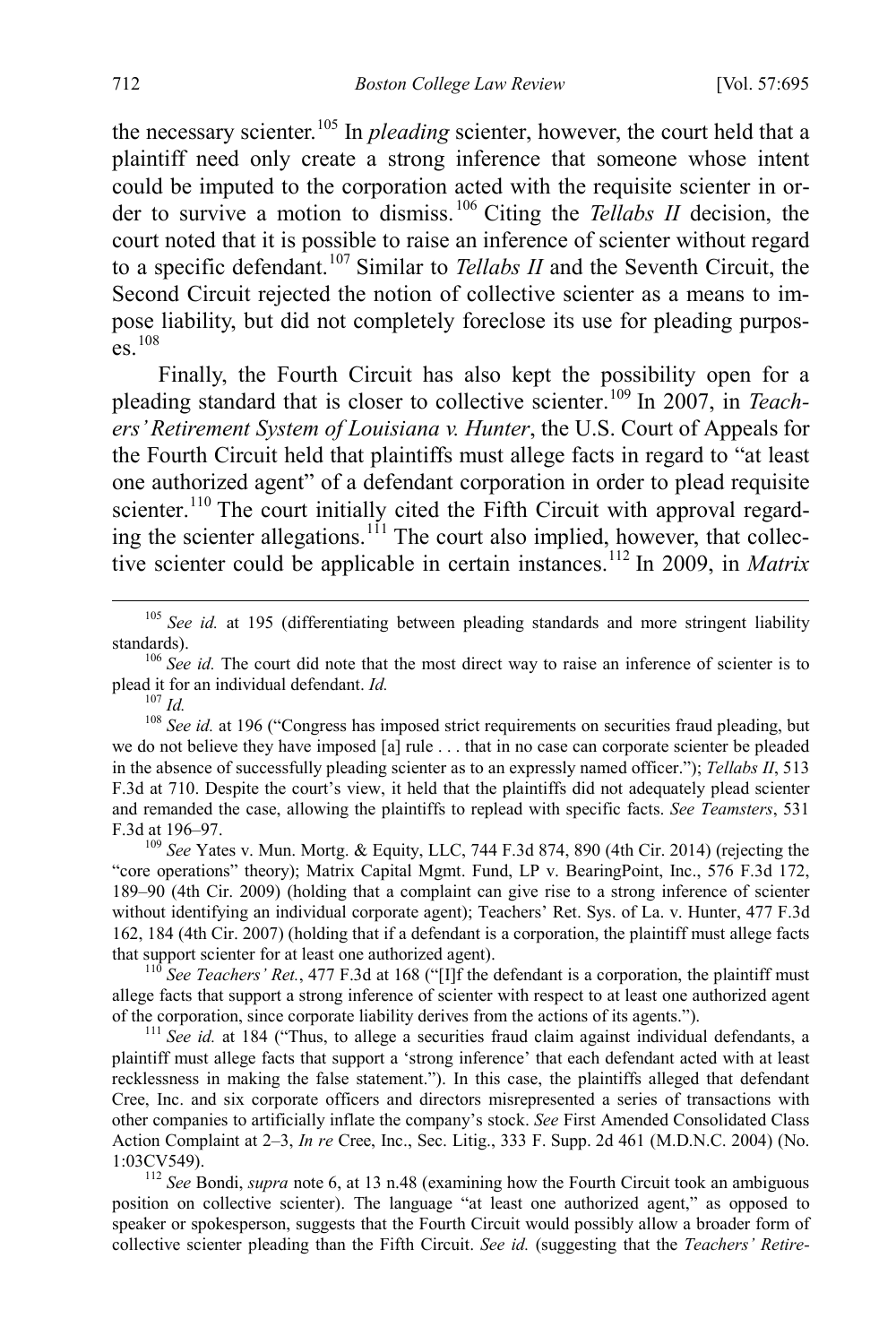*Capital Management Fund, LP v. BearingPoint, Inc.*, the U.S. Court of Appeals for the Fourth Circuit further qualified its *Teachers' Retirement* hold-ing.<sup>[113](#page-19-2)</sup> Although the court conceded that most often a plaintiff's complaint identifies a particular corporate agent, it noted that this practice is not an absolute requirement. $^{114}$  $^{114}$  $^{114}$ 

#### <span id="page-19-0"></span>2. The Ninth Circuit's Movement to the Middle

<span id="page-19-1"></span>The U.S. Court of Appeals for the Ninth Circuit likely has seen the greatest change in its position on collective scienter since the enactment of the PSLRA.[115](#page-19-4) In 1995, in *Nordstrom, Inc. v. Chubb & Son, Inc.*, the Ninth Circuit heard its first post-PSLRA section 10(b) pleading case and com-pletely rejected the theory of collective scienter.<sup>[116](#page-19-5)</sup> The defendant insurer argued that the plaintiff corporation could be directly liable for the fraudulent acts of the directors and officers because it is possible that the corporation would have the necessary intent to establish liability under the theory of collective scienter.[117](#page-19-6) The court squarely rejected this argument, stating that no case law exists to support a collective scienter theory.<sup>[118](#page-19-7)</sup> Then, in

 $\overline{a}$ 

*ment* holding could allow a more plaintiff-friendly pleading standard). *Compare Teachers' Ret.*, 477 F.3d at 184 (requiring particularized facts of at least one authorized agent), *with Southland*, 365 F.3d at 366 (requiring that a plaintiff plead facts regarding the scienter of corporate officials

<span id="page-19-2"></span><sup>&</sup>lt;sup>113</sup> See Matrix Capital, 576 F.3d at 182 (referring to the *Teachers' Retirement* holding and noting "this court has not yet discussed the extent to which a plaintiff must identify that agent"). In dicta, the court applied the hypothetical used in *Tellabs II* in light of the circuit's previous ruling. *See id.* at 190. 114 *See id.* at 189. The court did, however, agree that when plaintiffs name individual defend-

<span id="page-19-3"></span>ants, they must allege facts supporting a strong inference of scienter as to each individual defendant. *Id.* at 190; *cf. Yates*, 744 F.3d at 890 (holding that attempting to plead the core operations theory in alleging scienter without "establishing the defendant's actual exposure to the ... prob-<br>lem ... falls short of the PSLRA's particularity requirement").

<span id="page-19-4"></span><sup>&</sup>lt;sup>115</sup> Compare Nordstrom, Inc. v. Chubb & Son, Inc., 54 F.3d 1424, 1435 (9th Cir. 1995) (establishing complete rejection of collective scienter), *with Glazer*, 549 F.3d at 744 (holding that there could be some circumstances in which pleading collective scienter may be appropriate). <sup>116</sup> *See Nordstrom*, 54 F.3d at 1435. This case involved a dispute over the defendant insurers

<span id="page-19-5"></span>obligations, as Nordstrom's insurance providers, to cover a settlement amount resulting from a class action securities fraud lawsuit against Nordstrom. *See id*. at 1427. One of the defendant insurers only agreed to pay half of the settlement because both the corporation (the uninsured entity) and the directors and officers (insured entities) were named as defendants in the underlying suit. *Id.* at 1433.<br><sup>117</sup> *Id.* at 1433.

<span id="page-19-7"></span><span id="page-19-6"></span><sup>&</sup>lt;sup>118</sup> *Id.* at 1435 ("There is no case law supporting an independent 'collective scienter' theory."). The court also held that there was no evidence in this case to support collective scienter without finding that one of the individual director or officer defendants also had the requisite intent. *Id.* The Fifth Circuit cited the *Nordstrom* holding in establishing its support of a respondeat superior stance in 2004. *See Southland*, 365 F.3d at 366.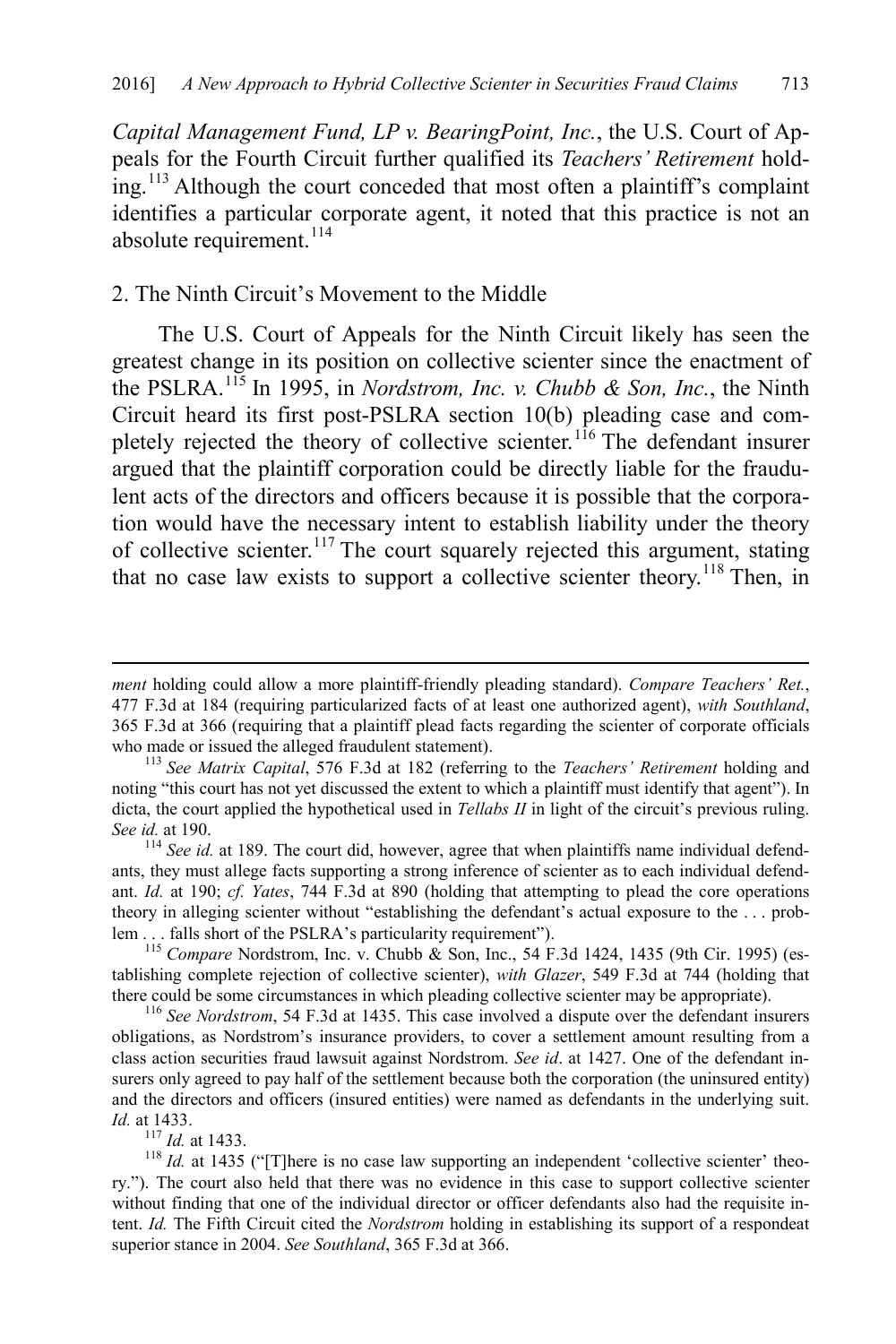2005, in *In re Apple Computer, Inc.*, the Ninth Circuit maintained its firm stance against collective scienter.<sup>[119](#page-20-1)</sup>

In 2008, in *Glazer Capital Management LP v. Magistri*, the U.S. Court of Appeals for the Ninth Circuit significantly retreated from its previous position on collective scienter and instead joined the middle camp of the split. [120](#page-20-2) The court stated that the *In re Apple Computer* opinion overstated its position in *Nordstrom* and at that time the circuit had not categorically rejected collective scienter.[121](#page-20-3) Citing the Seventh Circuit's *Tellabs II* decision, the court observed that certain circumstances may render collective scienter appropriate.<sup>[122](#page-20-4)</sup> Despite this openness to broader forms of pleading scienter, the court still required the plaintiffs to plead scienter with respect to the individuals who made the false statements.<sup> $123$ </sup>

#### <span id="page-20-0"></span>III. *OMNICARE* TRIES A DIFFERENT APPROACH

This Part examines the U.S. Court of Appeals for the Sixth Circuit's approach to collective scienter both before and after its 2014 decision in *In re Omnicare, Inc. Securities Litigation* ("*Omnicare II*"), and compares its scienter test to other circuits.<sup>[124](#page-20-6)</sup> Section A provides an overview of the Sixth Circuit's previous corporate scienter approach and the procedural history leading up to *Omnicare II*. [125](#page-20-7) Section B details the *Omnicare II* holding and

<span id="page-20-1"></span> <sup>119</sup> *See In re* Apple Computer, Inc., 127 F. App'x 296, 303 (9th Cir. 2005) ("A corporation is deemed to have the requisite scienter for fraud *only* if the individual corporate officer making the statement has the requisite level of scienter at the time that he or she makes the statement." (emphasis added)).<br><sup>120</sup> *See Glazer*, 549 F.3d at 744 (allowing the possibility that certain circumstances could be

<span id="page-20-2"></span>appropriate in applying collective scienter). The plaintiffs in *Glazer Capital* alleged that the defendant made misrepresentations in a merger agreement by not disclosing what were later revealed to be potential regulatory violations. *See id.* at 739.<br><sup>121</sup> *See id.* at 744 (concluding that the Ninth Circuit has not categorically rejected collective

<span id="page-20-3"></span>scienter).<br><sup>122</sup> *Id.* (reasoning that *Nordstrom* does not foreclose the possibility of collective scienter under

<span id="page-20-4"></span>certain circumstances); *see Tellabs II*, 513 F.3d at 710; *see also* S. Ferry LP, No. 2 v. Killinger, 542 F.3d 776, 786 (9th Cir. 2008) (holding that there are rare circumstances where the underlying facts surrounding the fraud are so blatant it would be "absurd" to suggest that management did not know about it). <sup>123</sup> *See Glazer*, 549 F.3d at 745 ("We need not decide whether we agree with [*Tellabs II*]

<span id="page-20-5"></span>because the facts of this case are different from the hypothetical in [*Tellabs II*] . . . we are thus not faced with whether, in some circumstances, it might be possible to plead scienter under a collective theory."). More recently, the U.S. District Court for the Southern District of California ruled that plaintiffs did not present facts establishing a circumstance where collective scienter would be applicable as described in *Glazer Capital*. *See In re* Maxwell Techs., Inc. Sec. Litig., 18 F. Supp. 3d 1023, 1032 (S.D. Cal. 2014) ("Plaintiff's claims are based upon statements by the individual defendants and in official filings signed by the individual defendants. It is thus necessary to require scienter as to the individuals who were responsible for the statements."). <sup>124</sup> *See infra* notes [128–](#page-21-0)[146](#page-23-0) and accompanying text. <sup>125</sup> *See infra* notes 128–146 and accompanying text.

<span id="page-20-7"></span><span id="page-20-6"></span>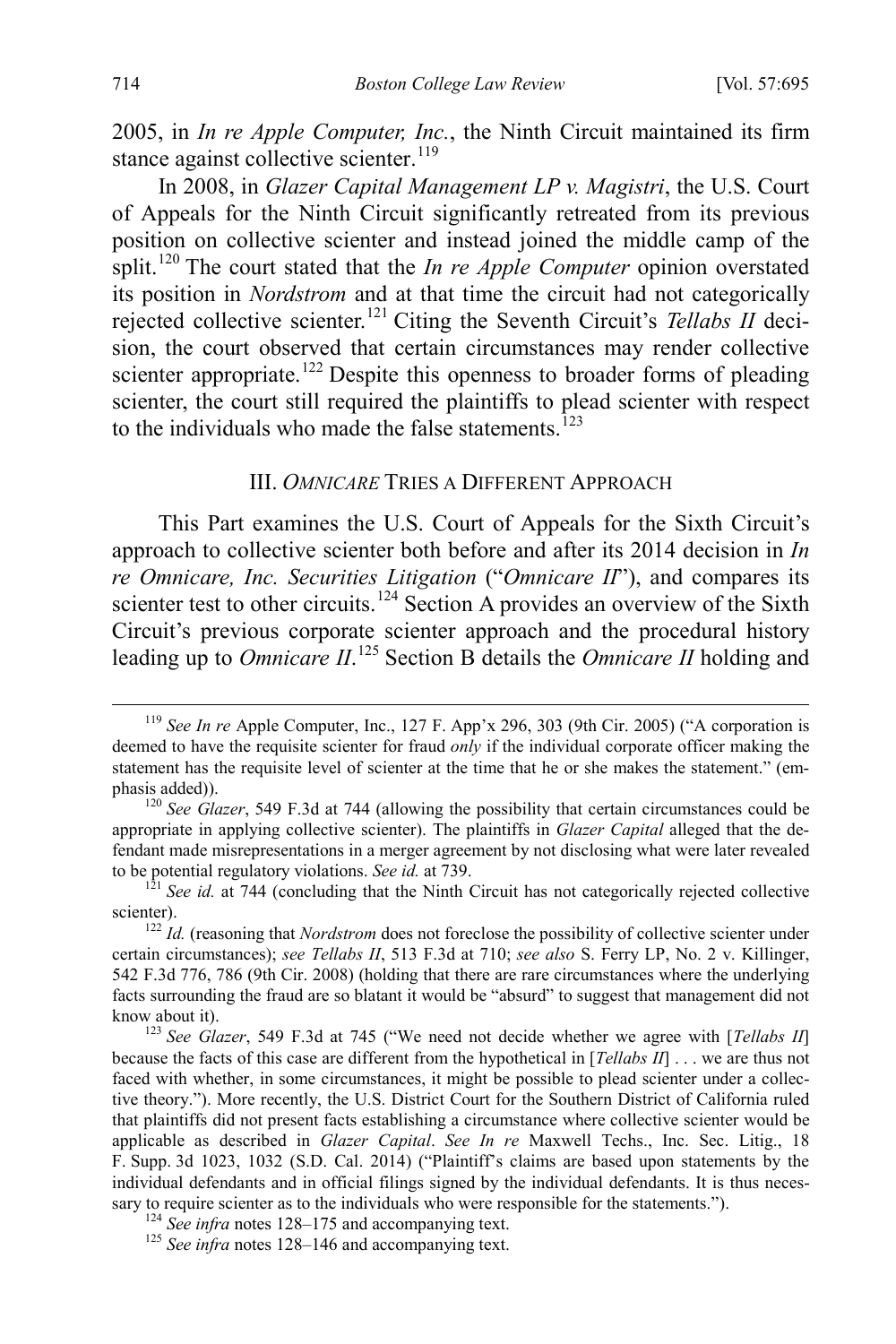new corporate scienter test.<sup>[126](#page-21-1)</sup> Lastly, section C draws parallels between parts of the *Omnicare* test and approaches adopted in other courts.<sup>[127](#page-21-2)</sup>

#### <span id="page-21-0"></span>*A. Sixth Circuit Pre-*Omnicare

In 2005, the U.S. Court of Appeals for the Sixth Circuit addressed the collective scienter issue in *City of Monroe Employees Retirement System v. Bridgestone Corp*.<sup>[128](#page-21-3)</sup> The plaintiffs named the corporation and its subsidiary along with two corporate executives as defendants.<sup>[129](#page-21-4)</sup> One of the executives was Masatoshi Ono, the Executive Vice President of Bridgestone and CEO of its subsidiary, Firestone.[130](#page-21-5) Unsurprisingly, the plaintiffs' biggest challenge was pleading scienter because Ono was not involved in the alleged misstatements<sup>[131](#page-21-6)</sup>

Taking a different approach, the Sixth Circuit allowed Ono's knowledge of false reports to be imputed to the corporation despite the plaintiffs' failure to link him to the issuance of the statements.<sup>[132](#page-21-7)</sup> The court inferred that Ono had acquired knowledge of the corporation's alleged tire defects from certain company meetings where complaints, governmental investigations, and set-tlements were discussed.<sup>[133](#page-21-8)</sup> Therefore, because Ono had knowledge and was acting within his capacity as an employee in these meetings, his mental state was directly attributable to Bridgestone.<sup>[134](#page-21-9)</sup>

In reaching its decision, the Sixth Circuit took guidance from a 2003 case from the U.S. Court of Appeals for the Tenth Circuit, *Adams v. Kinder-*

<span id="page-21-10"></span>

<span id="page-21-3"></span><span id="page-21-2"></span><span id="page-21-1"></span><sup>&</sup>lt;sup>126</sup> *See infra* notes [147–](#page-23-1)[162](#page-25-0) and accompanying text.<br><sup>127</sup> *See infra* notes [163–](#page-25-1)[175](#page-27-0) and accompanying text.<br><sup>128</sup> *See* City of Monroe Emps. Ret. Sys. v. Bridgestone Corp., 399 F.3d 651, 688–89 (6th Cir. 2005) (addressing the issue of corporate scienter and whether an officer's awareness can be imputed to the corporation regardless of whether he or she issued the misleading statements). The defendant Bridgestone and its subsidiary Firestone were accused of providing false and misleading information regarding product quality in annual reports from 1997–2000. *See* Complaint for Violation of the Sec. Exch. Act of 1934 at 1–2, *City of Monroe*, 399 F.3d 651 (No. 03-5505) [hereinafter *City of Monroe* Complaint]. These misrepresentations not only hurt the value of the corporation's stock, but also led to numerous car accidents. *See id.* at 1, 8.<br><sup>129</sup> *City of Monroe* Complaint, *supra* not[e 128,](#page-21-0) at 9–10.<br><sup>130</sup> *Id.* at 10.<br><sup>131</sup> *See City of Monroe*, 399 F.3d at 668, 690 (discussing the dis

<span id="page-21-6"></span><span id="page-21-5"></span><span id="page-21-4"></span>plaintiffs' attempts to plead scienter); *see also* Crow, *supra* note [7,](#page-2-7) at 331 (describing the plaintiffs' challenge of meeting PSLRA standards). Although the plaintiffs could not link Ono directly to the fraudulent statements, they maintained that he had actual knowledge that the statements were false and misleading. See City of Monroe, 399 F.3d at  $688-89$ .

<span id="page-21-9"></span><span id="page-21-8"></span><span id="page-21-7"></span><sup>&</sup>lt;sup>132</sup> See City of Monroe, 399 F.3d at 688, 690.<br><sup>133</sup> See id. ("Ono's awareness of the claims as gleaned from these meetings is directly at-<br><sup>134</sup> See id. ("Ono's awareness of the claims as gleaned from these meetings is tributable to Bridgestone because 'knowledge of a corporate officer or agent acting within the scope of [his] authority is attributable to the corporation.'" (quoting HAZEN, *supra* note [39,](#page-7-6)  $§ 12.8[4])$ .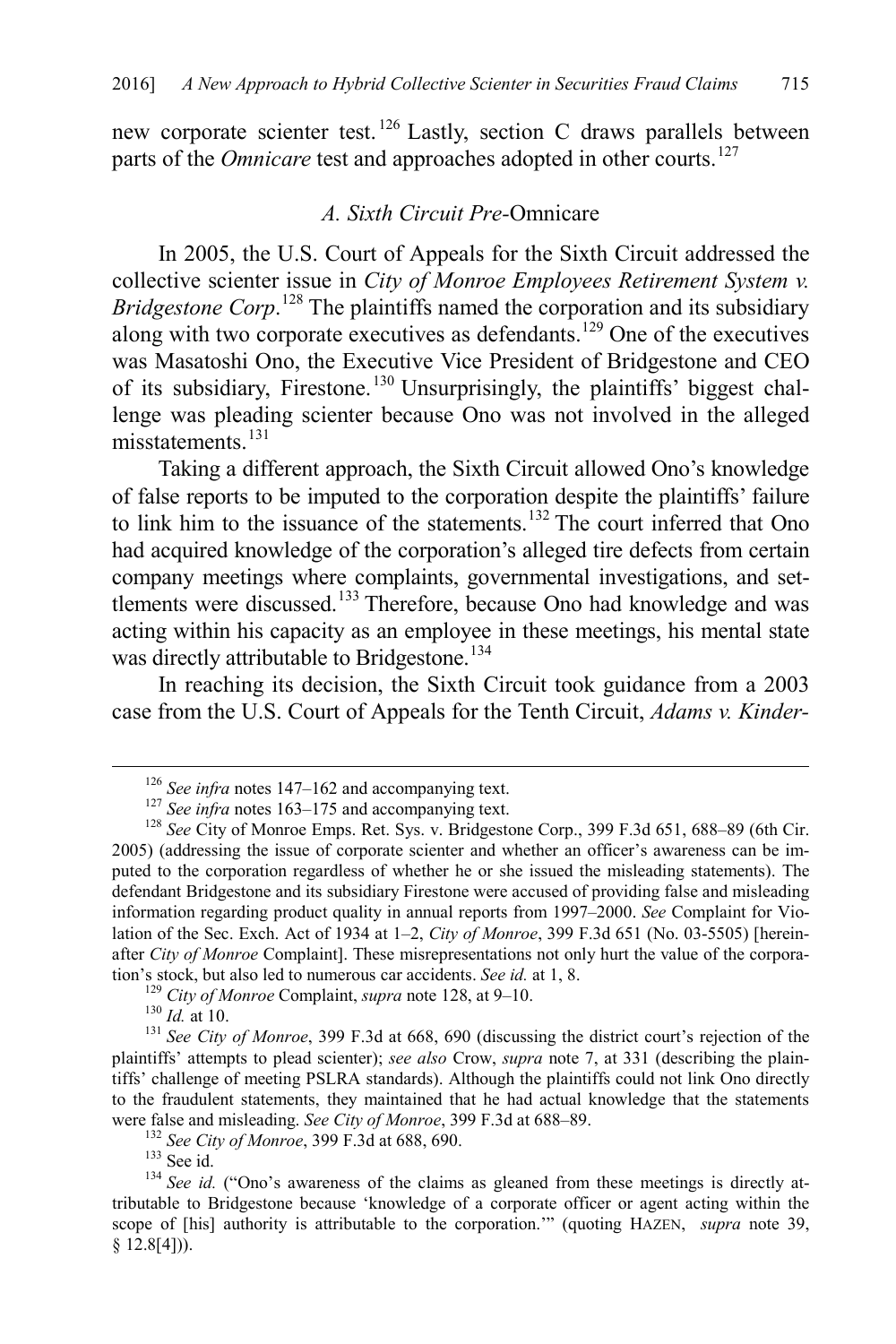<span id="page-22-8"></span>*Morgan, Inc*. [135](#page-22-1) The Tenth Circuit in *Kinder-Morgan* had held that the scienter of the senior controlling officers of a corporation may be imputed when the officers are acting within the scope of their apparent authority.<sup>[136](#page-22-2)</sup> Expanding on *Kinder-Morgan*, the Sixth Circuit in *City of Monroe* permitted the knowledge of any corporate officer *or agent* to be attributed to a corporation. [137](#page-22-3) By extending imputation to any agent acting within the scope of employment, the Sixth Circuit adopted a much broader view of corporate scienter that could have cast an overly vast net of corporate liabil- $itv<sup>138</sup>$  $itv<sup>138</sup>$  $itv<sup>138</sup>$ 

<span id="page-22-9"></span><span id="page-22-0"></span>In 2013, in *In re Omnicare, Inc. Securities Litigation* ("*Omnicare I*"), a group of shareholders brought an action in the U.S. District Court for the Eastern District of Kentucky against pharmaceutical provider Omnicare and several of its senior management.<sup>[139](#page-22-5)</sup> The plaintiffs accused Omnicare of misleading stockholders regarding the company's compliance with Medi-care and Medicaid billing regulations.<sup>[140](#page-22-6)</sup> The plaintiffs alleged that Omnicare made material misrepresentations in compliance reports and in statements made by executives, while simultaneously concealing its fraudulent activities.[141](#page-22-7) Eventually, Omnicare's compliance violations were revealed in

<span id="page-22-3"></span>endorsement of broad collective scienter). *Compare Kinder-Morgan*, 340 F.3d at 1106 (limiting imputation of scienter to senior controlling officers acting within the scope of employment), *with City of Monroe*, 399 F.3d at 688 (attributing scienter of any corporate officer or agent acting within the scope of employment). 138 *See In re* Omnicare, Inc. Sec. Litig. (*Omnicare II*), 769 F.3d 455, 475–76 (6th Cir. 2014)

<span id="page-22-4"></span>(acknowledging that the *City of Monroe* holding could excessively expand corporate liability); *see also* Crow, *supra* note [7,](#page-2-7) at 314 (identifying a scenario that highlights the potential consequences of collective scienter). Furthermore, *City of Monroe* allowed Ono's scienter to be imputed despite a lack of facts illustrating his involvement in the misrepresentations. *See City of Monroe*, 399 F.3d at 690 (plaintiffs did not allege direct responsibility or even facts that Ono was involved in disseminating Firestone's false data). In contrast, the plaintiffs in *Kinder-Morgan* adequately established the scienter of two executive officers directly involved in the fraudulent activity. *See Kinder-Morgan*, 340 F.3d at 1106. The court held that the plaintiffs' complaint established scienter to defraud through financial statements signed by both defendants. *See id.* at 1105–06.

<span id="page-22-5"></span><sup>139</sup> See In re Omnicare, Inc. Sec. Litig. (*Omnicare I*), No. 11-cv-173-DLB-CJS, 2013 WL 1248243, at \*1 (E.D. Ky. Mar. 27, 2013), *aff'd*, *Omnicare II*, 769 F.3d 455; Consolidated Amended Complaint at 4, 14, *Omnicare II*, 769 F.3d 455 (No. 2:11-CV-00173-DLB-CJS) [hereinafter *Omnicare* Complaint].<br><sup>140</sup> *Omnicare* Complaint, *supra* note [139,](#page-22-0) at 4, 14. Omnicare concealed from investors a wide-

<span id="page-22-7"></span><span id="page-22-6"></span>spread scheme to defraud Medicare and Medicaid by seeking and obtaining reimbursement for medical claims that did not comply with the regulations of either program. *Id.* at 2. <sup>141</sup>*See Omnicare I*, 2013 WL 1248243, at \*3–4.

<sup>&</sup>lt;sup>135</sup> *See id.*; Adams v. Kinder-Morgan, Inc., 340 F.3d 1083, 1106 (10th Cir. 2003). <sup>136</sup> *See Kinder-Morgan*, 340 F.3d at 1106 ("The scienter of the senior controlling officers of a

<span id="page-22-2"></span><span id="page-22-1"></span>corporation may be attributed to the corporation itself to establish liability as a primary violator of § 10(b) and Rule 10b-5 when those senior officials were acting within the scope of their apparent authority."). This was the quotation cited in the *City of Monroe* opinion, and which played a role in imputing Ono's knowledge to the corporation. *See City of Monroe*, 399 F.3d at 688. <sup>137</sup> *See* McCaughey & Demers, *supra* note [11,](#page-3-8) at 858 (stating that *City of Monroe* was a tacit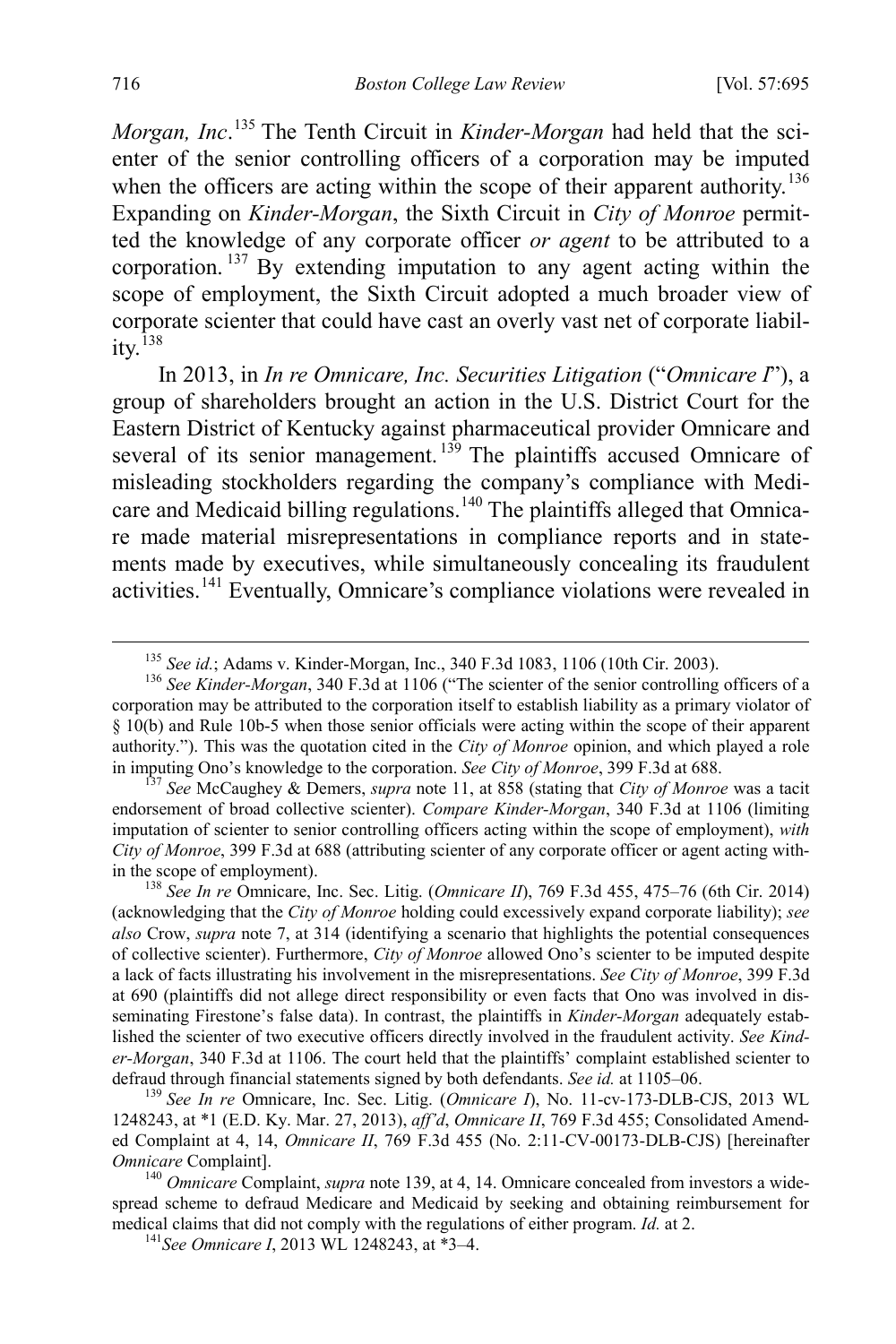a federal qui tam action, which exposed shareholders to hundreds of mil-lions of dollars in damages.<sup>[142](#page-23-2)</sup>

The district court dismissed the complaint with prejudice, holding that the plaintiffs failed to plead an actionable misrepresentation or omission.<sup>[143](#page-23-3)</sup> The court also addressed the plaintiffs' new position, presented during oral arguments, which relied on *City of Monroe* to impute the collective scienter of non-party employees to Omnicare.[144](#page-23-4) The court stated that the plaintiffs failed to support their assertion that the knowledge of non-defendant employees who were not involved in the alleged misstatements should be im-puted to the defendant corporation.<sup>[145](#page-23-5)</sup> On appeal to the Sixth Circuit, the plaintiffs continued to rely on *City of Monroe* in arguing that the mental state of corporate insiders can be imputed to the corporation even if those individuals are not personally liable under section  $10(b)$ .<sup>[146](#page-23-6)</sup>

# <span id="page-23-1"></span><span id="page-23-0"></span>*B.* Omnicare*'s Proposed Hybrid Scienter Standard*

In 2014, in *In re Omnicare, Inc. Securities Litigation* ("*Omnicare II*"), the U.S. Court of Appeals for the Sixth Circuit attempted to establish a pragmatic standard for imputing corporate scienter.<sup>[147](#page-23-7)</sup> Finding that none of the approaches adopted by other circuits, including previous Sixth Circuit decisions, struck the appropriate balance, the court set forth a middle ground, or hybrid scienter standard. [148](#page-23-8)

<span id="page-23-2"></span> <sup>142</sup> *Omnicare* Complaint, *supra* note [139,](#page-22-0) at 2. A qui tam action is an action in which a private party (called a relator) brings an action on the government's behalf. *See Qui Tam Action*, BLACK'S

<span id="page-23-4"></span><span id="page-23-3"></span><sup>&</sup>lt;sup>143</sup> *Omnicare I*, 2013 WL 1248243, at \*5.<br><sup>144</sup> *See id.* at \*4, \*11; Lead Plaintiff's Post-Hearing Memorandum in Further Opposition to Defendant's Motion to Dismiss at 2–3, *Omnicare I*, No. 2:11-cv-173-DLB-CJS (E.D. Ky. Feb. 21, 2013), 2013 WL 7117710. Citing *City of Monroe* as authority, the plaintiff attempted to argue that the knowledge of senior-level employees, including non-defendants, could be imputed to Omnica-<br>re. See Omnicare I, 2013 WL 1248243, at  $*11$ .

<span id="page-23-5"></span><sup>&</sup>lt;sup>145</sup> *See Omnicare I*, 2013 WL 1248243, at \*11 ("[P]laintiff fails to cite primary authority where the knowledge of a nondefendant employee, who did not make the compliance statement, was imputed to the company for purposes of finding that a corporation had actual knowledge . . . ."). This is distinguished from *City of Monroe* because that case imputed the knowledge of an employee-defendant named in the case. *See City of Monroe*, 399 F.3d at 688. The court further concluded that even if the court were to impute the knowledge of non-defendant employees to the corporation, the plaintiff failed to provide sufficient facts to support actual knowledge of the falsity of the statements. *See Omnicare I*, 2013 WL 1248243, at \*11.<br><sup>146</sup> *See* Plaintiff-Appellant's Opening Brief at 37–38, *Omnicare II*, 769 F.3d 455 (No. 13-

<span id="page-23-6"></span><sup>5597) (</sup>stating that "[*City of Monroe*] held that a corporation's mental state could be established through the imputed knowledge of a corporate official who was not personally liable under Section 10(b)"). The plaintiffs cited case law attributing knowledge from an *agent* of the defendant corporation and not just senior officers. *See id.* <sup>147</sup> *See Omnicare II*, 769 F.3d at 475–76. <sup>148</sup> *Id.* ("Given that neither approach is ideal, a middle ground is necessary.").

<span id="page-23-8"></span><span id="page-23-7"></span>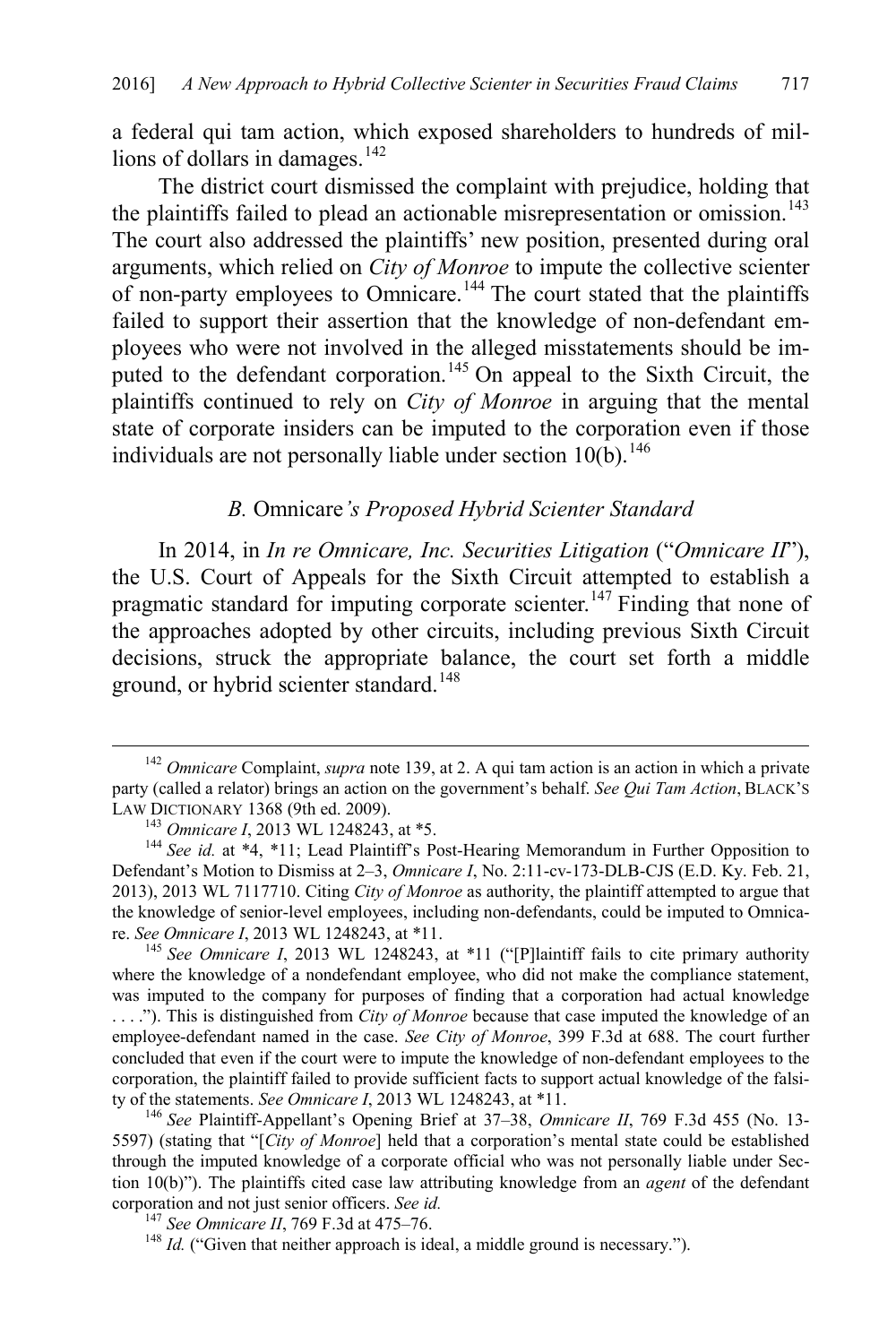In order to create a more functional standard, the court held that for purposes of determining the scienter of a corporation under section 10(b), a plaintiff may plead facts regarding the state of mind of any of three specific categories of agents.<sup>[149](#page-24-0)</sup> The first category is the individual corporate agent who actually uttered or issued the misrepresentation.<sup>[150](#page-24-1)</sup> The second category is any individual agent who authorized, requested, aided, or approved a misrepresentation prior to its utterance.<sup>151</sup>

<span id="page-24-8"></span>The final category of agent is any "high managerial agent or member of the board of directors" who approved or recklessly disregarded or tolerated a misrepresentation after it is stated.[152](#page-24-3) The Sixth Circuit derived this part of its rule from section 2.07 of the Model Penal Code ("MPC").<sup>[153](#page-24-4)</sup> The MPC defines a high managerial agent as: "an officer of a corporation . . . or any other agent of a corporation or association having duties of such responsibility that his conduct may fairly be assumed to represent the policy of the corporation or association."[154](#page-24-5) Despite the court's new interpretation of corporate scienter, it held that the plaintiffs failed to plead sufficient facts to meet the heightened standard under the PSLRA.<sup>[155](#page-24-6)</sup>

<span id="page-24-9"></span>In adopting this new standard, the court sought to widen the permissi-ble realm of imputable agents beyond strict respondeat superior.<sup>[156](#page-24-7)</sup> The

<span id="page-24-4"></span><span id="page-24-3"></span><sup>152</sup> *Omnicare II*, 769 F.3d at 476.<br><sup>153</sup> MODEL PENAL CODE § 2.07(1)(c) (AM. LAW INST. 1962) ("A corporation may be convicted of the commission of an offense if . . . the commission of the offense was authorized, requested, commanded, performed or recklessly tolerated by the board of directors or by a high managerial agent acting in behalf of the corporation within the scope of his office or employment."); *cf. Omnicare II*, 769 F.3d at 476 ("The state(s) of mind of any of the following are probative for the purposes of determining . . . requisite scienter . . . . Any high managerial agent or member of the board of directors who ratified, recklessly disregarded, or tolerated the misrepresentation after its utterance or issuance . . . ." (quoting Abril & Olazábal, *supra* not[e 7,](#page-2-7) at 135)). 154 MODEL PENAL CODE § 2.07(4)(c); *see also* Abril & Olazábal, *supra* note [7,](#page-2-7) at 146 n.210

<span id="page-24-5"></span>(defining high managerial agent as part of the authors' proposed scienter rule, which was partially adopted by the *Omnicare II* court); Christopher R. Green, *Punishing Corporations: The Food-Chain Schizophrenia in Punitive Damages and Criminal Liability and Criminal Law*, 87 NEB. L. REV. 197, 204–05 (2008) (discussing the Model Penal Code's rules for corporate crime). <sup>155</sup> *Omnicare II*, 769 F.3d at 483. Although the court agreed that the vice president of internal

<span id="page-24-6"></span>audit's knowledge was imputable to the corporation, the plaintiffs ultimately failed to allege enough facts to overcome the PSLRA's pleading burden. *See id.* 156 *See id.* 156 *See id.* at 475, 477 (discussing how its rule prevents corporate policies of willful blindness

<span id="page-24-7"></span>and information shielding from helping corporations evade liability); *see also* McCaughey & Demers, *supra* note [11,](#page-3-8) at 858 (stating that the *Omnicare II* holding expanded Rule 10b-5 liability).

<span id="page-24-2"></span><span id="page-24-1"></span><span id="page-24-0"></span><sup>&</sup>lt;sup>149</sup> *See id.* at 476.<br><sup>150</sup> *See id.*<br><sup>151</sup> *See id.* The first two prongs of the scienter standard are analogous to the Fifth Circuit's more traditional respondeat superior approach to corporate scienter. *See* Southland Sec. Corp. v. INSpire Ins. Solutions, Inc., 365 F.3d 353, 366 (5th Cir. 2004) (limiting the inquiry to corporate officials who actually made or contributed to the statement); *infra* notes [166](#page-26-0)[–169](#page-26-1) (describing the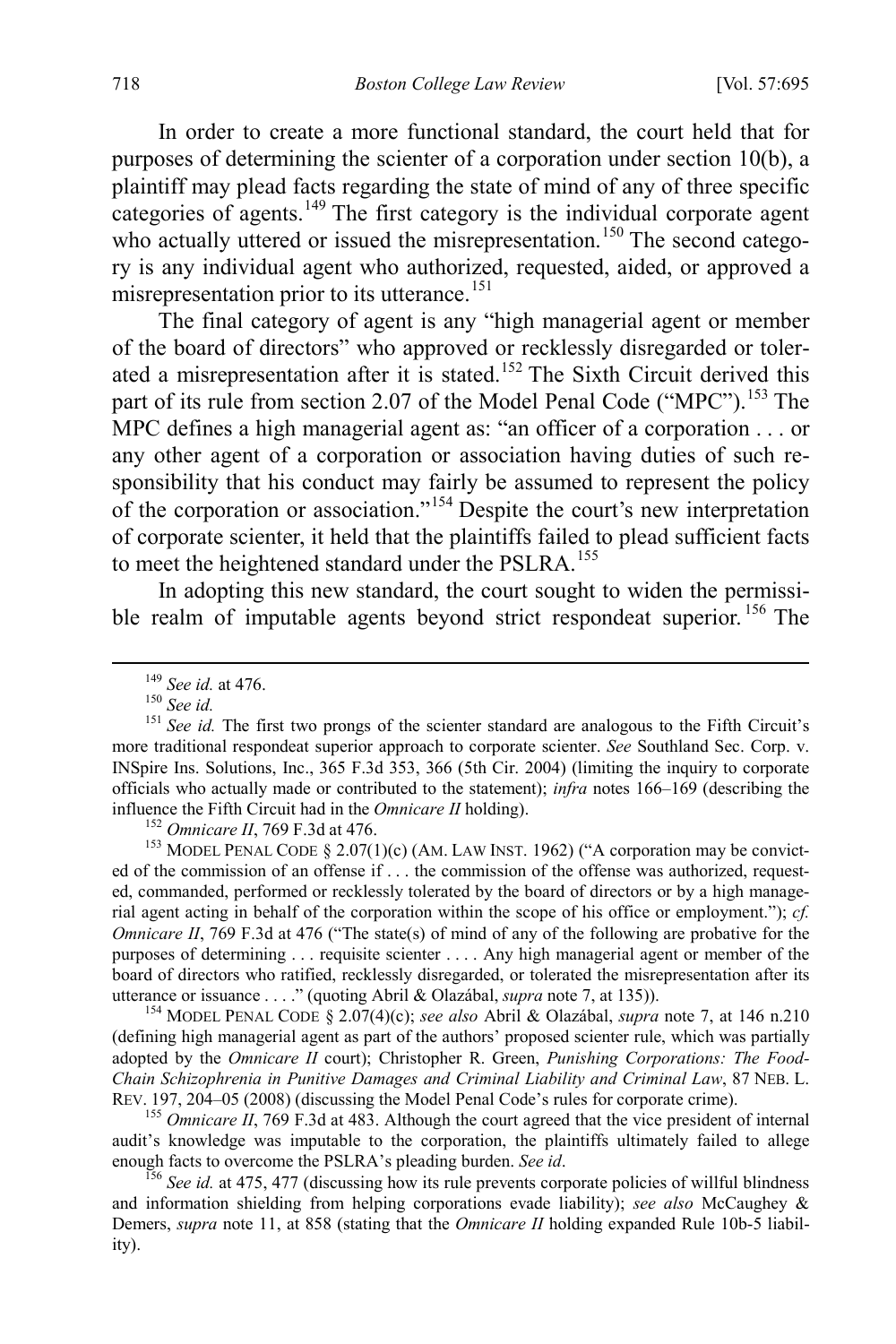<span id="page-25-2"></span>court also aimed to prevent corporations from evading liability through "tacit encouragement and willful ignorance."[157](#page-25-3) As a result, corporate defendants that permit or endorse low-level employees to knowingly shield information from management will still be found liable.<sup>[158](#page-25-4)</sup> This, the court reasoned, fostered the accountability principles embedded in the Exchange Act's original purpose.<sup>[159](#page-25-5)</sup>

Aside from the third category of the *Omnicare* test, the court limited the scienter analysis to agents who participated in the alleged misstatement in order to prevent an overbroad application of a pure collective scienter approach.<sup>[160](#page-25-6)</sup> Therefore, the only low-level employees whose scienter can be imputed to the corporation are those connected to the fraudulent statements.<sup>161</sup> The court indicated that the narrower focus of its test would protect corporations from strike suits, thus balancing the polarizing aims of the PSLRA with the Exchange Act.<sup>[162](#page-25-8)</sup>

#### <span id="page-25-1"></span><span id="page-25-0"></span>*C.* Omnicare*: Similarities with Other Circuits*

The *Omnicare* test is essentially a combination of different holdings adopted throughout the federal circuits.<sup>[163](#page-25-9)</sup> This middle ground standard ef-

<span id="page-25-6"></span>*2014*, 70 BUS. LAW. 903, 957 (2015) (describing the *Omnicare II* court's rejection of the plaintiffs' attempt to plead broad collective scienter). 161 *See* Bondali v. Yum! Brands, Inc., 620 F. App'x 483, 493 (6th Cir. 2015) (concluding that

<span id="page-25-7"></span>although some employees were aware of the fraud, the plaintiffs did not allege facts that those employees were involved in preparing or making the false statements); *Omnicare II*, 769 F.3d at 476–77; *see also* Lyle Roberts, *Middle Ground*, 10B-5 DAILY (Oct. 24, 2014, 11:14 PM), http:// 10b5daily.com/2014/10/24/middle-ground/ [http://perma.cc/D3DA-2U44] (discussing the *Omnicare* 

<span id="page-25-8"></span>*II* holding).<br><sup>162</sup> *See Omnicare II*, 769 F.3d at 476–77; *see also* Joseph M. McLaughlin, *Pleading Corporate Scienter: Circuits Split on Standard*, N.Y. L.J., Dec. 11, 2014, at 5 (discussing the balance the *Omnicare II* holding attempts to strike).

<span id="page-25-9"></span><sup>163</sup> *See, e.g.*, Glazer Capital Mgmt., LP v. Magistri, 549 F.3d 736, 744–45 (9th Cir. 2008) (requiring pleading facts regarding individuals who made or were involved in false statements but not foreclosing the notion of collective scienter); Teamsters Local 445 Freight Div. Pension Fund v. Dynex Capital, Inc., 531 F.3d 190, 195 (2d Cir. 2008) (concluding that a plaintiff need not al-

<span id="page-25-3"></span> <sup>157</sup> *Omnicare II*, 769 F.3d at 477; *see also* William Foley et al., *Circuits Split on When to Impute Employee's Knowledge to Corporations for Section 10(b) Claims*, ORRICK SEC. LITIG., INVESTIGATIONS & ENFORCEMENT BLOG (Oct. 21, 2014), http://blogs.orrick.com/securitieslitigation/2014/10/21/circuits-split-on-when-to-impute-employees-knowledge-to-corporation-for-s ection-10b-claims/ [http://perma.cc/WSJ9-X8U5] (discussing the Sixth Circuit's stance regarding the flaws of other approaches).

<span id="page-25-4"></span><sup>&</sup>lt;sup>158</sup> *Omnicare II*, 769 F.3d at 477; *see also* Maslo, *supra* note [32,](#page-5-9) at 97 (discussing the tactics companies can employ to avoid liability under a respondeat superior approach).

<span id="page-25-5"></span><sup>&</sup>lt;sup>159</sup> *Omnicare II*, 769 F.3d at 477; *see also* SEC v. Capital Gains Research Bureau, Inc., 375 U.S. 180, 186 (1963) ("A fundamental purpose, common to these statutes, was to substitute a philosophy of full disclosure for the philosophy of caveat emptor and thus to achieve a high standard of business ethics in the securities industry."); Foley et al., *supra* note [157,](#page-25-2) at 1–2 (describing the balancing of interests in the *Omnicare II* decision). <sup>160</sup> *See Omnicare II*, 769 F.3d at 476; *see also* William O. Fisher, *Caselaw Developments*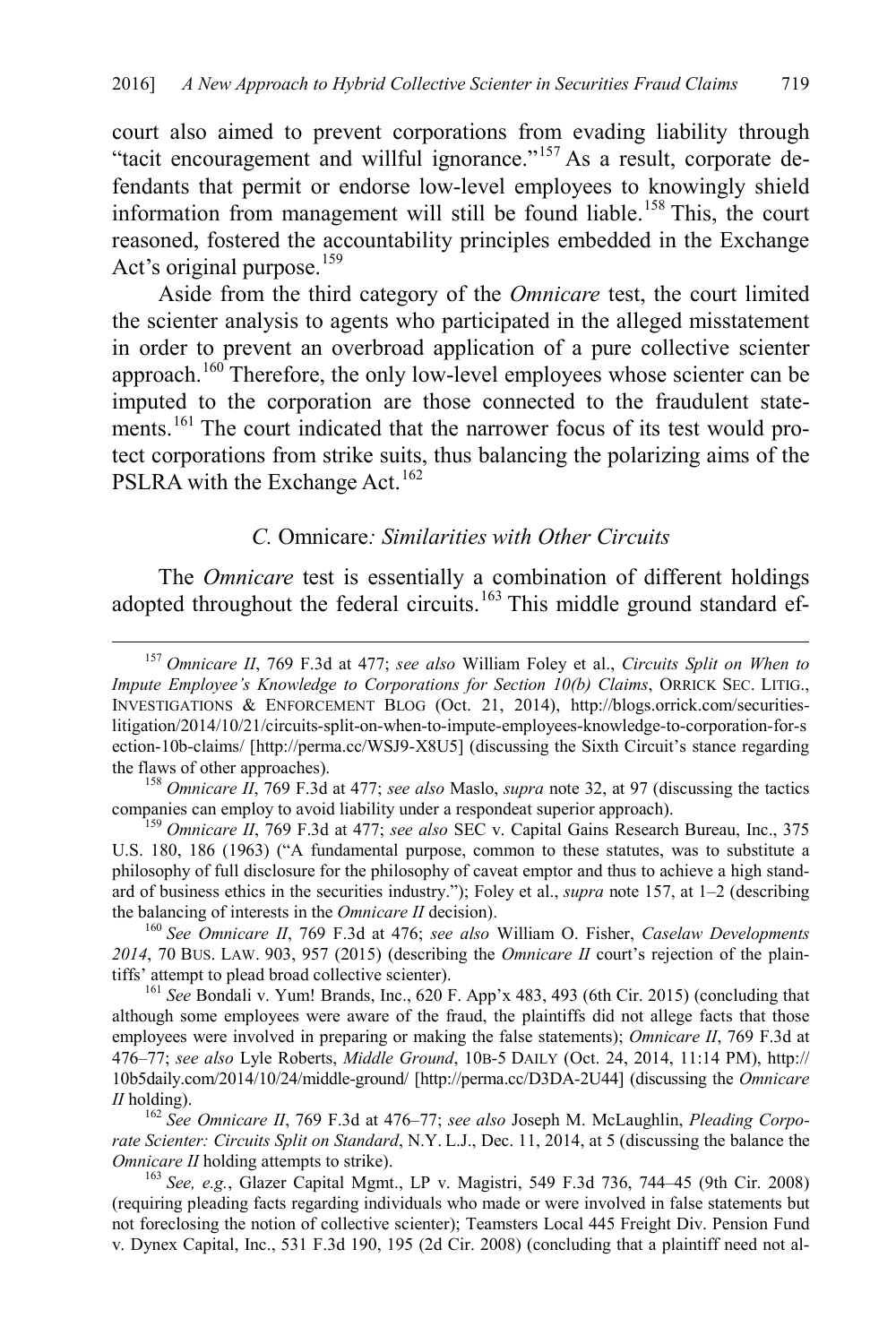fectively addresses some of the holes in the scienter pleading standards adopted by other circuits.[164](#page-26-2) Nevertheless, the *Omnicare II* ruling answered only part of the corporate scienter issue because it failed to define precisely what constitutes a "high managerial agent."<sup>[165](#page-26-3)</sup>

<span id="page-26-0"></span>First, the *Omnicare* test embraced the Fifth Circuit's approach for pleading scienter as a means to support the PSLRA's intended purpose.<sup>[166](#page-26-4)</sup> By requiring specific scienter allegations of individuals involved in corporate misstatements, the Fifth Circuit's approach promotes the PSLRA's goal of preventing strike suits and encouraging disclosure.<sup>[167](#page-26-5)</sup> Like the Fifth Circuit, however, the first two criteria of the *Omnicare II* standard leave the issues of compartmentalized knowledge and lack of accountability unre-solved.<sup>[168](#page-26-6)</sup> The final provision of the *Omnicare II* court's standard addresses this imbalance by broadening its scope to be more akin to other circuits and prior Sixth Circuit decisions.<sup>[169](#page-26-7)</sup>

<span id="page-26-3"></span><sup>165</sup> *See Omnicare II*, 769 F.3d at 476 (citing Abril & Olazábal, *supra* note [7,](#page-2-7) at 135) (adopting a corporate scienter rule that utilizes the MPC definition of "high managerial agent"); Lipton, *supra* not[e 31,](#page-5-10) at 1292 (stating that the high managerial agent standard under the MPC will overly extend the margins of corporate liability); *infra* note[s 194](#page-30-0)[–215](#page-33-0) and accompanying text (addressing the lack of clarity with the term "high managerial agent").<br><sup>166</sup> *Compare Omnicare II*, 769 F.3d at 476 ("The [following] state(s) of mind . . . are proba-

<span id="page-26-4"></span>tive for . . . determining . . . requisite scienter . . . a. The individual agent who uttered or issued the misrepresentation; b. Any individual agent who authorized, requested, commanded, furnished information for, prepared (including suggesting or contributing language . . .), reviewed or approved the statement . . . ." (quoting Abril & Olazábal, *supra* note [7,](#page-2-7) at 135)), *with Southland*, 365 F.3d at 366 ("For purposes of determining . . . scienter we . . . look to the state of mind of the individual corporate official or officials who make or issue the statement (or order or approve it or its making or issuance, or who furnish information or language for inclusion therein, or the like) . . . .").

<span id="page-26-5"></span><sup>167</sup> *See* H.R. REP. NO. 104-369, at 42 (1995) (Conf. Rep.), *as reprinted in* 1995 U.S.C.C.A.N. 730, 741 ("Abusive litigation severely affects the willingness of corporate managers to disclose information to the marketplace."); *see also* Bondi, *supra* note [6,](#page-2-8) at 22–23 (discussing the disclosure repercussions of imposing a negligence equivalent pleading standard that would follow from a collective scienter approach). <sup>168</sup> *See* United States v. Bank of New Eng., N.A., 821 F.2d 844, 856 (1st Cir. 1987) (noting

<span id="page-26-6"></span>that corporations compartmentalize knowledge); *see also* Abril & Olazábal, *supra* note [7,](#page-2-7) at 144 (discussing the difficulty of locating a single agent within an organization possessing both the requisite scienter and connection to a given misrepresentation); Wohl, *supra* not[e 44,](#page-8-0) at 3 (discussing how a single agent approach could lead to compartmentalizing knowledge, which would undermine effective corporate compliance programs). <sup>169</sup> *See Omnicare II*, 769 F.3d at 477 (discussing how the court's holding will prevent willful

<span id="page-26-7"></span>ignorance); *see also* Makor Issues & Rights, Ltd. v. Tellabs, Inc. (*Tellabs II*), 513 F.3d 702, 710

<span id="page-26-1"></span>ways plead scienter to one individual agent); *Southland*, 365 F.3d at 366 (requiring scienter analysis of corporate official or officials who make or contribute to a misstatement); *see also infra* notes [166–](#page-26-0)[175](#page-27-0) and accompanying text (describing the similarities of the *Omnicare* test with other case

<span id="page-26-2"></span>law).<br><sup>164</sup> *See Omnicare II*, 769 F.3d at 475–77; Lyle Roberts, *Being of One Mind: Corporate Scienter and Securities Fraud Liability*, *in* SECURITIES LITIGATION 2015: FROM INVESTIGATION TO TRIAL 207, 213 (2015) (stating that the first two categories of the *Omnicare* rule are in line with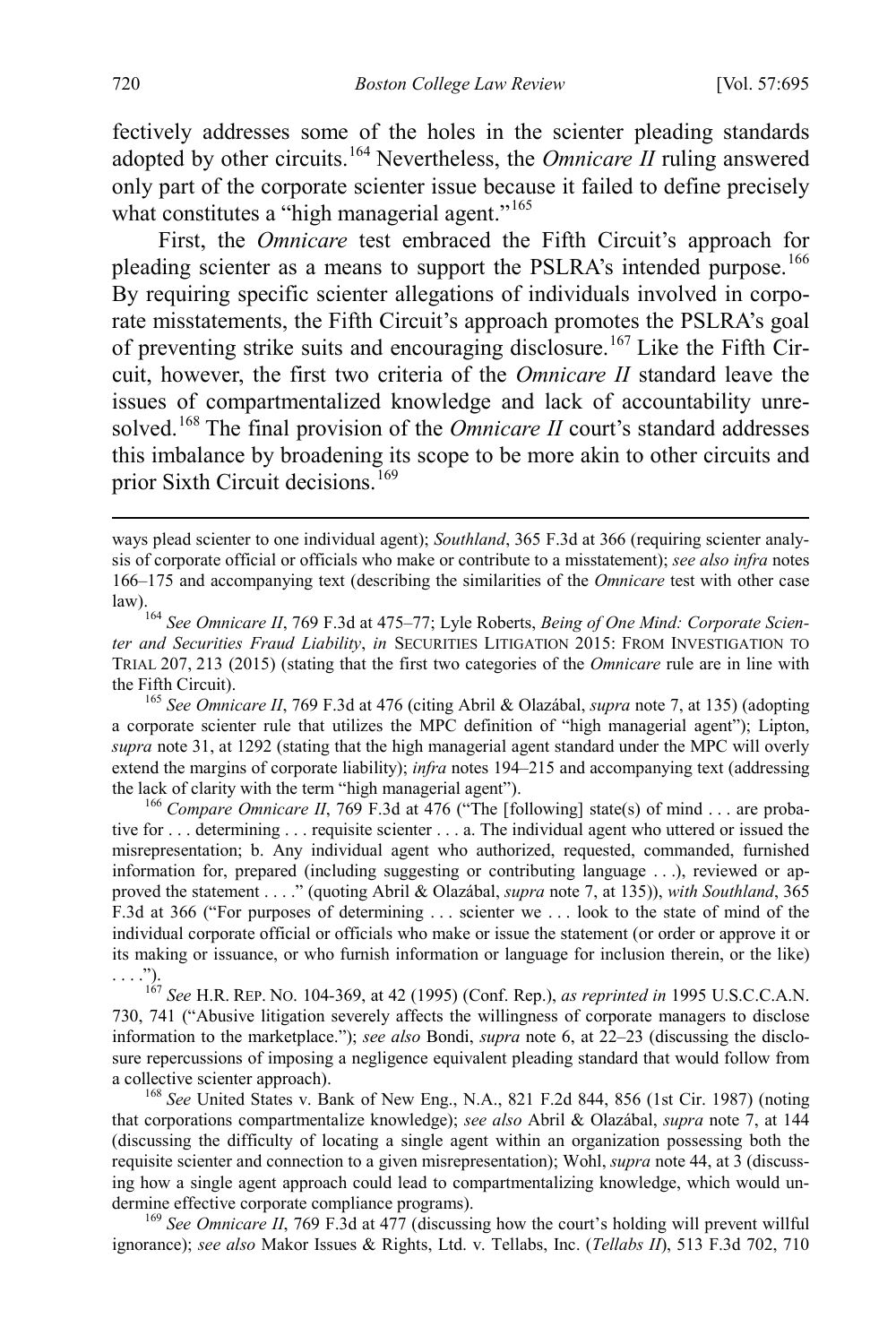Second, the final part of the *Omnicare* test, which considers the scienter of any high managerial agent or board member, was built from the expansiveness of the Sixth Circuit's earlier *City of Monroe* holding.<sup>[170](#page-27-1)</sup> The *Omnicare II* court reasoned that the *City of Monroe* approach could expose corporations to too much liability.<sup>[171](#page-27-2)</sup> More specifically, the term "agent" could result in broad liability for corporations so long as any single employee (regardless of level) within the organization knew something culpable.<sup> $172$ </sup> The *Omnicare II* court qualified its prior ruling by limiting the inquiry of those not involved in the misstatement to high managerial agents and the board of directors.<sup>[173](#page-27-4)</sup> This limitation was intended to prevent the extreme consequences of a pure collective scienter standard.[174](#page-27-5) This departure from *City of Monroe*'s overly broad language brought the third part of the *Omnicare II* rule more in line with the Tenth Circuit precedent that originally influenced the Sixth Circuit to expand its scienter approach.<sup>[175](#page-27-6)</sup>

# <span id="page-27-0"></span>IV. A BETTER STANDARD, BUT ONE AMBIGUITY LEFT BEHIND

Although the U.S. Court of Appeals for the Sixth Circuit's 2014 decision in *In re Omnicare, Inc. Securities Litigation* ("*Omnicare II*") was a step in the right direction for securities fraud pleading, further revision is necessary. [176](#page-27-7) This Part argues that the *Omnicare* test is the proper standard for corporate scienter, but that the issue of what constitutes a "high managerial agent" must be addressed and clarified.[177](#page-27-8) Section A discusses how the *Omnicare* rule bridges the current scienter gap in undecided circuits.<sup>[178](#page-27-9)</sup> Next, section B argues that term "high managerial agent" should be limited to of-

 <sup>(7</sup>th Cir. 2008) (suggesting the possibility of establishing corporate scienter without pleading facts regarding specific individuals who publicized the fraud); *City of Monroe*, 399 F.3d at 688–89 (allowing the knowledge of a corporate officer who did not issue the misleading statement to be imputed to the corporation). <sup>170</sup> *See Omnicare II*, 769 F.3d at 476 (looking to any high managerial agent or board member

<span id="page-27-1"></span>who ratified, recklessly disregarded, or tolerated a misrepresentation to impute scienter and stating that its rule is consistent with the Sixth Circuit's previous pronouncement in *City of Monroe*); *see also supra* notes 128–134 and accompanying text (discussing the *City of Monroe* holding). 171 *See Omnicare II*, 769 F.3d at 475 ("[R]eading our decision in *City of Monroe* too broadly

<span id="page-27-2"></span>could expose corporations to liability far beyond what Congress has authorized."); *City of Monroe*, 399 F.3d at 688.

<span id="page-27-3"></span><sup>172</sup> *See Omnicare II*, 769 F.3d at 475–76; *see also* Foley et al., *supra* note [157,](#page-25-2) at 1 (discussing the *Omnicare II* court's criticism of *City of Monroe*); *supra* notes [67–](#page-12-6)[75](#page-13-7) and accompanying text (discussing criticism of collective scienter).<br><sup>173</sup> *Omnicare II*, 769 F.3d at 476–77.<br><sup>174</sup> *See id.* at 477.<br><sup>175</sup> *See City of Monroe*, 399 F.3d at 688 (citing *Kinder-Morgan*, 340 F.3d at 1106); *supra* 

<span id="page-27-9"></span><span id="page-27-8"></span><span id="page-27-7"></span><span id="page-27-6"></span><span id="page-27-5"></span><span id="page-27-4"></span>notes 135–138 (analyzing the Tenth Circuit's influence on the City of Monroe holding).<br>
<sup>[176](#page-22-8)</sup> See infra notes [194–](#page-30-0)[215](#page-33-0) and accompanying text.<br>
<sup>177</sup> See infra notes [181–](#page-28-0)[228](#page-35-0) and accompanying text.<br>
<sup>178</sup> See infra notes 181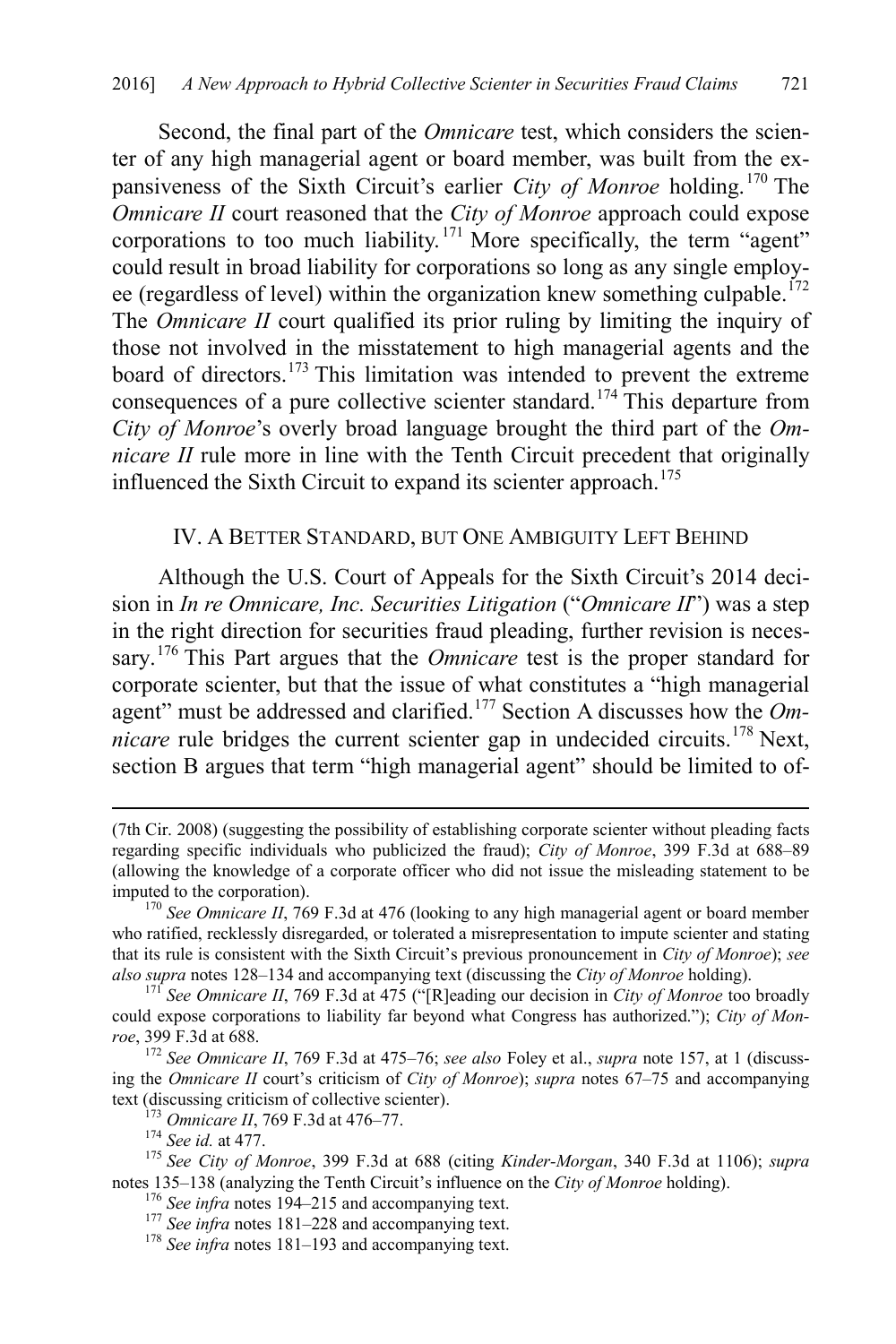ficers. [179](#page-28-1) Finally, section C addresses potential policy objections to the refined *Omnicare* rule.<sup>[180](#page-28-2)</sup>

# <span id="page-28-0"></span>*A. Why* Omnicare *Would Move Some Circuits Away from Uncertainty*

The *Omnicare* test bridges the gap between both sides of the corporate scienter split, and thus is a feasible alternative to the ambivalence that per-meates the circuit courts.<sup>[181](#page-28-3)</sup> Undecided circuits have accepted the minimum requirements of the Fifth Circuit Court of Appeals' approach from its 2004 decision in *Southland Securities Corp. v. INSpire Insurance Solutions, Inc.*, but have simultaneously left themselves open to a broader view of scienter that the Fifth Circuit expressly rejected.<sup>182</sup> Pleadings that allege facts satisfying the narrow requirements of the Fifth Circuit's approach are accepted as valid in virtually all circuits.<sup>[183](#page-28-5)</sup> Therefore, the first two parts of the *Omnicare* rule, which is a direct descendant of the Fifth Circuit's stance, would undoubtedly align with the undecided circuits.<sup>[184](#page-28-6)</sup>

Despite favoring the Fifth Circuit stance, uncertain circuits have left open the possibility that a special set of circumstances could make collective scienter appropriate.[185](#page-28-7) The third part of the *Omnicare* rule analyzes the

<span id="page-28-5"></span><sup>183</sup> See Makor Issues & Rights, Ltd. v. Tellabs, Inc. (*Tellabs II*), 513 F.3d 702, 708 (7th Cir. 2008) (adopting the *Southland Sec. Corp. v. INSpire Ins. Solutions, Inc.* standard as a means to establish corporate liability); Teachers' Ret. Sys. of La. v. Hunter, 477 F.3d 162, 184 (4th Cir. 2007) (citing *Southland* with approval in establishing the requisite scienter pleading standards); *see also Glazer*, 549 F.3d at 745 (requiring the plaintiffs to plead scienter with respect to the individuals who made the false statements in the merger agreement). <sup>184</sup> *See Teamsters*, 531 F.3d at 195 (declaring that when pleading scienter, "the most straight-

<span id="page-28-6"></span>forward way to raise such an inference for a corporate defendant is to plead it for an individual defendant"); *see also* Bondi, *supra* not[e 6,](#page-2-8) at 6 (noting the long history of creating liability through respondeat superior in securities law). *Compare Omnicare II*, 769 F.3d at 476 (declaring the scienter of the individual who uttered or participated in a misrepresentation as probative), *with Southland*, 365 F.3d at 366 (examining scienter only in individuals who either make, contribute to, order, or approve a statement). <sup>185</sup> *See Matrix Capital*, 576 F.3d at 189 (concluding that a complaint can allege that at least

<span id="page-28-7"></span>one corporate agent acted with requisite scienter even if it does not specify that agent); *Teamsters*,

<span id="page-28-3"></span><span id="page-28-2"></span><span id="page-28-1"></span><sup>&</sup>lt;sup>179</sup> *See infra* notes [194–](#page-30-0)[215](#page-33-0) and accompanying text.<br><sup>180</sup> *See infra* notes [216–](#page-33-1)[228](#page-35-0) and accompanying text.<br><sup>181</sup> *See In re* Omnicare, Inc. Sec. Litig. (*Omnicare II*), 769 F.3d 455, 476–77 (6th Cir. 2014) ("Given that neither approach is ideal, a middle ground is necessary."); *see also supra* notes [87–](#page-15-0) [123](#page-20-0) and accompanying text (introducing the split among circuits regarding corporate scienter).

<span id="page-28-4"></span><sup>182</sup> *See, e.g.*, Matrix Capital Mgmt. Fund, LP v. BearingPoint, Inc., 576 F.3d 172, 190 (4th Cir. 2009) (holding that plaintiffs must establish facts creating an inference of scienter for each named defendant); Glazer Capital Mgmt., LP v. Magistri, 549 F.3d 736, 745 (9th Cir. 2008) (requiring that the plaintiff plead scienter with respect to the individuals who made the misstatement); Teamsters Local 445 Freight Div. Pension Fund v. Dynex Capital, Inc., 531 F.3d 190, 195 (2d Cir. 2008) (reasoning that the most direct way to raise an inference of scienter is to plead it for an individual defendant); *see also* Southland Sec. Corp. v. INSpire Ins. Solutions, Inc., 365 F.3d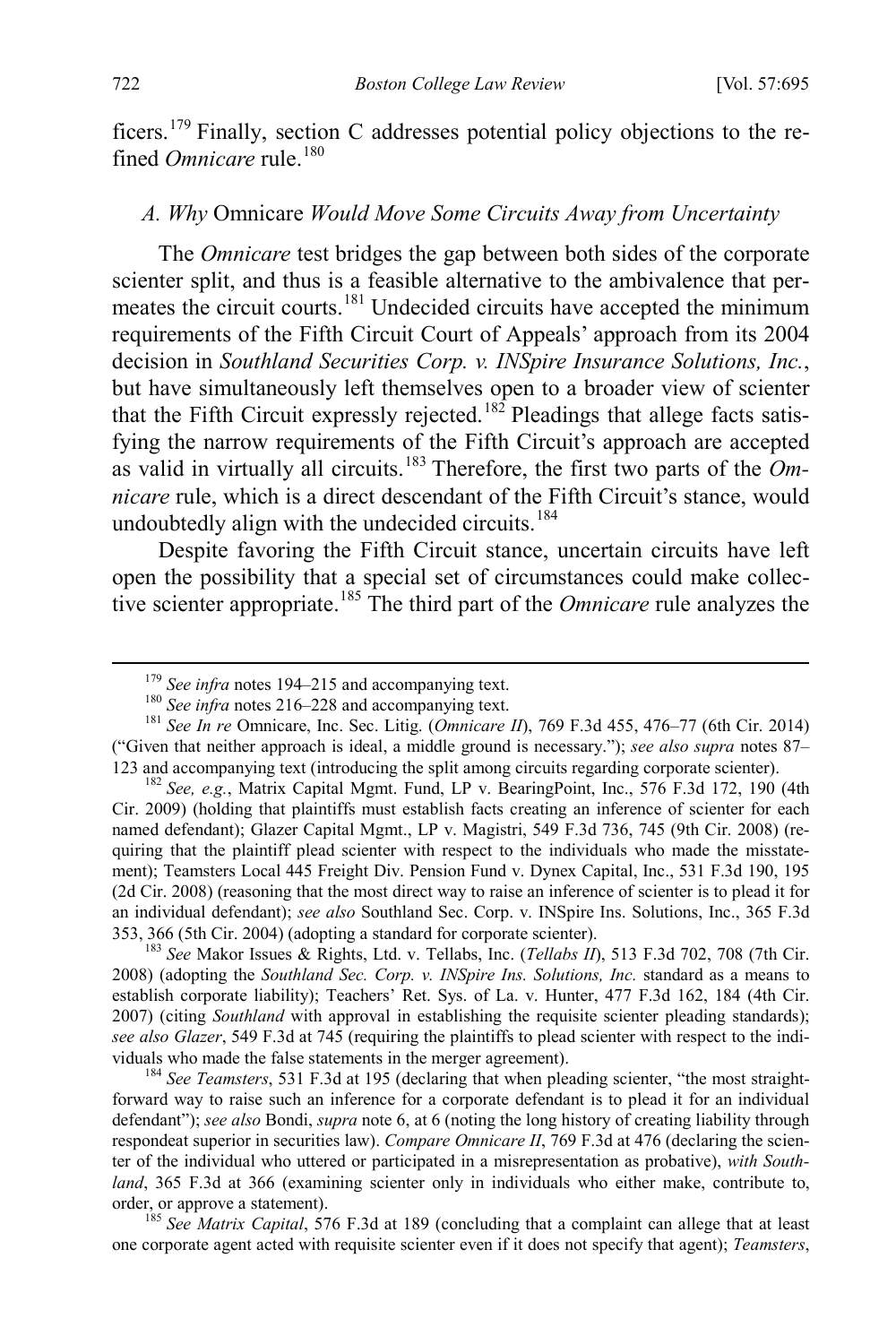scienter of high managerial agents and directors and effectively codifies the dramatic false corporate announcement scenario the Seventh Circuit described in 2008, in *Makors Issues & Rights, Ltd. v. Tellabs, Inc*. ("*Tellabs II*"). [186](#page-29-0) Both the third part of the *Omnicare* rule and the *Tellabs II* scenario have the same underlying rationale: both suppose that certain corporate officers or directors must either approve or be sufficiently knowledgeable about the company to know that a statement is false.<sup>[187](#page-29-1)</sup>

For instance, a court applying the third part of the *Omnicare* rule to the hypothetical in *Tellabs II* would likely utilize similar empirical evidence and reach the same result.<sup>[188](#page-29-2)</sup> Returning to that hypothetical, if General Motors announced \$1 million in sales when the number is in fact zero, it is very likely that a plaintiff could plead facts that a high managerial agent or corporate director recklessly disregarded or tolerated such a misrepresentation.[189](#page-29-3) Such high managerial agents or directors likely encompass the same parties that the *Tellabs II* court suggested are "sufficiently knowledgeable" to recognize that such a statement is false.<sup>[190](#page-29-4)</sup>

Moreover, under the heighted level of specificity under the PSLRA, plaintiffs would still need to provide particularized facts regarding any reckless toleration or ratification by specific high managerial agents or directors.[191](#page-29-5) This would compensate for the "blanket assertions" or "raw data" pleadings rejected by circuits, and allow them to move toward a more flexible pleading standard. [192](#page-29-6) The implementation of the *Omnicare* scienter

<sup>531</sup> F.3d at 196 (concluding that Congress did not impose a rule that forbids establishing a strong inference of scienter without expressly naming an individual officer).

<span id="page-29-0"></span><sup>&</sup>lt;sup>186</sup> *See Omnicare II*, 769 F.3d at 476 (establishing a new rule to balance the competing interests of the PSLRA); *Tellabs II*, 513 F.3d at 710; *see also supra* notes [98](#page-16-2)[–103](#page-17-7) (describing the hypothetical the court offered in *Tellabs II* as a situation where collective scienter could be applica-

<span id="page-29-1"></span>ble).<sup>187</sup> *See Omnicare II*, 769 F.3d at 476 (extending the scienter analysis beyond those directly involved in the misrepresentation); *Tellabs II*, 513 F.3d at 710 (suggesting that in certain situations a broader form of scienter pleading could be appropriate).

<span id="page-29-2"></span><sup>&</sup>lt;sup>188</sup> *See Omnicare II*, 769 F.3d at 476; *Tellabs II*, 513 F.3d at 710 (holding that a plaintiff cannot simply name management under the presumption that they approved a corporate statement).

<span id="page-29-3"></span><sup>&</sup>lt;sup>189</sup> See Omnicare II, 769 F.3d at 476; *Tellabs II*, 513 F.3d at 710. With facts related to the above scenario, such a pleading would "support a strong inference of scienter *with respect to at least one authorized agent of the corporation*," thus satisfying the Fourth Circuit's standard. *See Matrix Capital*, 576 F.3d at 189 (emphasis added) (quoting *Teachers' Ret.*, 477 F.3d at 184).

<span id="page-29-4"></span><sup>&</sup>lt;sup>190</sup> See Tellabs II, 513 F.3d at 710 (posing a hypothetical that suggests a strong inference of scienter due to a corporate agent's position).<br><sup>191</sup> *See* 15 U.S.C. § 78u-4(b)(2)(A) (2012) (requiring particularized facts giving rise to a

<span id="page-29-5"></span>strong inference of scienter); *Omnicare II*, 769 F.3d at 476 (declaring the scienter of *any* high managerial agent or member of the board of directors as probative for section 10(b) violations).

<span id="page-29-6"></span> $\frac{152}{2}$  See In re Suprema Specialties, Inc. Sec. Litig., 438 F.3d 256, 282 (3d Cir. 2006) ("[S]uch 'catch-all' or 'blanket' assertions do not satisfy the particularity requirements of Rule 9(b) and the PSLRA, and must be disregarded."); *see also Teamsters*, 531 F.3d at 196 ("[Plaintiffs'] broad reference to raw data lacks even an allegation . . . ."); Ottmann v. Hanger Orthopedic Grp., Inc.,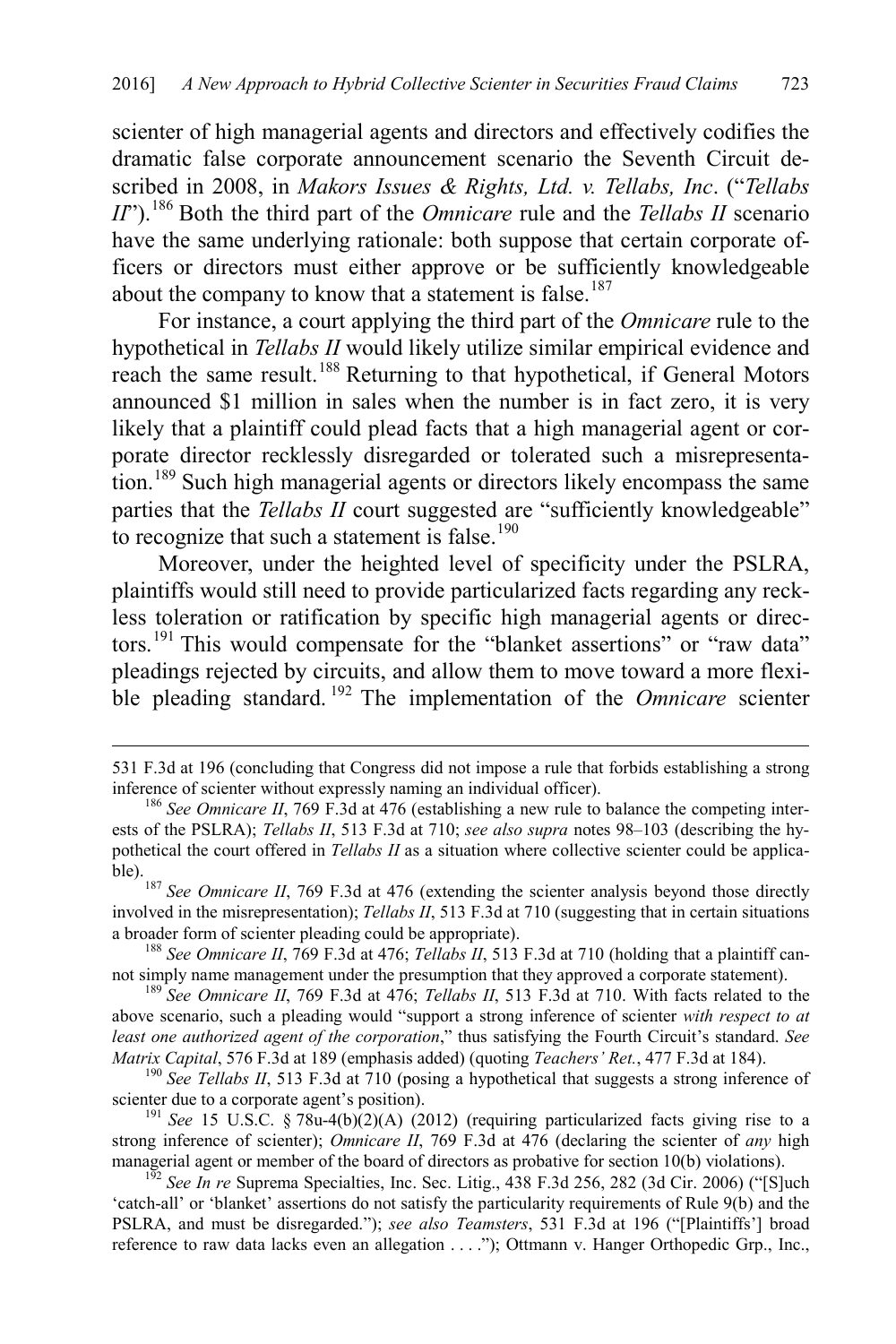pleading standard could potentially provide the desired pleading structure for circuits that have not foreclosed broader standards under the PSLRA.<sup>[193](#page-30-3)</sup>

#### <span id="page-30-2"></span><span id="page-30-1"></span><span id="page-30-0"></span>*B. High Managerial Agent*

Although the *Omnicare* test is a marked improvement over previous approaches to collective scienter, courts must further refine the test by providing a clearer standard for determining which "high managerial agents" can have their knowledge imputed to the corporation.<sup>[194](#page-30-4)</sup> By including "high managerial agent" among imputable employees to analyze when pleading scienter, the *Omnicare II* court left an ambiguity that could cause more disparity in judicial interpretation.[195](#page-30-5) 

<span id="page-30-10"></span>As previously mentioned, the third part of the *Omnicare* rule was adopted from section 2.07 of the MPC.<sup>[196](#page-30-6)</sup> The MPC purportedly defines high managerial agent in relation to employees' policymaking power; how-ever, the language of this standard is problematically broad.<sup>[197](#page-30-7)</sup> This definition raises the question of who is considered to represent corporate poli-cy.<sup>[198](#page-30-8)</sup> Moreover, the MPC fails to answer what policies of the corporation are relevant in analyzing managerial conduct.<sup>[199](#page-30-9)</sup> Cases involving CEOs and other top executives presumably fall easily within the category of high

<span id="page-30-4"></span>proach).<br><sup>194</sup> *See infra* notes [196](#page-30-2)[–215](#page-33-0) and accompanying text (discussing the MPC definition for high managerial agent, which was adopted by the *Omnicare II* court).

<span id="page-30-5"></span><sup>195</sup> See *Omnicare II*, 769 F.3d at 476 (allowing plaintiffs to plead the scienter of *any* high managerial agent); RESTATEMENT (THIRD) OF AGENCY § 7.03 cmt. e (AM. LAW. INST. 2006) ("[T]here is no rigid test to determine whether an agent is a 'managerial agent."").

<span id="page-30-6"></span><sup>196</sup> See MODEL PENAL CODE § 2.07(4)(c) (AM. LAW INST. 1962); *supra* notes [153](#page-24-8)[–154](#page-24-9) and accompanying text (discussing the third part of the *Omnicare* rule).

<span id="page-30-7"></span><sup>197</sup> MODEL PENAL CODE § 2.07(4)(c); Green, *supra* note [154,](#page-24-9) at 205 (concluding that the Model Penal Code ("MPC") measures the term high managerial agent in terms of policymaking.); *see* Stern, *supra* note [33,](#page-5-11) at 136 (arguing that a high managerial agent standard does not provide any definitive manner to distinguish who actually takes part in policymaking). <sup>198</sup> *See* Pamela H. Bucy, *Corporate Ethos: A Standard for Imposing Corporate Criminal* 

<span id="page-30-8"></span>*Liability*, 75 MINN. L. REV. 1095, 1105 (1991) (offering a scenario in which a purchasing agent could be considered a high managerial agent, and thus attaching liability to a corporation); George R. Skupski, Note, *The Senior Management Mens Rea: Another Stab at a Workable Integration of Organizational Culpability into Corporate Criminal Liability*, 62 CASE W. L. REV. 263, 270 (2011) (describing flaws with the MPC corporate liability model).

<span id="page-30-9"></span><sup>199</sup> See Lipton, *supra* note [31,](#page-5-10) at 1291 (stating that the breadth of the high managerial agent standard often implicates any agent who holds a supervisory role); Stern, *supra* note [33,](#page-5-11) at 135–36 (discussing the ambiguities of the MPC's high managerial agent definition).

 <sup>353</sup> F.3d 338, 345 (4th Cir. 2003) (holding that a flexible analysis is appropriate in examining scienter pleadings).<br><sup>193</sup> *See Glazer*, 549 F.3d at 745 (deciding not to address the applicability of *Tellabs II* or col-

<span id="page-30-3"></span>lective scienter due to the "limited nature" of the misstatements); *see also* City of Roseville Emps. Ret. Sys. v. Horizon Lines, Inc., 442 F. App'x 672, 676–77 (3d Cir. 2011) (deciding that the facts of the case would not allow the court to decide whether it agreed with a broader scienter ap-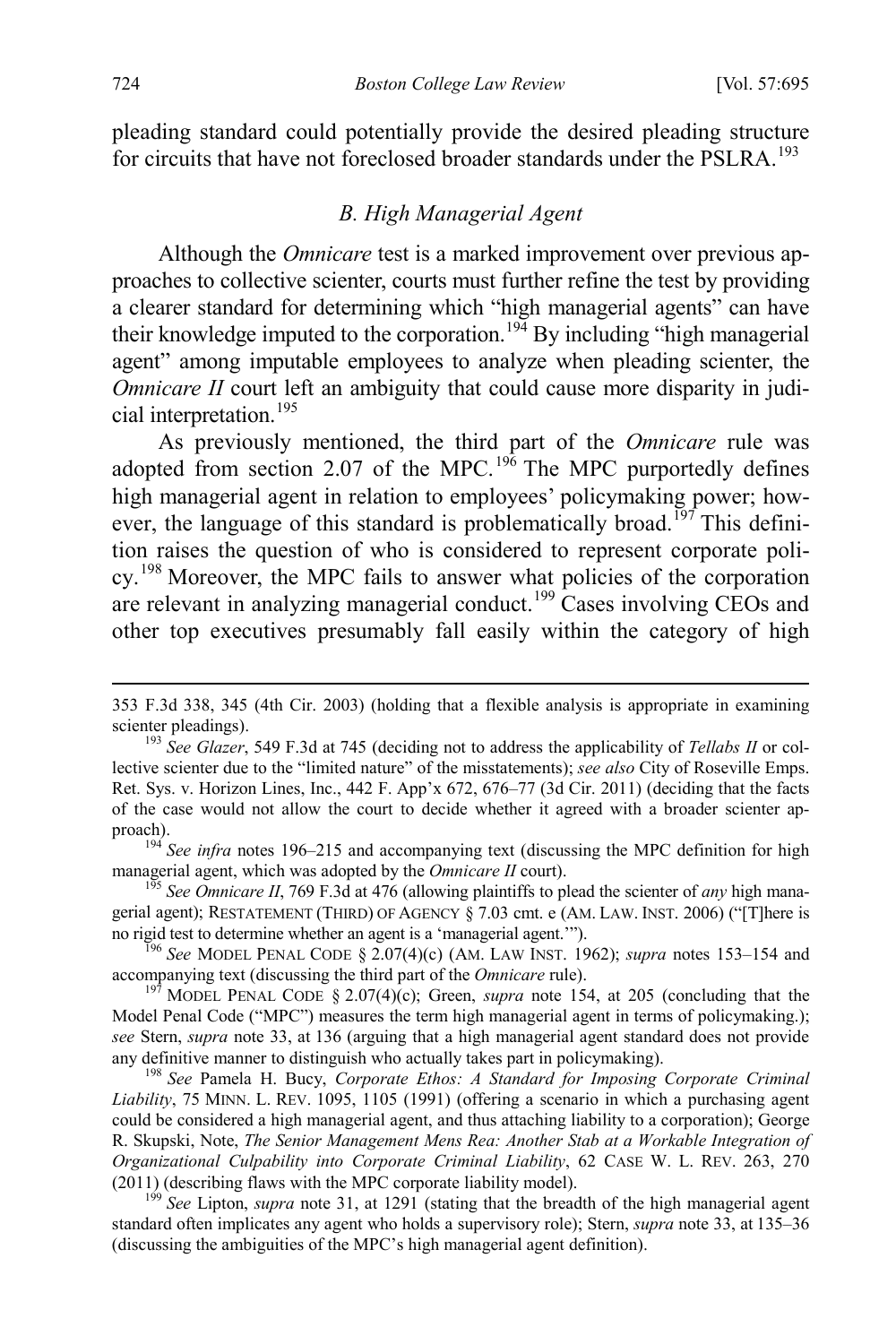managerial policymakers.<sup>[200](#page-31-1)</sup> But, this categorization becomes far less clear in a public corporation with many managerial agents who have a lesser ability to implement corporate policy.[201](#page-31-2) This issue is only exacerbated in large corporations and could broaden the scope of corporate liability beyond *Omnicare*  $II$ 's intentions.<sup>[202](#page-31-3)</sup> Without a definitive high managerial agent rule, an officer or director planning to make a public statement would theoretically have to survey all managerial agents believed to be imputable under *Omnicare II* to ensure the statement's validity.<sup>[203](#page-31-4)</sup> This would be unduly burdensome and prohibitively expensive.<sup>204</sup>

Therefore, a high managerial agent for determining corporate scienter should be explicitly limited to executive officers. [205](#page-31-6) The best definition of what constitutes an executive officer is found in section 16(a) of the Ex-change Act.<sup>[206](#page-31-7)</sup> The SEC defines the term officer as referring to:

<span id="page-31-2"></span>number of management-level employees, which would overly broaden corporate exposure). For example, federal district courts in the Second Circuit have already extended this label beyond executive officers with no means of differentiating an imputable managerial agent. *See In re* Marsh & McLennan Cos., Inc. Sec. Litig., 501 F. Supp. 2d 452, 481–82 (S.D.N.Y. 2006) (imputing the knowledge of a senior vice president and a division head, but recognizing there is no simple formula for how senior an employee must be in order to be imputable); *In re* BISYS Sec. Litig., 397 F. Supp. 2d 430, 443 (S.D.N.Y. 2005) (imputing scienter of regional vice president and vice president of corporate finance). <sup>202</sup> *See Omnicare II*, 769 F.3d at 477 (discussing how the court's rule is designed to prevent

<span id="page-31-3"></span>strike suits by limiting the corporate agents that can be examined); *see also* Bondi, *supra* not[e 6,](#page-2-8) at 14 n.51 (discussing how a corporation's size can unintentionally broaden the scope of a purportedly limited version of collective scienter); O'Riordan, *supra* not[e 7,](#page-2-7) at 1621–22 (analyzing the issue of drawing the line with hybrid collective scienter). For example, Omnicare industry competitor CardinalHealth employs over 36,000 people worldwide with possibly thousands of managerial agents who implement various corporate policies. *See Our People*, CARDINALHEALTH, http:// www.cardinalhealth.com/en/about-us/our-people.html [http:// perma.cc/8HB3-FWVQ]. <sup>203</sup> *See* Bondi, *supra* not[e 6,](#page-2-8) at 25 (discussing the practical shortcomings of strong and hybrid

<span id="page-31-4"></span>collective scienter); Jeffries, *supra* note [21,](#page-4-1) at 543 (discussing criticism over broad collective scienter and corporate compliance).<br><sup>204</sup> *See* Bondi, *supra* note [6,](#page-2-8) at 25 ("Identifying the person or persons with knowledge can be

<span id="page-31-5"></span>enormously costly and . . . may be akin to finding a needle in a haystack."); Maslo, *supra* not[e 32,](#page-5-9) at 98–99 (describing the undue amounts of human resources and money that would be required to check all communications with investors). The fact-checking with an ambiguous high managerial standard becomes even more of an issue with transnational corporations. *See* O'Riordan, *supra* note [7,](#page-2-7) at 1623 (noting how compliance issues amplify in the case of large international corporations).

<span id="page-31-6"></span><sup>205</sup> See infra note[s 206](#page-31-0)[–215](#page-33-0) and accompanying text (arguing how limiting the inquiry to exec-

<span id="page-31-7"></span>utive officers under the Exchange Act's "officer" definition better serves the *Omnicare* test). <sup>206</sup> *See* 15 U.S.C. § 78p(a)(1) (2012); 17 C.F.R. § 240.16a-1(f) (2015). Section 16(a) requires corporate insiders such as directors, officers, and ten percent security holders to file periodic re-

<span id="page-31-1"></span><span id="page-31-0"></span> <sup>200</sup> *See Omnicare II*, 769 F.3d at 476–77 (reasoning that a CEO's knowledge is imputed to the corporation under the formulation of the standard). It is doubtless that any C-level executive of a corporation would be considered an "officer" of the corporation with the ability to implement policy. *See* MODEL PENAL CODE § 2.07(4)(c) (defining high managerial agent); *supra* notes [153–](#page-24-8) [154](#page-24-9) and accompanying text (discussing the third part of the *Omnicare* rule). <sup>201</sup> *See* Bondi, *supra* note [6,](#page-2-8) at 14 n.51 (stating that large corporations could have a large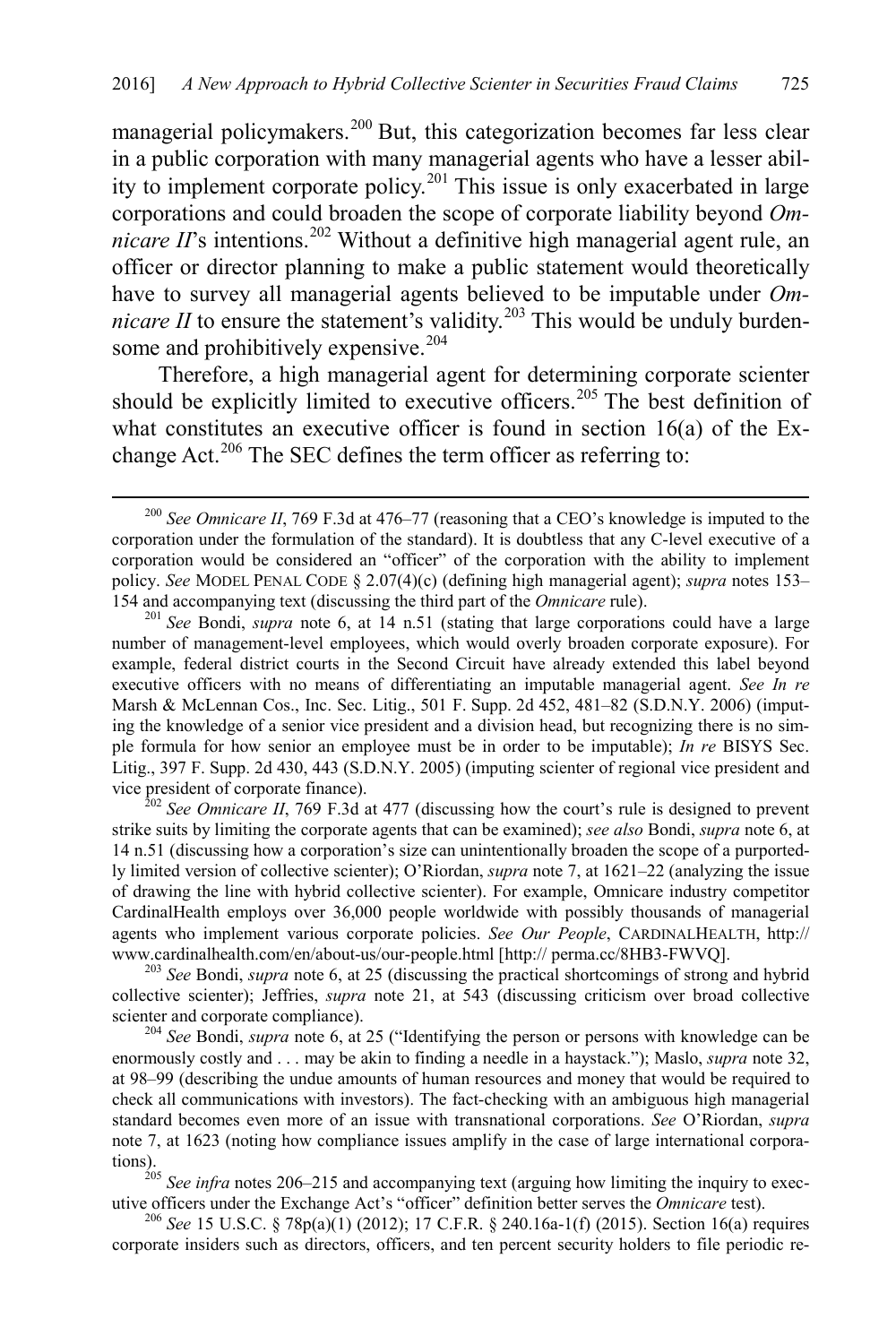[A] president, principal financial officer, principal accounting officer (or, if there is no such accounting officer, the controller), any vice-president . . . in charge of a principal business unit, division or function (such as sales, administration or finance) . . . or any other person who performs similar policy-making functions for the issuer  $207$ 

This definition also applies to any officers of subsidiaries that perform simi-lar policy-making functions for the company.<sup>[208](#page-32-1)</sup> Although this definition similarly refers to policymaking power, section 16(a) of the Exchange Act provides a further distinction that "policy-making function" is intended to apply to significant corporate policies.<sup>[209](#page-32-2)</sup>

Courts should adopt the officer standard from section 16(a) of the Exchange Act because, instead of broadly looking to employees who can be "fairly assume[d] to represent the policy of the corporation," this standard will look to employees that specifically have the power to implement and execute major corporate policy.<sup>[210](#page-32-3)</sup> Establishing more definitive, yet still flexible, criteria will prevent courts from casting too wide a net over agents who can be found to represent corporate policy. $^{211}$  $^{211}$  $^{211}$ 

Adopting this definition of high managerial agents will additionally provide clear compliance guidance for corporations, and incentivize execu-tives to rectify any statements they know to be false or misleading.<sup>[212](#page-32-5)</sup> Having an executive status comes with the increased responsibility of safe-

<span id="page-32-2"></span><span id="page-32-1"></span>are not significant.").<br><sup>210</sup> *See* 17 C.F.R. § 240.16a-1(f); MODEL PENAL CODE § 2.07(1)(c).<br><sup>211</sup> *See* Bucy, *supra* note [198,](#page-30-10) at 1105 (describing a case extending liability beyond an execu-

<span id="page-32-4"></span><span id="page-32-3"></span>tive policymaker to a purchasing agent); Stern, *supra* note [33,](#page-5-11) at 135 (arguing that the MPC's standard is too flexible in allowing courts to determine whose acts represent the corporation's policies). As an added benefit, courts will be able to use corporate filings with the SEC as a tool because such filings require companies to adhere to the same executive officer criteria. *See* Pugh v. Tribune Co., 521 F.3d 686, 698 (7th Cir. 2008) (rejecting the plaintiffs' argument that an individual was a senior-level officer because he was not included in the company's SEC filing).<br><sup>212</sup> *See Omnicare II*, 769 F.3d at 477 (holding that the court's rule is designed to prevent man-

<span id="page-32-5"></span>agement from insulating themselves from false or misleading statements); Abril & Olazábal, *supra* note [7,](#page-2-7) at 142 (asserting that those who authorize, request, or command public statements should ultimately bear some responsibility for them).

ports regarding their beneficial stock ownership. *See* 15 U.S.C. § 78p(a)(1); *see also* Arnold S. Jacobs, *An Analysis of Section 16 of the Securities Exchange Act of 1934*, 32 N.Y.L. SCH. L. REV. 209, 210 (1987) (providing an overview of section 16(a) of the Exchange Act).

<span id="page-32-0"></span> $207$  17 C.F.R. § 240.16a-1(f). Although the SEC has regulations defining an "executive officer," the officer definition is more detailed and provides essentially the same agents for consideration. *See* 17 C.F.R. § 240.3b-7 ("The term *executive officer* . . . means its president, any vice president of the registrant in charge of a principal business unit, division or function (such as sales, administration or finance), any other officer who performs a policy making function or any other person who performs similar policy making functions for the registrant.").<br><sup>208</sup> *See* 17 C.F.R. § 240.16a-1(f).<br><sup>209</sup> *See id.* ("Policy-making function' is not intended to include policy-making functions that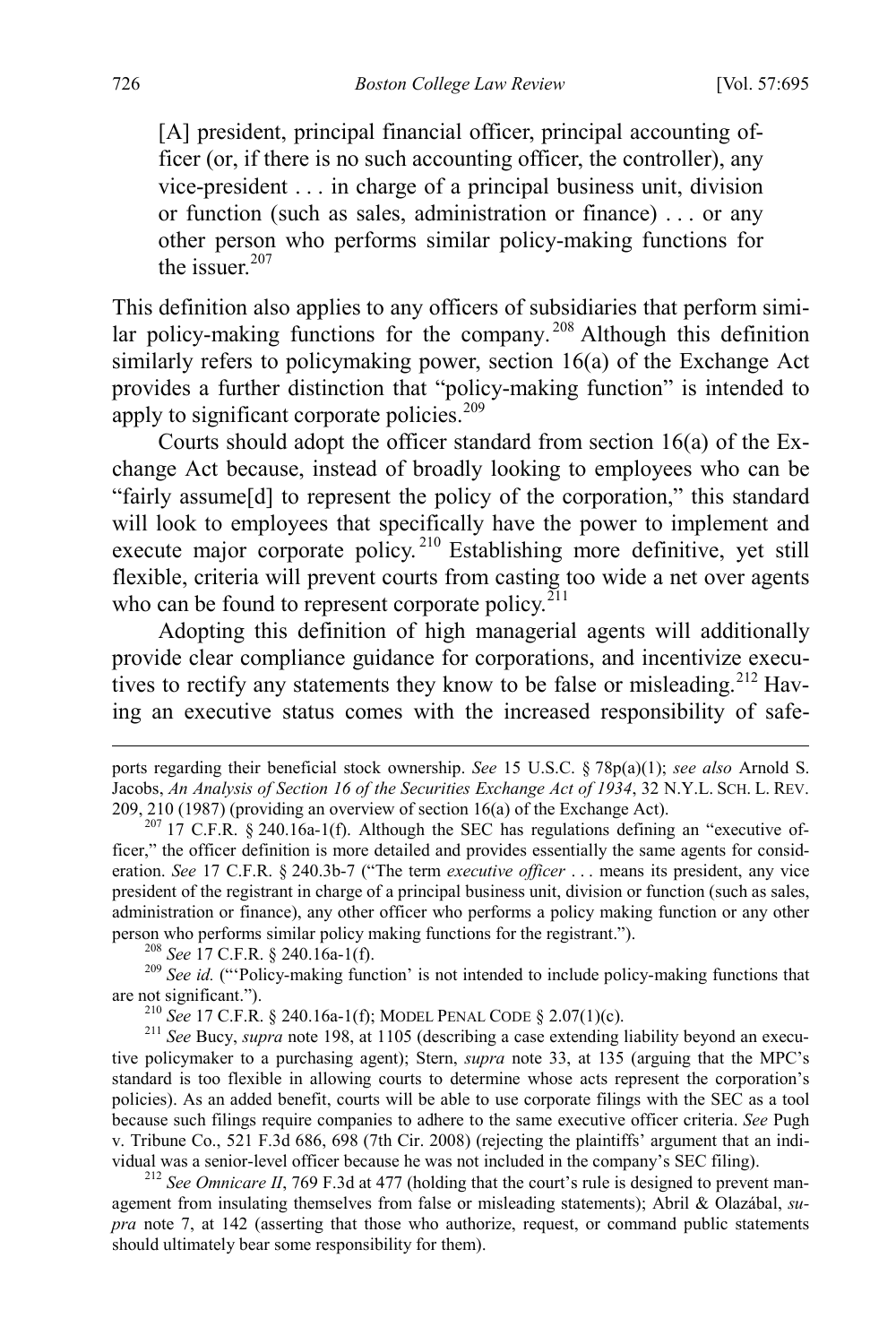<span id="page-33-2"></span>guarding corporate compliance, and this formulation of the rule will reflect that burden.<sup>[213](#page-33-3)</sup> Moreover, limiting high managerial agents to executive officers properly balances the fundamental purposes of the PSLRA.[214](#page-33-4) It allows corporations to implement efficient compliance programs, and ensures candid disclosure by those most accountable for corporate operations.<sup>[215](#page-33-5)</sup>

### <span id="page-33-1"></span><span id="page-33-0"></span>*C. Broader Standards Are Inadequate*

Opponents to this altered *Omnicare* rule may argue that courts should adopt a broader standard because plaintiffs serve an important regulating function in keeping corporate disclosure honest.<sup>[216](#page-33-6)</sup> This argument, however, is outweighed by the negative impact that meritless suits have on investor confidence.<sup>[217](#page-33-7)</sup> In light of recent financial instability, plaintiffs are seeking out financially secure defendants in the hopes of a securing a generous settlement, regardless of how attenuated the defendants' role was in the alleged fraudulent actions. [218](#page-33-8) This exacerbates financial hardships for shareholders and creates additional social costs.  $2^{19}$  Also, there are other mechanisms,

<span id="page-33-3"></span> <sup>213</sup> *See* Frances Floriano Goins, *Defending Clients from Securities Fraud Claims*, *in* RECENT DEVELOPMENTS IN SECURITIES LAW 17, 17 (2013 ed.), 2013 WL 5290488 (discussing new "top– down" guidelines issued by legislators and prosecutors to increase oversight and responsibility of directors and senior corporate management); Lipton, *supra* note [31,](#page-5-10) at 1267 (asserting that without liability, top officers and corporate managers will be incentivized to tacitly encourage fraudulent behavior). <sup>214</sup> *See Omnicare II*, 769 F.3d at 477 (applying its rule against the competing interests of the

<span id="page-33-4"></span>PSLRA); *see also* H.R. REP. NO. 104-369, at 31 (1995) (Conf. Rep.), *as reprinted in* 1995 U.S.C.C.A.N. 730, 730 (stating that meritless strike suits undermine the fundamental purpose of securities laws); Jeffries, *supra* not[e 21,](#page-4-1) at 534 (discussing the need to balance the objectives of the PSLRA). <sup>215</sup> *See* Bondi, *supra* note [6,](#page-2-8) at 28 (discussing how collective scienter would make corporate

<span id="page-33-5"></span>counseling and compliance unpredictable); Donald C. Langevoort, *On Leaving Corporate Executives "Naked, Homeless, and Without Wheels": Corporate Fraud, Equitable Remedies, and the Debate Over Entity Versus Individual Liability*, 42 WAKE FOREST L. REV. 627, 630 (2007) (arguing for equitable remedies against executives engaging in corporate fraud or misreporting).

<span id="page-33-6"></span> $^{216}$  *See* H.R. REP. NO. 104-369, at 31 (noting the importance of private securities litigation to the integrity of the American market); Jeffries, *supra* note [21,](#page-4-1) at 533 (suggesting that the ability of the SEC and private plaintiffs to hold companies accountable is important in supporting market integrity and investor confidence). <sup>217</sup> *See* H.R. REP. NO. 104-369, at 31–32 ("[T]he investing public and entire U.S. economy

<span id="page-33-7"></span>have been injured by the unwillingness of the best qualified person to serve on the boards of directors and of issuers to discuss publicly their future prospects, because of fear of baseless and extortionate securities lawsuits."); *see also* Lipton, *supra* note [31,](#page-5-10) at 1265 (highlighting the policy benefits that come with corporate disclosure). <sup>218</sup> *See* Goins, *supra* note [213,](#page-33-2) at 32 ("Many of these deep-pocket defendants are only periph-

<span id="page-33-8"></span>eral players, at best, in the activities giving rise to the fraud claims."). <sup>219</sup> *See* MUKESH BAJAJ ET AL., U.S. CHAMBER INST. FOR LEGAL REFORM, ECONOMIC CONSE-

<span id="page-33-9"></span>QUENCES: THE REAL COSTS OF U.S. SECURITIES CLASS ACTION LITIGATION 17 (Feb. 2014), http://www.instituteforlegalreform.com/uploads/sites/1/EconomicConsequences\_Web.pdf [http://perma. cc/V2NX-MW3C] (citing studies reporting that shareholders lose \$39 billion annually when secu-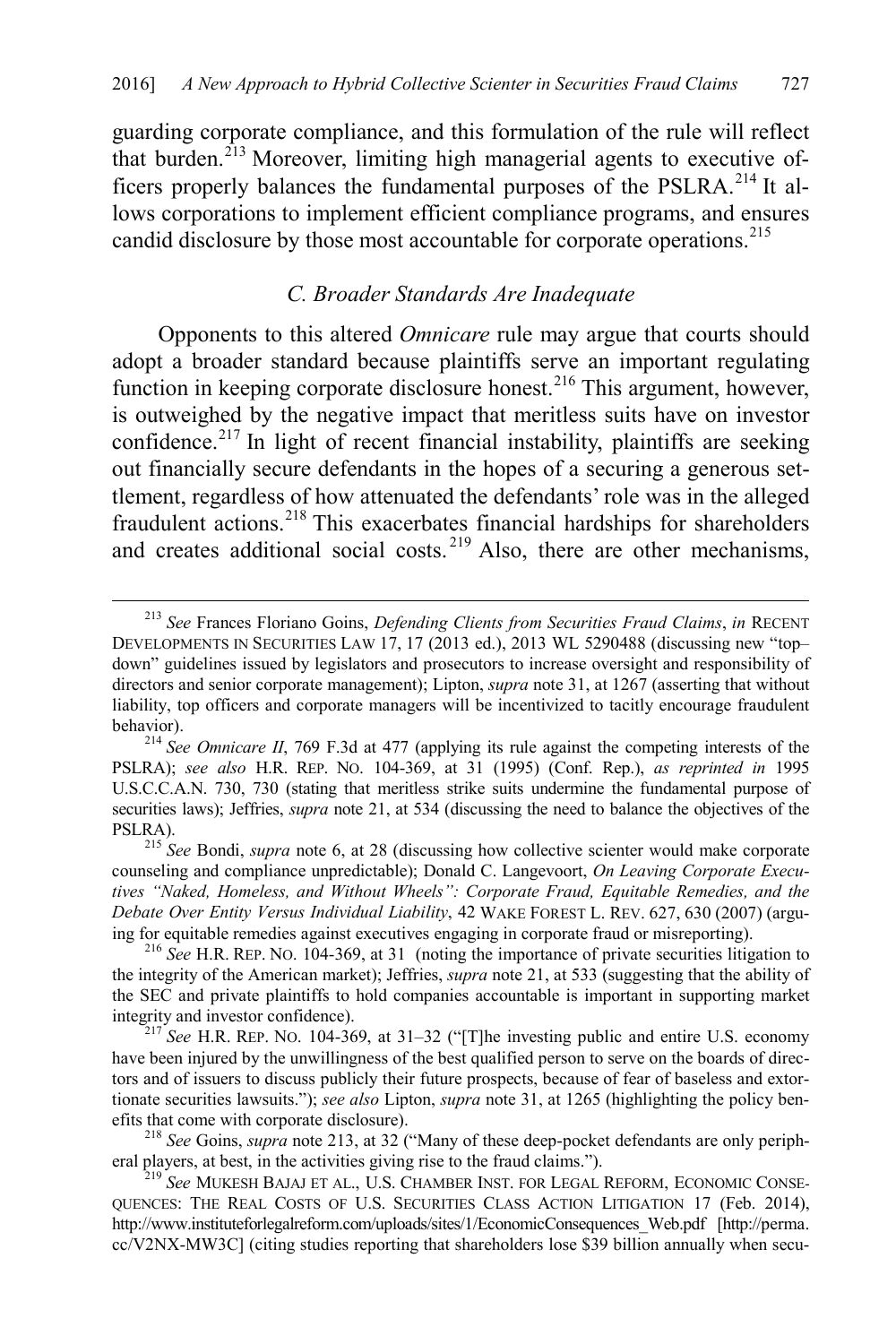such as legislation, that can better serve the deterrence, restitution, and in-vestor confidence goals of securities laws.<sup>[220](#page-34-0)</sup>

The altered *Omnicare* rule does not foreclose the possibility of members of middle or lower management having knowledge imputed to plead scienter.<sup>[221](#page-34-1)</sup> The first two parts of the rule, comparable to the Fifth Circuit's ruling in *Southland*, would impute scienter to any employee involved in any way with a misstatement.<sup>[222](#page-34-2)</sup> In this way, the scope of the *Omnicare* test depends entirely on what facts the plaintiff can allege, making it a natural fit for the fact-based nature of securities fraud claims; if plaintiffs can allege facts indicating that middle or lower management were involved in the misstatement, the *Omnicare* test would allow such a claim to go forward.<sup>[223](#page-34-3)</sup>

Conversely, proponents of a traditional agency law approach may argue that this rule will result in more litigation where plaintiffs allege that executives ratified fraudulent conduct ex post facto.<sup>[224](#page-34-4)</sup> Pleading under the PSLRA requires particularized facts to establish scienter.<sup>[225](#page-34-5)</sup> Many courts that have been open to broader forms of pleading have nonetheless dis-

<span id="page-34-1"></span>insulated if lower-level employees, contributing to the misstatement, knowingly provide false information . . . with the intent to defraud the public."). <sup>222</sup> *See id.* at 476 (presenting a three-part rule incorporating a *Southland*-like standard); *South-*

<span id="page-34-2"></span>*land*, 365 F.3d at 366 (holding that the scienter of the individuals that make and prepare the statements is analyzed for section 10(b) actions).<br><sup>223</sup> *See* Tellabs, Inc. v. Makor Issues & Rights, Ltd., 551 U.S. 308, 324 (2007) ("A complaint

<span id="page-34-3"></span>will survive . . . only if a reasonable person would deem the inference of scienter cogent and at least as compelling as any opposing inference one could draw from the facts alleged."); J. Michael Marcoux, *Canaries in the Coal Mine: Facts from Securities Fraud Private Civil Actions Can Identify Intent to Manipulate Energy Markets*, 29 ENERGY L.J. 141, 150–51 (2008) (illustrating how some facts can support scienter while other facts are insufficient). 224 *See Pugh*, 521 F.3d at 700–01 (holding it insufficient that plaintiffs allege that a defendant

<span id="page-34-4"></span>had knowledge simply because of his position in the company); *Suprema Specialties*, 438 F.3d at 281–82 (concluding that the bare inference of a defendant's position in a company is not enough to support scienter). It may also be argued that this formulation of scienter pleading will lead to excessive costs in director and officer insurance rates. *See Teamsters* Amici Curiae, *supra* not[e 68,](#page-12-0) at 28 (arguing that the cost of directors and officers liability insurance—D&O insurance—is six times higher in the United States than in Europe).

<span id="page-34-5"></span><sup>225</sup> *See* 15 U.S.C. § 78u-4(b)(2)(A) ("[T]he complaint shall . . . state with particularity facts giving rise to a strong inference that the defendant acted with the required state of mind."). In *Omnicare II*, despite alleging that certain employees who fit within the court's new test had the requisite scienter, the plaintiffs' complaint nevertheless failed because they did not allege particularized facts. *See Omnicare II*, 769 F.3d at 484; Foley et al., *supra* note [157,](#page-25-2) at 2 (summarizing how the plaintiffs were not able to meet the pleading requirements of the PSLRA).

rities lawsuits are announced); *see also* H.R. REP. NO. 104-369, at 31–32 (discussing the negative effects of meritless litigation). 220 *See* Jeffries, *supra* note [21,](#page-4-1) at 532–33 (stating that the ability of private litigants and the

<span id="page-34-0"></span>SEC to pursue securities violations serves to promote deterrence, compensation of victims, and investor confidence); Urska Velikonja, *Public Compensation for Private Harm*: *Evidence from the SEC's Fair Fund Distributions*, 67 STAN. L. REV. 331, 394 (2015) (discussing how the SEC's fair funds distributions are effectively compensating victims without securities class actions). <sup>221</sup> *See Omnicare II*, 769 F.3d at 477 ("Under our formation of the rule, a corporation is not